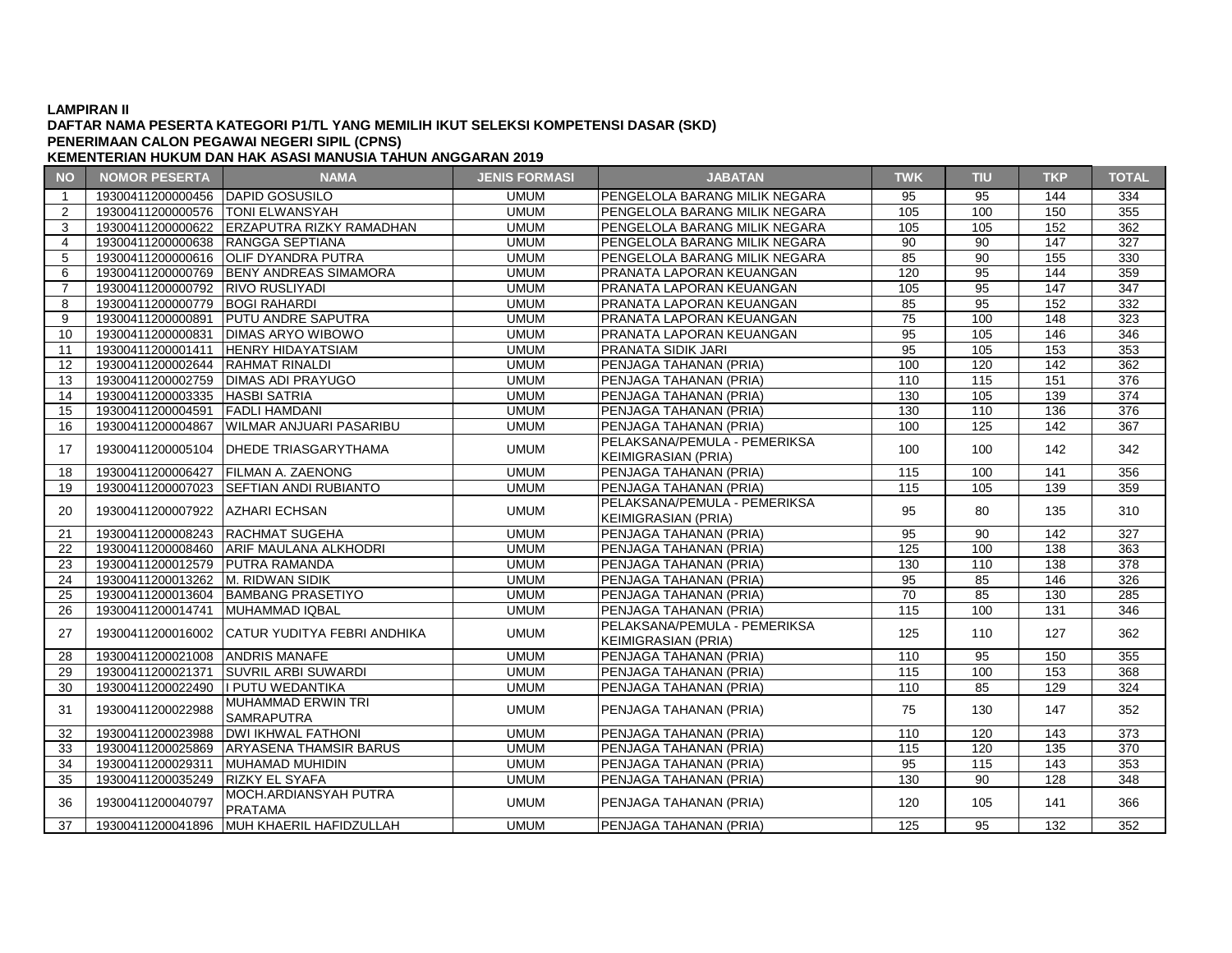### **DAFTAR NAMA PESERTA KATEGORI P1/TL YANG MEMILIH IKUT SELEKSI KOMPETENSI DASAR (SKD) KEMENTERIAN HUKUM DAN HAK ASASI MANUSIA TAHUN ANGGARAN 2019 PENERIMAAN CALON PEGAWAI NEGERI SIPIL (CPNS)**

**NO NOMOR PESERTA NAMA JENIS FORMASI JABATAN TWK TIU TKP TOTAL** 38 19300411200047481 GARINDRA WIDHIATMA SUGANDA UMUM PENJAGA TAHANAN (PRIA) 115 110 140 365 39 19300411200047496 DHIEVA ISWARA UMUM PENJAGA TAHANAN (PRIA) 115 105 139 359 <sup>40</sup> <sup>19300411200050584</sup> BARREL PRADANA INDRA UMUM PENJAGA TAHANAN (PRIA) | 125 | 100 | 155 | 380 41 19300411200050650 FEBBRIYAND RUDOLF WAAS UMUM PELAKSANA/PEMULA - PEMERIKSA KEIMIGRASIAN (PRIA) <sup>105</sup> <sup>90</sup> <sup>130</sup> <sup>325</sup> 42 19300411200051408 FAHMI MAULIZAR UMUM PELAKSANA/PEMULA - PEMERIKSA KEIMIGRASIAN (PRIA) <sup>115</sup> <sup>105</sup> <sup>136</sup> <sup>356</sup> 43 19300411200052229 DINNO ARDHI ISLAMY UMUM PENJAGA TAHANAN (PRIA) 115 110 140 365 44 19300411200052558 GADING WAHYU HARIYANTO UMUM PENJAGA TAHANAN (PRIA) 125 105 141 371 45 19300411200054247 WILY HARDI UMUM PENJAGA TAHANAN (PRIA) 125 90 144 359 46 19300411200054418 YOPPIE ICHWAN AWUWUS UMUM PENJAGA TAHANAN (PRIA) 85 85 141 311 47 19300411200054510 PONIRIN UMUM PENJAGA TAHANAN (PRIA) 110 120 135 365 48 19300411200058359 ENVINO HADI UMUM PELAKSANA/PEMULA - PEMERIKSA FLANSANAFLINDER FLINENINSA | 130 | 85 | 143 | 358<br>KEIMIGRASIAN (PRIA) 49 19300411200058628 WILLIAM RICHARD PICANUSSA UMUM PENJAGA TAHANAN (PRIA) 110 80 135 325 50 19300411200060401 ZULFIKAR UMUM PENJAGA TAHANAN (PRIA) 105 110 142 357 <sup>51</sup> <sup>19300411200064167</sup> AURIK RIFAN APRIYANTO UMUM PELAKSANA/PEMULA - PEMERIKSA KEIMIGRASIAN EMOER -1 EMERINGA<br>KEIMIGRASIAN (PRIA) 140 100 129 369<br>PENJAGA TAHANAN (PRIA) 125 105 134 364 52 19300411200066684 AHMAD SULTHONY UMUM PENJAGA TAHANAN (PRIA) 125 105 134 53 19300411200067711 RAHMAT NUR HIDAYAT UMUM PENJAGA TAHANAN (PRIA) 120 120 145 385 54 19300411200067893 RIFQI ACHMAD FADHILLA UMUM PENJAGA TAHANAN (PRIA) 100 135 142 377 55 19300411200073659 LALU AHMAD AFRIANSYAH UMUM PENJAGA TAHANAN (PRIA) 115 100 132 347 56 19300411200074484 ANDRY LISTIYANTO UMUM PENJAGA TAHANAN (PRIA) 130 100 139 369 57 19300411200076099 EMRIS YEVERSON KAJA JADE UMUM PELAKSANA/PEMULA - PEMERIKSA KEIMIGRASIAN (PRIA) <sup>110</sup> <sup>95</sup> <sup>139</sup> <sup>344</sup> 58 19300411200082549 AFI RIZQI ZAKARIA UMUM PENJAGA TAHANAN (PRIA) 110 115 145 370 59 | 19300411200087742 |MUHAMMAD YANUAR ROMADHON | UMUM PENJAGA TAHANAN (PRIA) | 125 | 85 | 153 | 363 <sup>60</sup> <sup>19300411200091107</sup> M. ARYA SATYA ANUGRAH UMUM PELAKSANA/PEMULA - PEMERIKSA PELANSANA/PEMULA PEMENINSA | 105 | 90 | 147 | 342<br>KEIMIGRASIAN (PRIA) 61 39300411200091189 ANDI MUHAMMAD NURRIZKY UMUM | PENJAGA TAHANAN (PRIA) | 110 | 95 | 143 | 348 62 19300411200094999 FAISOL AL BUSYRA UMUM PELAKSANA/PEMULA - PEMERIKSA FLANSANAFLINDER FLINENINSA | 110 | 120 | 138 | 368<br>KEIMIGRASIAN (PRIA) 63 19300411200098651 GILANG GILBERT NDUN UMUM PENJAGA TAHANAN (PRIA) 110 120 139 369 64 19300411200098601 EDO YOGI ARIYANTO UMUM UMUM PELAKSANA/PEMULA - PEMERIKSA KEIMIGRASIAN (PRIA) <sup>105</sup> <sup>105</sup> <sup>148</sup> <sup>358</sup> 65 19300411200099575 ILHAM APRILIANSYAH N. UMUM PENJAGA TAHANAN (PRIA) 115 110 141 366 66 19300411200101628 DIMAS GALE KUSUMA UMUM PENJAGA TAHANAN (PRIA) 120 110 139 369 67 19300411200102847 NUZUL FAHMI UMUM PENJAGA TAHANAN (PRIA) 130 90 132 352 68 19300411200106685 ERICK LOMBO UMUM PENJAGA TAHANAN (PRIA) 110 90 142 342 69 19300411200118175 ABDURRAHMAN NASIKH UMUM PENJAGA TAHANAN (PRIA) 135 95 129 359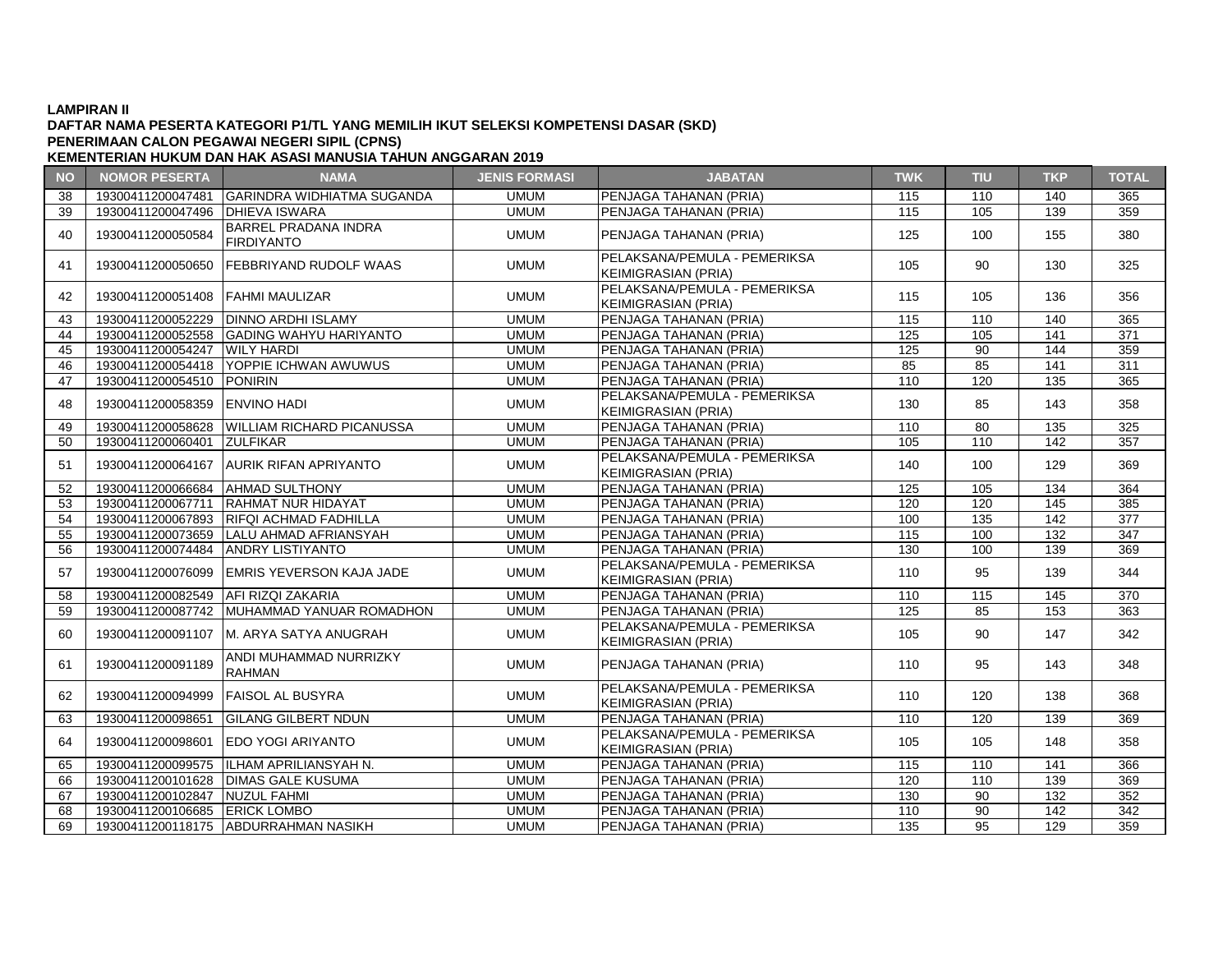# **DAFTAR NAMA PESERTA KATEGORI P1/TL YANG MEMILIH IKUT SELEKSI KOMPETENSI DASAR (SKD) PENERIMAAN CALON PEGAWAI NEGERI SIPIL (CPNS)**

### **NO NOMOR PESERTA NAMA JENIS FORMASI JABATAN TWK TIU TKP TOTAL KEMENTERIAN HUKUM DAN HAK ASASI MANUSIA TAHUN ANGGARAN 2019**

| <b>INC</b> | <b>INVINION LESENTA</b>            | $\mathbf{N}$                                 | JLINIJ I UNIMAJI | <b>UNDAIN</b>                  | <b>TANA A</b> | . . | <b>11 12 13 14 15</b> | $191 \text{A}$ |
|------------|------------------------------------|----------------------------------------------|------------------|--------------------------------|---------------|-----|-----------------------|----------------|
| 70         | 19300411200121165   DIDY SEPTYAWAN |                                              | <b>UMUM</b>      | PENJAGA TAHANAN (PRIA)         | 115           | 95  | 148                   | 358            |
| 71         | 19300411200123622 YUSI PRIMA       |                                              | <b>UMUM</b>      | PENJAGA TAHANAN (PRIA)         | 95            | 125 | 133                   | 353            |
| 72         | 19300411200126102 JHODI FERNIAWAN  |                                              | <b>UMUM</b>      | PENJAGA TAHANAN (PRIA)         | 90            | 105 | 145                   | 340            |
| 73         | 19300411200135414 MICHAEL ADITYA   |                                              | <b>UMUM</b>      | PENJAGA TAHANAN (PRIA)         | 95            | 105 | 135                   | 335            |
| 74         |                                    | 19300411200137163 RAGAWANG HASIYAN PRADANA   | <b>UMUM</b>      | PELAKSANA/PEMULA - PEMERIKSA   | 110           | 125 | 127                   | 362            |
|            |                                    |                                              |                  | <b>KEIMIGRASIAN (PRIA)</b>     |               |     |                       |                |
| 75         |                                    | 19300411200139642 MUHAMMAD NAUFAL GHOFURI    | <b>UMUM</b>      | PELAKSANA/PEMULA - PEMERIKSA   | 90            | 85  | 147                   | 322            |
|            |                                    |                                              |                  | <b>KEIMIGRASIAN (PRIA)</b>     |               |     |                       |                |
| 76         |                                    | 19300411200144080   IRVAN YUDIK KRISTIAWAN   | <b>UMUM</b>      | PENJAGA TAHANAN (PRIA)         | 110           | 110 | 139                   | 359            |
| 77         | 19300411200144494 MUHYIDDIN NIZAR  |                                              | <b>UMUM</b>      | PENJAGA TAHANAN (PRIA)         | 130           | 110 | 150                   | 390            |
| 78         |                                    | 19300411200154432 FIRHAN RIZKI AJI PRATAMA   | <b>UMUM</b>      | PELAKSANA/PEMULA - PEMERIKSA   | 110           | 85  | 143                   | 338            |
|            |                                    |                                              |                  | <b>KEIMIGRASIAN (PRIA)</b>     |               |     |                       |                |
| 79         | 19300411200156623 SUHARDI          |                                              | <b>UMUM</b>      | PELAKSANA/PEMULA - PEMERIKSA   | 135           | 85  | 142                   | 362            |
|            |                                    |                                              |                  | <b>KEIMIGRASIAN (PRIA)</b>     |               |     |                       |                |
| 80         |                                    | 19300411200160836 JJOSEPH BOEL RUMAHORBO     | <b>UMUM</b>      | PENJAGA TAHANAN (PRIA)         | 90            | 120 | 146                   | 356            |
| 81         | 19300411200161969 AGUNG SETO       |                                              | <b>UMUM</b>      | PENJAGA TAHANAN (PRIA)         | 110           | 115 | 138                   | 363            |
| 82         |                                    | 19300411200165289 ERWAN DWI SUSANTO          | <b>UMUM</b>      | PENJAGA TAHANAN (PRIA)         | 115           | 120 | 142                   | 377            |
| 83         |                                    | 19300411200166943 BADEN TRY AFREZA           | <b>UMUM</b>      | PENJAGA TAHANAN (PRIA)         | 115           | 115 | 129                   | 359            |
| 84         |                                    | 19300411200172296 ALGRIVER SHWARTZ RUMENGAN  | <b>UMUM</b>      | PENJAGA TAHANAN (PRIA)         | 105           | 85  | 134                   | 324            |
| 85         |                                    | 19300411200174205   RISKI MUHAMMAD FAHROZI   | <b>UMUM</b>      | PENJAGA TAHANAN (PRIA)         | 105           | 120 | 132                   | 357            |
| 86         |                                    | 19300411200175197 ADIYASA MAHA PUTRA         | <b>UMUM</b>      | PELAKSANA/PEMULA - PEMERIKSA   | 100           | 90  | 149                   | 339            |
|            |                                    |                                              |                  | <b>KEIMIGRASIAN (PRIA)</b>     |               |     |                       |                |
| 87         |                                    | 19300411200177912 FAUZY KUKUH GANDA WIBOWO   | <b>UMUM</b>      | <b>IPENJAGA TAHANAN (PRIA)</b> | 125           | 100 | 138                   | 363            |
| 88         |                                    | 19300411200178694 RANGGA RINALDIANSYAH       | <b>UMUM</b>      | PENJAGA TAHANAN (PRIA)         | 135           | 95  | 136                   | 366            |
| 89         | 19300411200186371                  | ANDROSIUS YESAYA NABONGOR                    | <b>UMUM</b>      | PELAKSANA/PEMULA - PEMERIKSA   | 125           | 115 | 132                   | 372            |
|            |                                    | <b>SITOMPUL</b>                              |                  | <b>KEIMIGRASIAN (PRIA)</b>     |               |     |                       |                |
| 90         | 19300411200187137 PEBRI ADITIYA    |                                              | <b>UMUM</b>      | PENJAGA TAHANAN (PRIA)         | 125           | 90  | 152                   | 367            |
| 91         |                                    | 19300411200187105 BAYU FIRDAUS AJI ANGGORO   | <b>UMUM</b>      | PELAKSANA/PEMULA - PEMERIKSA   | 95            | 120 | 132                   | 347            |
|            |                                    |                                              |                  | <b>KEIMIGRASIAN (PRIA)</b>     |               |     |                       |                |
| 92         |                                    | 19300411200199838 BRIAN ARI AFRIANO          | <b>UMUM</b>      | PENJAGA TAHANAN (PRIA)         | 115           | 115 | 140                   | 370            |
| 93         | 19300411200200801 ANGGI ANGGARA    |                                              | <b>UMUM</b>      | PENJAGA TAHANAN (PRIA)         | 105           | 90  | 143                   | 338            |
| 94         | 19300411200204264   DWI BUMA       |                                              | <b>UMUM</b>      | PENJAGA TAHANAN (PRIA)         | 155           | 90  | 139                   | 384            |
| 95         |                                    | 19300411200204592   AHMAD KHAERUL SALEH      | <b>UMUM</b>      | PENJAGA TAHANAN (PRIA)         | 110           | 105 | 138                   | 353            |
| 96         | 19300411200206918   RACHMAT RACHIM |                                              | <b>UMUM</b>      | PENJAGA TAHANAN (PRIA)         | 125           | 120 | 138                   | 383            |
| 97         | 19300411200210595   HAFIZ ALMAZID  |                                              | <b>UMUM</b>      | PENJAGA TAHANAN (PRIA)         | 110           | 100 | 146                   | 356            |
| 98         |                                    | 19300411200218285   DIMAS AFRILLIYAN PURNAMA | <b>UMUM</b>      | PENJAGA TAHANAN (PRIA)         | 115           | 110 | 155                   | 380            |
| 99         | 19300411200219599 MEIDY RACHMAD    |                                              | <b>UMUM</b>      | PENJAGA TAHANAN (PRIA)         | 120           | 90  | 141                   | 351            |
| 100        | 19300411200223267                  | <b>JAKBAR SHOLEH ARISANJAYA</b>              | <b>UMUM</b>      | PELAKSANA/PEMULA - PEMERIKSA   | 105           | 110 | 143                   | 358            |
|            |                                    |                                              |                  | <b>KEIMIGRASIAN (PRIA)</b>     |               |     |                       |                |
| 101        |                                    | 19300411200223923 JJEKSEN ALEXANDER TULENDE  | <b>UMUM</b>      | PENJAGA TAHANAN (PRIA)         | 115           | 90  | 149                   | 354            |
| 102        | 19300411200226381 DODI IRAWAN      |                                              | <b>UMUM</b>      | PENJAGA TAHANAN (PRIA)         | 115           | 110 | 141                   | 366            |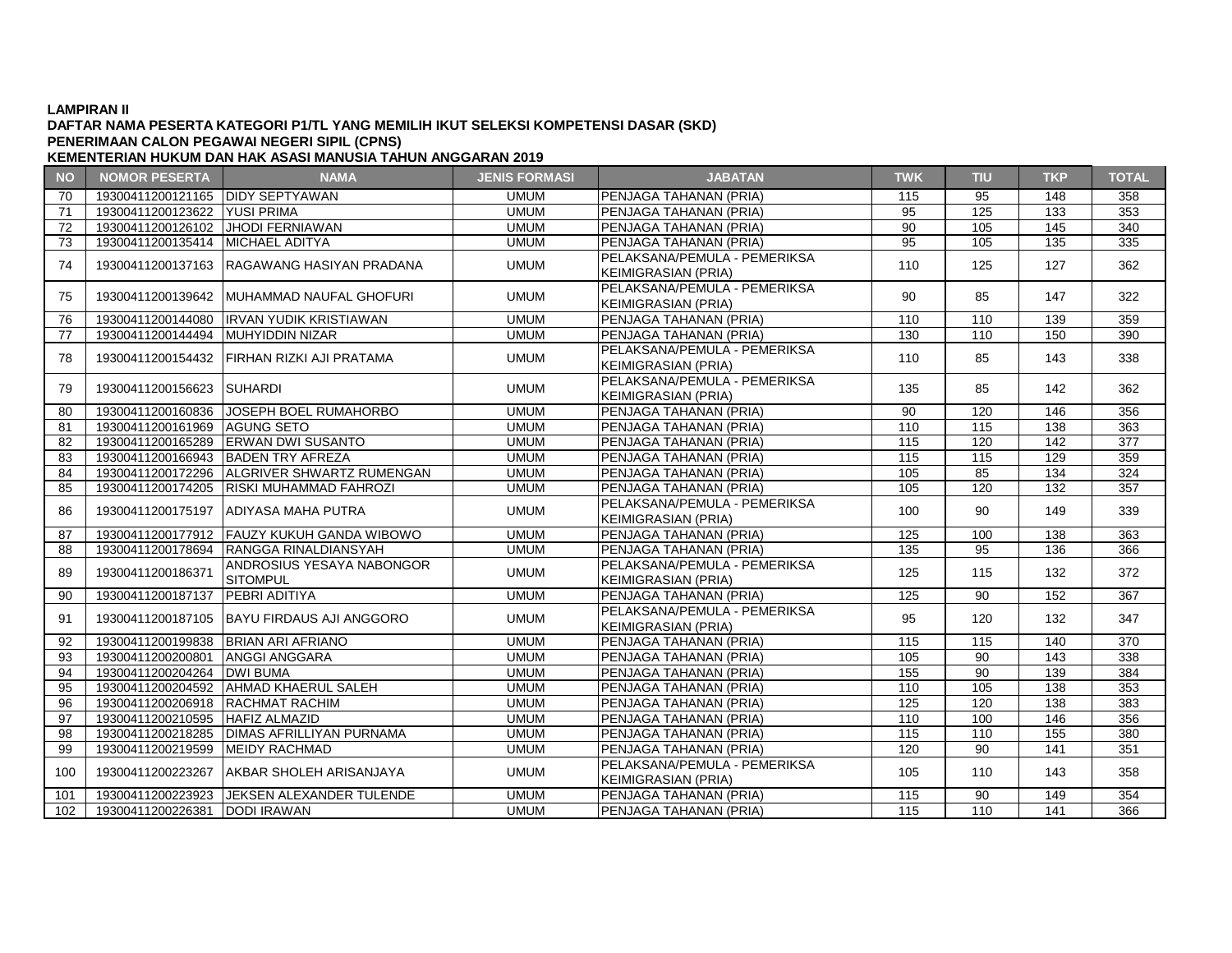### **DAFTAR NAMA PESERTA KATEGORI P1/TL YANG MEMILIH IKUT SELEKSI KOMPETENSI DASAR (SKD) KEMENTERIAN HUKUM DAN HAK ASASI MANUSIA TAHUN ANGGARAN 2019 PENERIMAAN CALON PEGAWAI NEGERI SIPIL (CPNS)**

**NO NOMOR PESERTA NAMA JENIS FORMASI JABATAN TWK TIU TKP TOTAL** <sup>103</sup> <sup>19300411200235379</sup> MUHAMMAD UMUM PELAKSANA/PEMULA - PEMERIKSA KEIMIGRASIAN (PRIA) <sup>120</sup> <sup>100</sup> <sup>129</sup> <sup>349</sup> 104 19300411200240165 REDY IRVIN WIRATAMA | UMUM PENJAGA TAHANAN (PRIA) 110 | 105 | 142 | 357 105 19300411200240322 M.SAKBAN UMUM PENJAGA TAHANAN (PRIA) 110 100 146 356 106 19300411200241895 JOKO SUSANTO UMUM PENJAGA TAHANAN (PRIA) 95 90 147 332 107 19300411210000008 MUH. IDIL FITRA UMUM PENJAGA TAHANAN (PRIA) 105 110 138 353 <sup>108</sup> <sup>19300411210000009</sup> I DEWA PT. DANNY KRESNA WIBAWA UMUM PENJAGA TAHANAN (PRIA) <sup>110</sup> <sup>130</sup> <sup>143</sup> <sup>383</sup> 109 19300411210000006 BAGUS SURYA NUGRAHA UMUM PENGELOLA KEUANGAN 95 100 149 344 110 | 19300411210000015 AAN APRILIYANTO IMAN SANJAYA XARUMUM PENJAGA TAHANAN (PRIA) 130 | 130 | 105 | 136 | 371 111 19300411210000010 I WAYAN ARYA WIBAWA UMUM PENJAGA TAHANAN (PRIA) 90 125 159 374 112 19300411210000020 FEBRIANTO SIREGAR UMUM PENJAGA TAHANAN (PRIA) 120 110 144 374 <sup>113</sup> <sup>19300411210000019</sup> MARDIANTO UMUM PELAKSANA/PEMULA - PEMERIKSA KEIMIGRASIAN (PRIA) <sup>130</sup> <sup>110</sup> <sup>140</sup> <sup>380</sup> <sup>114</sup> <sup>19300411210000011</sup> I GUSTI PUTU AGUNG BAYU KRISNA UMUM PELAKSANA/PEMULA - PEMERIKSA FLANSANA/FLMOLA FLMLNINSA | 105 | 105 | 153 | 363<br>KEIMIGRASIAN (PRIA) 115 | 19300411210000013 | JEFRI HARDIANSYAH | UMUM | PENJAGA TAHANAN (PRIA) | 95 | 110 | 154 | 359 <sup>116</sup> <sup>19300411210000024</sup> VERNANDO UMUM PELAKSANA/PEMULA - PEMERIKSA KEIMIGRASIAN EMOER -1 EMERINGRA<br>KEIMIGRASIAN (PRIA) 105 80 131 316<br>PENJAGA TAHANAN (PRIA) 120 85 141 346 117 19300411210000043 YUDIKA SINAGA UMUM PENJAGA TAHANAN (PRIA) 120 118 19300411210000025 FENDI ARDHA NUGROHO UMUM PENJAGA TAHANAN (PRIA) 115 105 149 369 119 19300411210000016 FABIO MATULESSY NEW YORUM PENJAGA TAHANAN (PRIA) 85 100 146 331 120 | 19300411210000026 RIVO ACHMAD MACHFUDHO | UMUM PENJAGA TAHANAN (PRIA) | 110 | 85 | 153 | 348 121 19300411210000037 BAGAS BAYU SAVANA UMUM PENJAGA TAHANAN (PRIA) 125 95 131 351 122 | 19300411210000038 HAMONANGAN SIMATUPANG UMUM KEIMIGRASIAN (PRIA) <sup>120</sup> <sup>105</sup> <sup>136</sup> <sup>361</sup> 123 19300411210000028 IRFAN RIZALNUR UMUM PENJAGA TAHANAN (PRIA) 90 100 149 339 124 | 19300411210000052 RIFKY KHARISMA PASUNA | UMUM PENJAGA TAHANAN (PRIA) 95 | 85 | 133 | 313 125 | 19300411210000035 | MUHAMMAD IQBAL FERDIANSYAH | UMUM | PENJAGA TAHANAN (PRIA) 100 | 100 | 105 | 145 | 350 126 19300411210000054 TYESA WISNU AJI UMUM PENJAGA TAHANAN (PRIA) 110 125 145 380 127 19300411210000029 ALAN PAMUNGKAS BUDI UMUM PELAKSANA/PEMULA - PEMERIKSA KEIMIGRASIAN (PRIA) – LIMENTINGA († 110 | 105 | 142 | 357<br>KEIMIGRASIAN (PRIA) <sup>128</sup> <sup>19300411210000063</sup> PRASTIWA DWI ANGGA PRIBADI UMUM PELAKSANA/PEMULA - PEMERIKSA KEIMIGRASIAN (PRIA) <sup>125</sup> <sup>100</sup> <sup>147</sup> <sup>372</sup> <sup>129</sup> <sup>19300411210000041</sup> AGUS DWI JAYANTO UMUM PELAKSANA/PEMULA - PEMERIKSA PELANSANA/PEMULA PEMENINSA | 120 | 110 | 142 | 372<br>KEIMIGRASIAN (PRIA) 130 19300411210000040 SAIFUDIN SAFAR UMUM PENJAGA TAHANAN (PRIA) 105 90 138 333 131 19300411210000053 DANANG ADI YULIYANTO UMUM PENJAGA TAHANAN (PRIA) 120 120 145 385 132 19300411210000048 HUSNUL AMRULLAH UMUM PENJAGA TAHANAN (PRIA) 135 105 126 366 133 19300411210000068 RADINAL PONTOH UMUM PENJAGA TAHANAN (PRIA) 95 90 133 318 134 | 19300411210000034 |FANNI RIDHO MUSTOFA | UMUM | PENJAGA TAHANAN (PRIA) | 100 | 105 | 141 | 346 135 19300411210000084 DEDE RIFALDI UMUM PENJAGA TAHANAN (PRIA) 120 80 151 351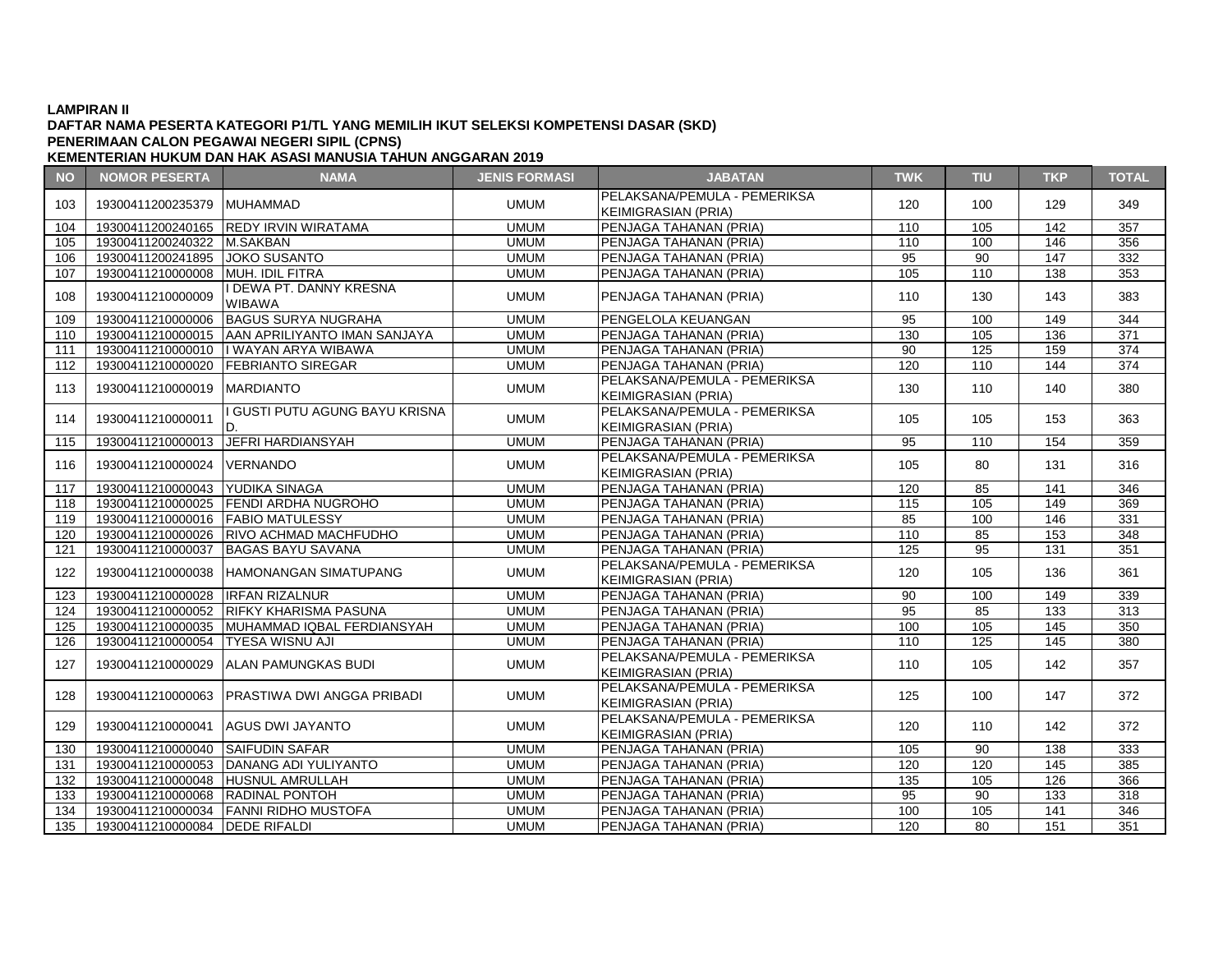# **DAFTAR NAMA PESERTA KATEGORI P1/TL YANG MEMILIH IKUT SELEKSI KOMPETENSI DASAR (SKD) PENERIMAAN CALON PEGAWAI NEGERI SIPIL (CPNS)**

| <b>NO</b> | <b>NOMOR PESERTA</b>              | <b>NAMA</b>                                       | <b>JENIS FORMASI</b> | <b>JABATAN</b>                                             | <b>TWK</b> | TIU             | <b>TKP</b> | <b>TOTAL</b>     |
|-----------|-----------------------------------|---------------------------------------------------|----------------------|------------------------------------------------------------|------------|-----------------|------------|------------------|
| 136       |                                   | 19300411210000065 EKO ANDES NAPITU                | <b>UMUM</b>          | PENJAGA TAHANAN (PRIA)                                     | 110        | 110             | 131        | 351              |
| 137       | 19300411210000046 AHMAD FADLI     |                                                   | <b>UMUM</b>          | PENJAGA TAHANAN (PRIA)                                     | 115        | 110             | 141        | 366              |
| 138       | 19300411210000042   DEDE APRIADI  |                                                   | <b>UMUM</b>          | PELAKSANA/PEMULA - PEMERIKSA<br><b>KEIMIGRASIAN (PRIA)</b> | 105        | 125             | 136        | 366              |
| 139       | 19300411210000081                 | <b>HEARTTHIAN PATRICK PAAT</b>                    | <b>UMUM</b>          | PENJAGA TAHANAN (PRIA)                                     | 100        | 80              | 133        | 313              |
| 140       |                                   | 19300411210000050 YOGA NUGROHO MARYANTO PUTRA     | <b>UMUM</b>          | PENJAGA TAHANAN (PRIA)                                     | 120        | 95              | 126        | 341              |
| 141       |                                   | 19300411210000058 NURRUL SYOFYAN DEFITRI          | <b>UMUM</b>          | PENJAGA TAHANAN (PRIA)                                     | 125        | 100             | 131        | 356              |
| 142       |                                   | 19300411210000085 JJOHN ERYCK HANSEN MANALU       | <b>UMUM</b>          | PENJAGA TAHANAN (PRIA)                                     | 100        | 115             | 145        | 360              |
| 143       | 19300411210000064 ARISTARULI      |                                                   | <b>UMUM</b>          | PENJAGA TAHANAN (PRIA)                                     | 125        | 120             | 145        | 390              |
| 144       | 19300411210000061                 | <b>MUSLEHUDDIN FIKRI KARNAIN</b>                  | <b>UMUM</b>          | PELAKSANA/PEMULA - PEMERIKSA<br><b>KEIMIGRASIAN (PRIA)</b> | 110        | 125             | 137        | 372              |
| 145       |                                   | 19300411210000073 M. NURIL RIZKIA PUTRA           | <b>UMUM</b>          | PENJAGA TAHANAN (PRIA)                                     | 110        | 105             | 148        | 363              |
| 146       |                                   | 19300411210000055 MUHAMAD NAZARUDIN               | <b>UMUM</b>          | PENJAGA TAHANAN (PRIA)                                     | 115        | 105             | 129        | 349              |
| 147       | 19300411210000099 FAHRIAL HIDAYAT |                                                   | <b>UMUM</b>          | PENJAGA TAHANAN (PRIA)                                     | 100        | 105             | 152        | 357              |
| 148       |                                   | 19300411210000047 MUHAMMAD DONNY CHANDRA          | <b>UMUM</b>          | PENJAGA TAHANAN (PRIA)                                     | 110        | 100             | 139        | 349              |
| 149       |                                   | 19300411210000092 RIFKY EKANANDA PRAMSWARY        | <b>UMUM</b>          | PENJAGA TAHANAN (PRIA)                                     | 130        | 90              | 136        | 356              |
| 150       |                                   | 19300411210000077 ALFONSUS WAHYU ADHI NUGROHO     | <b>UMUM</b>          | PELAKSANA/PEMULA - PEMERIKSA<br><b>KEIMIGRASIAN (PRIA)</b> | 90         | 120             | 141        | 351              |
| 151       | 19300411210000056                 | <b>HERINGTON GIAM GALUSAK</b><br><b>SIDABUTAR</b> | <b>UMUM</b>          | PELAKSANA/PEMULA - PEMERIKSA<br><b>KEIMIGRASIAN (PRIA)</b> | 100        | 115             | 146        | 361              |
| 152       |                                   | 19300411210000082 ADITYA CAHYA ADHADIN            | <b>UMUM</b>          | PENJAGA TAHANAN (PRIA)                                     | 125        | 130             | 134        | 389              |
| 153       | 19300411210000091                 | MUHAMMAD AULIASYKUR                               | <b>UMUM</b>          | PENJAGA TAHANAN (PRIA)                                     | 65         | 95              | 143        | 303              |
| 154       | 19300411210000071                 | JOSHUA LEONEL                                     | <b>UMUM</b>          | PENJAGA TAHANAN (PRIA)                                     | 115        | 105             | 136        | 356              |
| 155       |                                   | 19300411210000078 ENDI BAGUS SEPTIAWAN            | <b>UMUM</b>          | PENJAGA TAHANAN (PRIA)                                     | 105        | 110             | 158        | 373              |
| 156       |                                   | 19300411210000060 DEVID ORLANDO SAMOSIR           | <b>UMUM</b>          | PENJAGA TAHANAN (PRIA)                                     | 130        | 85              | 142        | 357              |
| 157       |                                   | 19300411210000083 ANDI ASRIL MANDALA PUTRA        | <b>UMUM</b>          | PENJAGA TAHANAN (PRIA)                                     | 115        | 95              | 141        | 351              |
| 158       | 19300411210000076                 | <b>ISIGIT WALUYO</b>                              | <b>UMUM</b>          | PELAKSANA/PEMULA - PEMERIKSA<br><b>KEIMIGRASIAN (PRIA)</b> | 105        | 115             | 136        | 356              |
| 159       |                                   | 19300411210000074  I MADE WISNU SUPUTRA           | <b>UMUM</b>          | PENJAGA TAHANAN (PRIA)                                     | 95         | 115             | 143        | 353              |
| 160       | 19300411210000069 GHUFRON JAMAL   |                                                   | <b>UMUM</b>          | PENJAGA TAHANAN (PRIA)                                     | 115        | 105             | 135        | 355              |
| 161       | 19300411210000090 MUHAMMAD HABIBI |                                                   | <b>UMUM</b>          | PENJAGA TAHANAN (PRIA)                                     | 125        | 100             | 132        | 357              |
| 162       | 19300411210000093                 | <b>BAGUS WAHYU WIBISONO</b>                       | <b>UMUM</b>          | PENJAGA TAHANAN (PRIA)                                     | 105        | 130             | 135        | 370              |
| 163       |                                   | 19300411210000096 MUH. IMAWAN DHEDE               | <b>UMUM</b>          | PELAKSANA/PEMULA - PEMERIKSA<br><b>KEIMIGRASIAN (PRIA)</b> | 120        | 135             | 137        | 392              |
| 164       |                                   | 19300411210000086 GALANG RAYA LAUTAN              | <b>UMUM</b>          | PENJAGA TAHANAN (PRIA)                                     | 120        | 110             | 138        | 368              |
| 165       |                                   | 19300411210000098   GDE AGASTIA PRAMANA           | <b>UMUM</b>          | PENJAGA TAHANAN (PRIA)                                     | 100        | 100             | 147        | 347              |
| 166       |                                   | 19300411210000023   TYSON DANIEL SINAGA           | <b>UMUM</b>          | PENJAGA TAHANAN (PRIA)                                     | 105        | 95              | 128        | 328              |
| 167       | 19300411210000003 FADLI HILMAN    |                                                   | <b>UMUM</b>          | PRANATA LAPORAN KEUANGAN                                   | 80         | 90              | 153        | 323              |
| 168       |                                   | 19300411210000044 NOVIANDI SETIANTO               | <b>UMUM</b>          | PENJAGA TAHANAN (PRIA)                                     | 105        | 80              | 136        | 321              |
| 169       |                                   | 19300411210000004   DICKY SAKTI OKTAVANDO         | <b>UMUM</b>          | PRANATA LAPORAN KEUANGAN                                   | 100        | 120             | 145        | 365              |
| 170       |                                   | 19300411210000002 INDO PERSADA KABAN              | <b>UMUM</b>          | <b>PENGELOLA BARANG MILIK NEGARA</b>                       | 85         | $\overline{80}$ | 147        | $\overline{312}$ |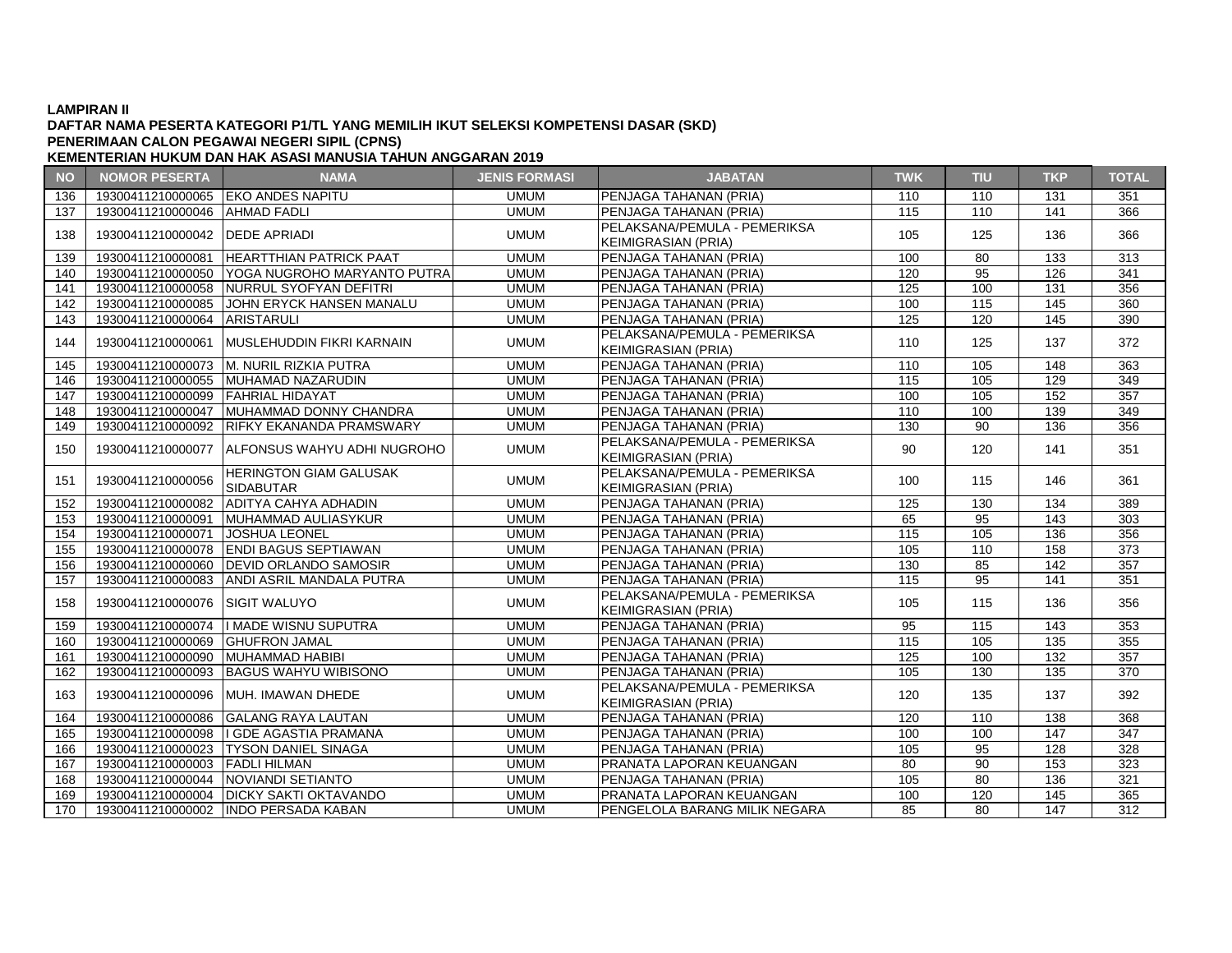# **DAFTAR NAMA PESERTA KATEGORI P1/TL YANG MEMILIH IKUT SELEKSI KOMPETENSI DASAR (SKD) PENERIMAAN CALON PEGAWAI NEGERI SIPIL (CPNS)**

**NO NOMOR PESERTA NAMA JENIS FORMASI JABATAN TWK TIU TKP TOTAL KEMENTERIAN HUKUM DAN HAK ASASI MANUSIA TAHUN ANGGARAN 2019** 171 19300411210000107 ADIAKSA TAJUDDIN UMUM PELAKSANA/PEMULA - PEMERIKSA FLANSANAFLINDER FLINENINSA | 125 | 90 | 143 | 358<br>KEIMIGRASIAN (PRIA) 172 | 19300411210000113 | FAKIH ZAM ZAM DWI MUKTI | | UMUM | | PENJAGA TAHANAN (PRIA) | 100 | 115 | 146 | 361 173 19300411210000109 MOHAMAD SODIQ UMUM PENJAGA TAHANAN (PRIA) 120 110 136 366 174 19300411210000105 TIMOTHY RICHARDO. H UMUM PELAKSANA/PEMULA - PEMERIKSA 1 LEANSANAN EMBERT EMENTISA | 100 | 110 | 137 | 347<br>KEIMIGRASIAN (PRIA) 175 19300411210000111 ZHAKARIAS M. YANCE MANAFE UMUM PENJAGA TAHANAN (PRIA) 110 95 144 349 176 | 19300411210000114 | SAMUEL ROGENTUA SILAEN | UMUM | PENJAGA TAHANAN (PRIA) | 115 | 110 | 132 | 357 177 19300411210000133 RYAN NOVINDRA UMUM PELAKSANA/PEMULA - PEMERIKSA FLANSANAFLINDER FLINENINSA | 130 | 80 | 135 | 345<br>KEIMIGRASIAN (PRIA) 178 19300411210000108 ARIS WANDANA RAHMAN UMUM PENJAGA TAHANAN (PRIA) 120 105 134 359 179 19300411210000116 I NYOMAN TRIANA WIRA YOGA UMUM PENJAGA TAHANAN (PRIA) 120 115 136 371 180 | 19300411210000118 |ALDINAND SARAGIH UMUM KEIMIGRASIAN (PRIA) <sup>100</sup> <sup>105</sup> <sup>140</sup> <sup>345</sup> 181 19300411210000101 ILHAM SEPTIA RANDI UMUM PENJAGA TAHANAN (PRIA) 110 115 153 378 <sup>182</sup> <sup>19300411210000120</sup> VIDELIS MARKUS NDAKU NAU UMUM PELAKSANA/PEMULA - PEMERIKSA KEIMIGRASIAN (PRIA) <sup>130</sup> <sup>85</sup> <sup>126</sup> <sup>341</sup> <sup>183</sup> <sup>19300411210000130</sup> AGUNG ROHMAT BASUKI UMUM PELAKSANA/PEMULA - PEMERIKSA 1 LEANSANAN EMBERT EMENTISA | 125 | 125 | 133 | 383<br>KEIMIGRASIAN (PRIA) 184 19300411210000119 ARFAN ARIMUDDIN UMUM PENJAGA TAHANAN (PRIA) 90 90 144 324 185 19300411210000127 FILISTHEA WDNTE UMUM PENJAGA TAHANAN (PRIA) 115 90 138 343 186 19300411210000117 LENCAR ILHAM SAKTI MALAU | UMUM PENJAGA TAHANAN (PRIA) | 125 | 90 | 145 | 360 187 19300411210000132 RUDI SUPRIADI UMUM PENJAGA TAHANAN (PRIA) 115 95 137 347 188 19300411210000140 ALFITRA NANDA ANDREANTO UMUM PENJAGA TAHANAN (PRIA) 130 95 145 370 <sup>189</sup> <sup>19300411210000134</sup> LUTHFI DWI SUMARDI UMUM PELAKSANA/PEMULA - PEMERIKSA KEIMIGRASIAN (PRIA) <sup>105</sup> <sup>130</sup> <sup>137</sup> <sup>372</sup> <sup>190</sup> <sup>19300411210000144</sup> SAMUEL FERRY PARULIAN PANDIANGAN | INCENTRY | UMUM | PENJAGA TAHANAN (PRIA) | 130 | 110 | 126 | 366<br>PANDIANGAN 191 19300411210000137 MUH. FADEL AZHARI RAHMAN UMUM PENJAGA TAHANAN (PRIA) 100 110 142 352 <sup>192</sup> <sup>19300411210000121</sup> SYAMILIAN AFRIALDY UMUM PELAKSANA/PEMULA - PEMERIKSA KEIMIGRASIAN (PRIA) <sup>80</sup> <sup>90</sup> <sup>126</sup> <sup>296</sup>

194 19300411210000142 EKO PARIAS SAPUTRA UMUM PENJAGA TAHANAN (PRIA) 130 110 139 379 195 19300411210000139 WAHYU HIDAYAT UMUM PENJAGA TAHANAN (PRIA) 95 110 150 355 196 19300411210000150 FIKRI RAHIM UMUM PENJAGA TAHANAN (PRIA) 105 90 129 324

198 19300411210000156 AHMAD SYAHRUL UMUM PENJAGA TAHANAN (PRIA) 115 105 138 358 199 19300411210000124 AHMAD NASRULLAH UMUM PENJAGA TAHANAN (PRIA) 115 105 148 368

FLANSANAFLINDER FLINENINSA | 105 | 120 | 134 | 359<br>KEIMIGRASIAN (PRIA)

KEIMIGRASIAN (PRIA)<br>KEIMIGRASIAN (PRIA) | 110 | 100 | 144 | 354

KEIMIGRASIAN (PRIA) 110 | 120 | 144 | 374

<sup>193</sup> <sup>19300411210000131</sup> ANGGI ADHITYA SAPUTRA UMUM PELAKSANA/PEMULA - PEMERIKSA

<sup>197</sup> <sup>19300411210000123</sup> MUH. IKHWAN TRIANTORO UMUM PELAKSANA/PEMULA - PEMERIKSA

200 19300411210000126 IBNU DWI THOUSAND UMUM UMUM PELAKSANA/PEMULA - PEMERIKSA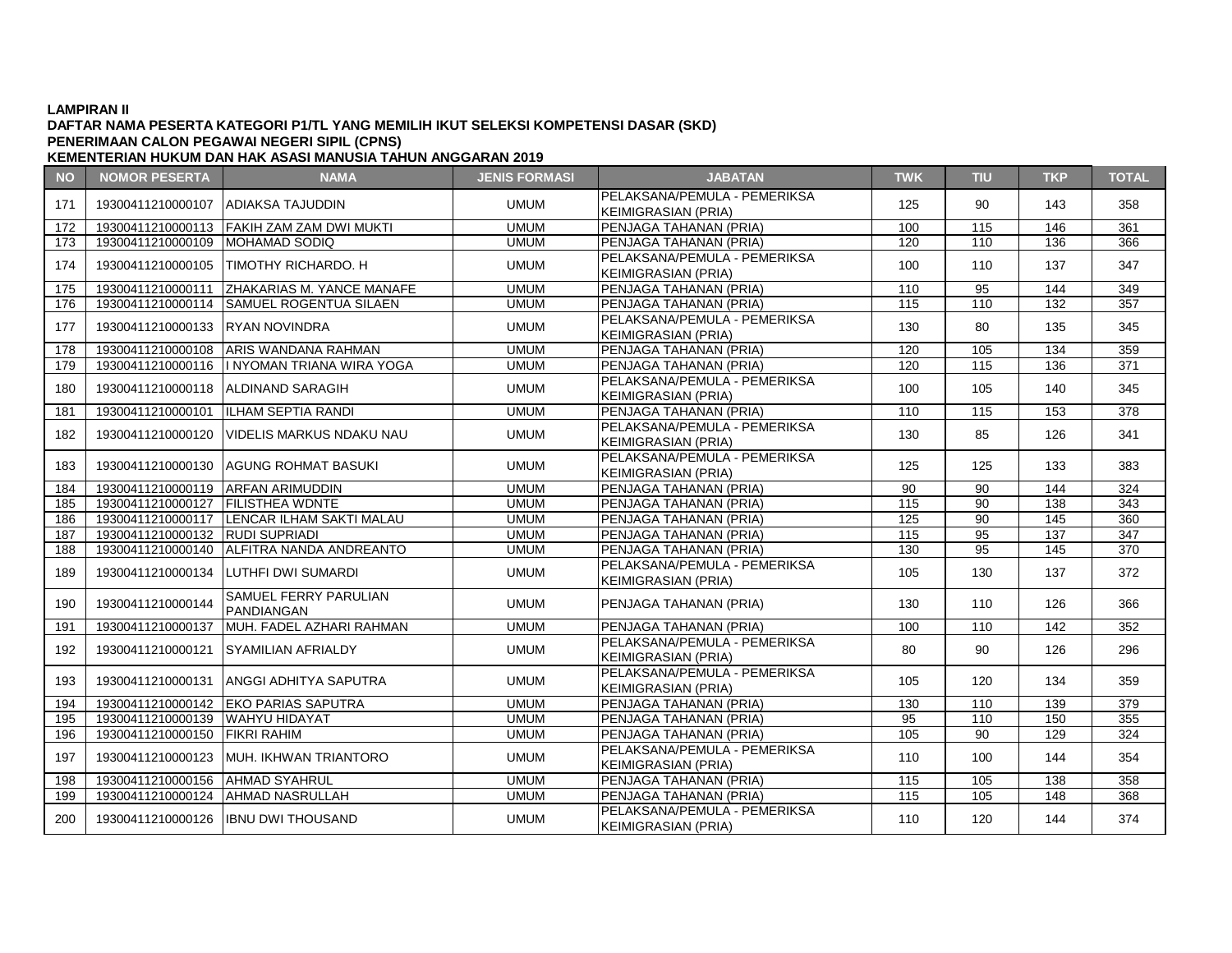### **DAFTAR NAMA PESERTA KATEGORI P1/TL YANG MEMILIH IKUT SELEKSI KOMPETENSI DASAR (SKD) PENERIMAAN CALON PEGAWAI NEGERI SIPIL (CPNS)**

| <b>NO</b>                              | <b>NOMOR PESERTA</b>             | <b>NAMA</b>                                                                                             | <b>JENIS FORMASI</b>       | <b>JABATAN</b>                                   | <b>TWK</b>        | <b>TIU</b>      | <b>TKP</b>        | <b>TOTAL</b>      |
|----------------------------------------|----------------------------------|---------------------------------------------------------------------------------------------------------|----------------------------|--------------------------------------------------|-------------------|-----------------|-------------------|-------------------|
| 201                                    | 19300411210000158 FEBRIDO RAHMAN |                                                                                                         | <b>UMUM</b>                | PENJAGA TAHANAN (PRIA)                           | 120               | 95              | 144               | 359               |
| 202                                    |                                  | 19300411210000143  MHD. ARIF SYABANI                                                                    | <b>UMUM</b>                | PENJAGA TAHANAN (PRIA)                           | 105               | 120             | 135               | 360               |
| 203                                    | 19300411210000165 JEFERSON ROHI  |                                                                                                         | <b>UMUM</b>                | <b>PENJAGA TAHANAN (PRIA)</b>                    | 100               | 105             | 136               | 341               |
| 204                                    |                                  | 19300411210000170   PRAYOGI SANTOSO                                                                     | <b>UMUM</b>                | PENJAGA TAHANAN (PRIA)                           | 120               | 105             | 144               | 369               |
| 205                                    | 19300411210000167                | <b>EFRI TRISANDIYANTO</b>                                                                               | <b>UMUM</b>                | PENJAGA TAHANAN (PRIA)                           | 110               | 100             | 151               | 361               |
| 206                                    | 19300411210000147                | <b>IMUHAMAD SUKOHANDONO</b>                                                                             | <b>UMUM</b>                | PENJAGA TAHANAN (PRIA)                           | 95                | 115             | 153               | 363               |
| 207                                    | 19300411210000151                | <b>ADHY SATRIA</b>                                                                                      | <b>UMUM</b>                | PENJAGA TAHANAN (PRIA)                           | 110               | 95              | 144               | 349               |
| 208                                    | 19300411210000157                | <b>IQBAL RAJIV ZAMANI</b>                                                                               | <b>UMUM</b>                | PENJAGA TAHANAN (PRIA)                           | 130               | 130             | $\overline{128}$  | 388               |
| 209                                    | 19300411210000162                | MOH. ALFIAN AL MARZUKI                                                                                  | <b>UMUM</b>                | IPENJAGA TAHANAN (PRIA)                          | 145               | 125             | 140               | 410               |
|                                        |                                  |                                                                                                         |                            | PELAKSANA/PEMULA - PEMERIKSA                     |                   |                 |                   |                   |
| 210                                    |                                  | 19300411210000145 ROBBY APRIANT PARTA SITORUS                                                           | <b>UMUM</b>                | <b>KEIMIGRASIAN (PRIA)</b>                       | 115               | 120             | 134               | 369               |
| 211                                    | 19300411210000155                | MUHAMMAD HARIS FADILLAH                                                                                 | <b>UMUM</b>                | PENJAGA TAHANAN (PRIA)                           | 105               | 80              | 143               | 328               |
|                                        |                                  |                                                                                                         |                            | PELAKSANA/PEMULA - PEMERIKSA                     |                   |                 |                   |                   |
| 212                                    |                                  | 19300411210000172 GENESIS MISYRIEL PENJAHA                                                              | <b>UMUM</b>                | <b>KEIMIGRASIAN (PRIA)</b>                       | 105               | 110             | 128               | 343               |
| 213                                    | 19300411210000159 M. AINI        |                                                                                                         | <b>UMUM</b>                | PENJAGA TAHANAN (PRIA)                           | 120               | 105             | 138               | 363               |
| 214                                    | 19300411210000179                | <b>AMIN NUROHMAN</b>                                                                                    | <b>UMUM</b>                | PENJAGA TAHANAN (PRIA)                           | 110               | 105             | 131               | 346               |
|                                        |                                  | YUNUS EKA ADRIYANTO FERGAMA                                                                             |                            |                                                  |                   |                 |                   |                   |
| 215                                    | 19300411210000115                | <b>GANG</b>                                                                                             | <b>UMUM</b>                | PENJAGA TAHANAN (PRIA)                           | 105               | 90              | 137               | 332               |
|                                        |                                  |                                                                                                         |                            | PELAKSANA/PEMULA - PEMERIKSA                     |                   |                 |                   |                   |
| 216                                    |                                  | 19300411210000180   HAKAM SHAATH KHUDORI                                                                | <b>UMUM</b>                | <b>KEIMIGRASIAN (PRIA)</b>                       | 110               | 95              | 134               | 339               |
| 217                                    | 19300411210000187                | <b>ERI SURADASH SINAGA</b>                                                                              | <b>UMUM</b>                | <b>PENJAGA TAHANAN (PRIA)</b>                    | 100               | 115             | 146               | 361               |
|                                        |                                  | ANDREAS ALEXANDER BAKTI NUSA                                                                            |                            | PELAKSANA/PEMULA - PEMERIKSA                     |                   |                 |                   |                   |
| 218                                    | 19300411210000193                | <b>PURBA</b>                                                                                            | <b>UMUM</b>                | <b>KEIMIGRASIAN (PRIA)</b>                       | 115               | 110             | 146               | 371               |
| 219                                    |                                  | 19300411210000135 DEVLIN FLADY SARAK                                                                    | <b>UMUM</b>                | PENJAGA TAHANAN (PRIA)                           | 85                | 85              | 146               | 316               |
| 220                                    | 19300411210000182                | RIALDI GALIH PUTRA                                                                                      | <b>UMUM</b>                | PENJAGA TAHANAN (PRIA)                           | 130               | 90              | 135               | 355               |
| 221                                    |                                  | 19300411210000176   GDE MADE RIVAN PRASASTA                                                             | <b>UMUM</b>                | PENJAGA TAHANAN (PRIA)                           | 120               | 90              | 144               | 354               |
| 222                                    | 19300411210000186                | <b>LISAN SEDEKI</b>                                                                                     | <b>UMUM</b>                | PENJAGA TAHANAN (PRIA)                           | 110               | 100             | 160               | 370               |
|                                        |                                  |                                                                                                         |                            | PELAKSANA/PEMULA - PEMERIKSA                     |                   |                 |                   |                   |
| 223                                    | 19300411210000174                | <b>MANSYARI</b>                                                                                         | <b>UMUM</b>                | KEIMIGRASIAN (PRIA)                              | 130               | 85              | 142               | 357               |
| 224                                    | 19300411210000189                | <b>LUTFI MUQTADIR</b>                                                                                   | <b>UMUM</b>                | PENJAGA TAHANAN (PRIA)                           | 110               | 110             | 146               | 366               |
|                                        |                                  |                                                                                                         |                            | PELAKSANA/PEMULA - PEMERIKSA                     |                   |                 |                   |                   |
|                                        |                                  |                                                                                                         |                            | <b>KEIMIGRASIAN (PRIA)</b>                       |                   |                 |                   |                   |
|                                        | 19300411210000190                | <b>RUDI SUMANTRI</b>                                                                                    | <b>UMUM</b>                | PENJAGA TAHANAN (PRIA)                           | 120               | 105             | 137               | 362               |
|                                        | 19300411210000199                | MUHAMMAD DZIKRY ANSHORY                                                                                 | <b>UMUM</b>                |                                                  | 110               | 105             | 140               | 355               |
| 228                                    | 19300411210000192 LERIANO        |                                                                                                         | <b>UMUM</b>                | PENJAGA TAHANAN (PRIA)                           | 125               | 105             | 129               | 359               |
|                                        | 19300411210000194                |                                                                                                         | <b>UMUM</b>                | PENJAGA TAHANAN (PRIA)                           | 100               | 110             |                   |                   |
| 230                                    |                                  | <b>DONI ALDYAN HUSEIN</b>                                                                               | <b>UMUM</b>                |                                                  | 90                | 95              | 133               | 318               |
|                                        |                                  |                                                                                                         |                            | PELAKSANA/PEMULA - PEMERIKSA                     |                   |                 |                   |                   |
|                                        |                                  |                                                                                                         |                            | KEIMIGRASIAN (PRIA)                              |                   |                 |                   |                   |
|                                        | 19300411210000136                | <b>ANDAREAS SITANGGANG</b>                                                                              | <b>UMUM</b>                | PENJAGA TAHANAN (PRIA)                           | 90                | 80              | 131               | 301               |
| 233                                    | 19300411210000217                | <b>FERDY EFENDI</b>                                                                                     | <b>UMUM</b>                | PENJAGA TAHANAN (PRIA)                           |                   |                 | 147               | 382               |
| 234                                    |                                  | 19300411210000206 GEBIE FIRMAN KHALIQ                                                                   | <b>UMUM</b>                | PENJAGA TAHANAN (PRIA)                           | 95                | 115             | 140               | 350               |
| 225<br>226<br>227<br>229<br>231<br>232 | 19300411210000181                | 19300411210000197 M. ANDIKA RAMDHANI<br><b>AHMAD SURYA NEGARA</b><br>19300411210000173 JUKRI BAHARUDDIN | <b>UMUM</b><br><b>UMUM</b> | PENJAGA TAHANAN (PRIA)<br>PENJAGA TAHANAN (PRIA) | 140<br>105<br>115 | 95<br>90<br>120 | 147<br>136<br>129 | 382<br>346<br>324 |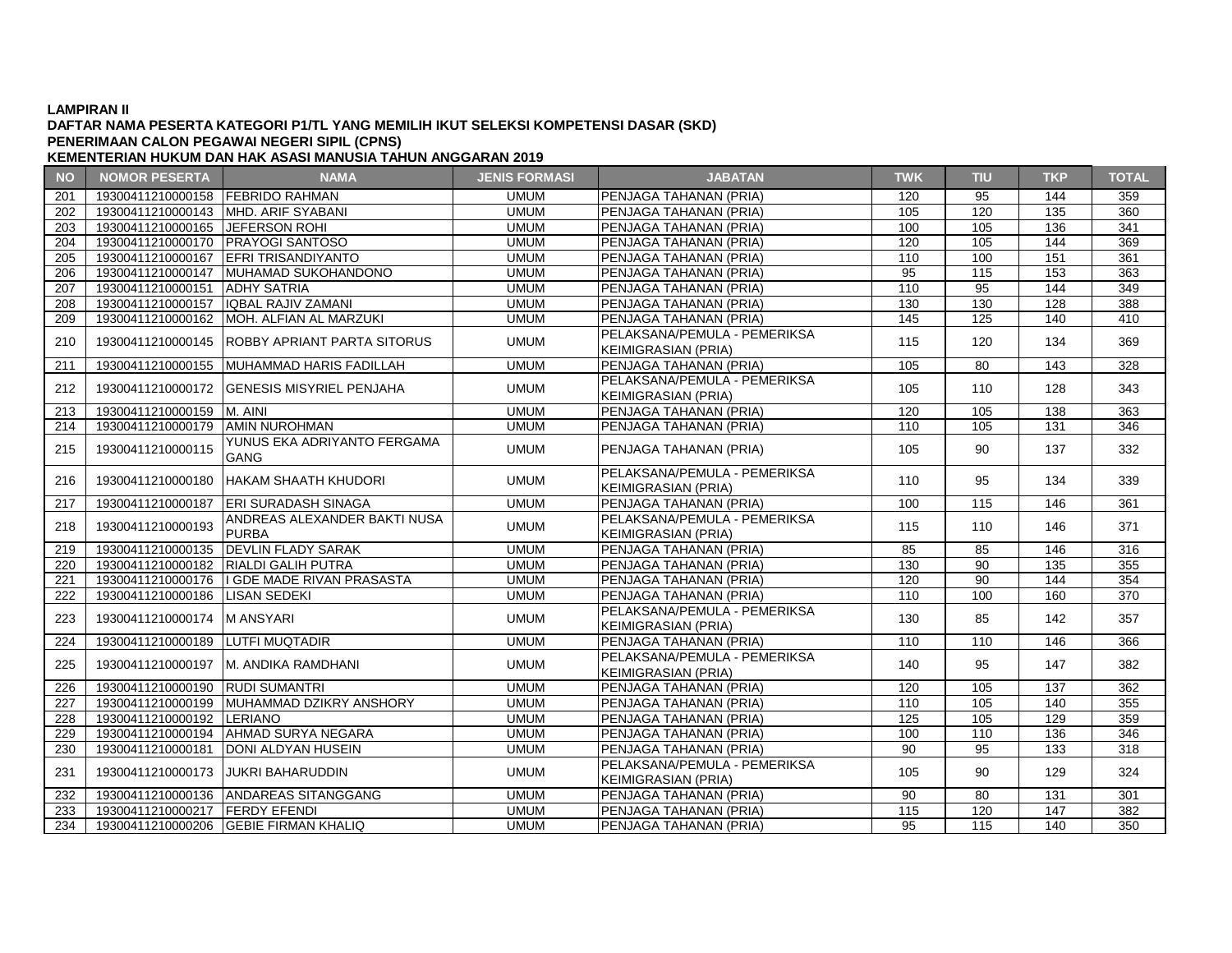### **DAFTAR NAMA PESERTA KATEGORI P1/TL YANG MEMILIH IKUT SELEKSI KOMPETENSI DASAR (SKD) KEMENTERIAN HUKUM DAN HAK ASASI MANUSIA TAHUN ANGGARAN 2019 PENERIMAAN CALON PEGAWAI NEGERI SIPIL (CPNS)**

**NO NOMOR PESERTA NAMA JENIS FORMASI JABATAN TWK TIU TKP TOTAL** <sup>235</sup> <sup>19300411210000218</sup> YUS SUDARSO NUGROHO UMUM PELAKSANA/PEMULA - PEMERIKSA KEIMIGRASIAN (PRIA) <sup>115</sup> <sup>110</sup> <sup>141</sup> <sup>366</sup> 236 | 19300411210000205 AVIF WAHYU PRADHANA | UMUM PENJAGA TAHANAN (PRIA) | 105 | 115 | 133 | 353 237 19300411210000214 AGUSTO HERLALANG DONI (WIMUM PENJAGA TAHANAN (PRIA) 110 105 132 347 238 19300411210000227 WIRA HARDIYANI UMUM PENJAGA TAHANAN (PRIA) 110 110 128 348 239 19300411210000216 KENNENT LEONARDO BEREK I UMUM PENJAGA TAHANAN (PRIA) 115 115 95 133 343 240 19300411210000229 BUDIANTO UMUM PENJAGA TAHANAN (PRIA) 110 105 144 359 241 19300411210000226 ALPHASHAN REINHOLD ERE ROI UMUM PELAKSANA/PEMULA - PEMERIKSA KEIMIGRASIAN (PRIA) <sup>95</sup> <sup>120</sup> <sup>144</sup> <sup>359</sup> 242 19300411210000225 HENRY JOSUA SIDABUTAR NEW UMUM PENJAGA TAHANAN (PRIA) 135 135 130 145 370 243 19300411210000200 I MADE CAHYA MULIADINATA UMUM PENJAGA TAHANAN (PRIA) 95 115 142 352 244 19300411210000201 MUHAMMAD HASAN AL MADANI UMUM PENJAGA TAHANAN (PRIA) 115 110 135 360 245 19300411210000204 MUHAMMAD BIMABANT ANANDA UMUM PENJAGA TAHANAN (PRIA) 115 95 142 352 246 | 19300411210000213 MUFLICH SUBCHIAWAN UMUM KEIMIGRASIAN (PRIA) <sup>120</sup> <sup>105</sup> <sup>137</sup> <sup>362</sup> 247 19300411210000208 MUHAMMAD RIZAL UMUM PENJAGA TAHANAN (PRIA) 135 90 133 358 <sup>248</sup> <sup>19300411210000203</sup> ARIS YULIANTO UMUM PELAKSANA/PEMULA - PEMERIKSA PELANSANA/PEMULA PEMENINSA | 115 | 100 | 138 | 353<br>KEIMIGRASIAN (PRIA) <sup>249</sup> <sup>19300411210000202</sup> ANDRI SUMARWAN UMUM PELAKSANA/PEMULA - PEMERIKSA KEIMIGRASIAN (PRIA) – LIMENTROA († 125 | 100 | 130 | 355 | KEIMIGRASIAN (PRIA) 250 | 19300411210000220 |MUHAMMAD BUDI SETIAWAN | UMUM | PENJAGA TAHANAN (PRIA) | 130 | 105 | 138 | 373 251 19300411210000207 ALVIAN RIZAL PRATAMA UMUM PENJAGA TAHANAN (PRIA) 115 115 144 374 252 19300411210000223 AFRID PANCA NUGRAHA | UMUM PENJAGA TAHANAN (PRIA) 135 | 85 | 137 | 357 253 19300411210000212 GEGER NUSANTARA PUTERA UMUM PELAKSANA/PEMULA - PEMERIKSA KEIMIGRASIAN (PRIA) 100 | 110 | 143 | 353<br>KEIMIGRASIAN (PRIA) 254 19300411210000228 RAFAEL SIMANJUNTAK UMUM PENJAGA TAHANAN (PRIA) 85 100 154 339 255 19300411210000215 ISMET AHMAD UMUM PELAKSANA/PEMULA - PEMERIKSA PELANSANA/PEMULA PEMENINSA | 105 | 115 | 131 | 351<br>KEIMIGRASIAN (PRIA) 256 19300411210000219 DEDY ARIANDI UMUM PENJAGA TAHANAN (PRIA) 130 85 156 371 257 19300411210000221 ARGEN GALIH PERMADI UMUM PENJAGA TAHANAN (PRIA) 125 100 146 371 258 | 19300411210000273 | SHANDI PUSUH MALEM TARIGAN | UMUM PENJAGA TAHANAN (PRIA) 110 | 110 | 125 | 133 | 368 259 19300411210000232 ALDINO PUTRA PRATAMA UMUM PENJAGA TAHANAN (PRIA) 135 90 148 373 260 19300411210000233 NUGROHO WISNU MURTI UMUM PENJAGA TAHANAN (PRIA) 90 120 160 370 261 19300411210000246 MUHAMMAD MUFTI AMIN SHIDQI UMUM PENJAGA TAHANAN (PRIA) 110 120 131 361 262 19300411210000245 DANDY PRAYOGA UMUM PENJAGA TAHANAN (PRIA) 105 95 149 349 263 19300411210000243 DEO PAMUNGKAS UMUM PELAKSANA/PEMULA - PEMERIKSA PELANSANA/PEMULA PEMENINSA | 125 | 95 | 142 | 362<br>KEIMIGRASIAN (PRIA) 264 19300411210000266 DOLI WAHYU PRASETIYO UMUM PENJAGA TAHANAN (PRIA) 125 85 146 356 <sup>265</sup> <sup>19300411210000251</sup> DIMAS EMERALDO AS-SIDIQY UMUM PELAKSANA/PEMULA - PEMERIKSA KEIMIGRASIAN (PRIA) <sup>110</sup> <sup>130</sup> <sup>143</sup> <sup>383</sup>

266 19300411210000231 RAUL FHIQRAM ATTAMIMI UMUM PENJAGA TAHANAN (PRIA) 100 95 137 332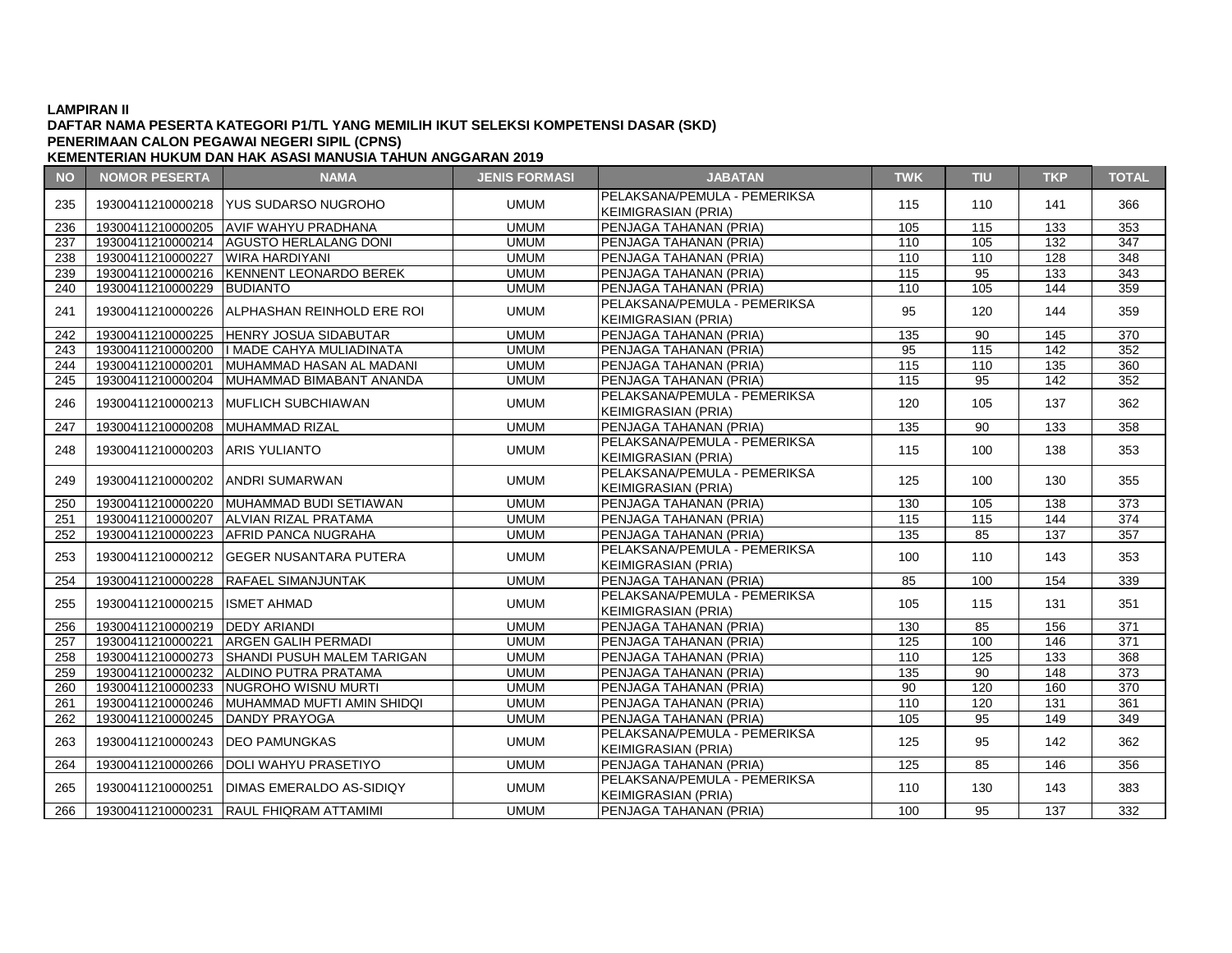# **DAFTAR NAMA PESERTA KATEGORI P1/TL YANG MEMILIH IKUT SELEKSI KOMPETENSI DASAR (SKD) PENERIMAAN CALON PEGAWAI NEGERI SIPIL (CPNS)**

| <b>NO</b> | <b>NOMOR PESERTA</b>                  | <b>NAMA</b>                                    | <b>JENIS FORMASI</b> | <b>JABATAN</b>                                             | <b>TWK</b>      | <b>TIU</b> | <b>TKP</b>       | <b>TOTAL</b>     |
|-----------|---------------------------------------|------------------------------------------------|----------------------|------------------------------------------------------------|-----------------|------------|------------------|------------------|
| 267       |                                       | 19300411210000270 HEYKAL AZRIEL LIANI          | <b>UMUM</b>          | PELAKSANA/PEMULA - PEMERIKSA<br><b>KEIMIGRASIAN (PRIA)</b> | 100             | 135        | 131              | 366              |
| 268       | 19300411210000239 SUJONARKO           |                                                | <b>UMUM</b>          | PENJAGA TAHANAN (PRIA)                                     | 115             | 100        | $\overline{142}$ | 357              |
| 269       |                                       | 19300411210000263 IDICKY EDWARD ALEXANDRE SA'U | <b>UMUM</b>          | PELAKSANA/PEMULA - PEMERIKSA<br><b>KEIMIGRASIAN (PRIA)</b> | 120             | 90         | 139              | 349              |
| 270       | 19300411210000255 RAHIMUDDIN          |                                                | <b>UMUM</b>          | PENJAGA TAHANAN (PRIA)                                     | 90              | 100        | 144              | 334              |
| 271       |                                       | 19300411210000279 NOVIYANTO AMPRIWIBOWO        | <b>UMUM</b>          | PENJAGA TAHANAN (PRIA)                                     | 125             | 110        | 134              | 369              |
| 272       |                                       | 19300411210000272 YANDIE OKTOPRIADI            | <b>UMUM</b>          | PENJAGA TAHANAN (PRIA)                                     | 115             | 110        | 135              | 360              |
| 273       | 19300411210000259 RAMDAN SAPUTRA      |                                                | <b>UMUM</b>          | PENJAGA TAHANAN (PRIA)                                     | 100             | 115        | 138              | 353              |
| 274       | 19300411210000269 BOY MARCELLO        |                                                | <b>UMUM</b>          | PENJAGA TAHANAN (PRIA)                                     | 120             | 85         | 142              | 347              |
| 275       |                                       | 19300411210000242 A. SYAFRI RIZKIANSYAH        | <b>UMUM</b>          | PENJAGA TAHANAN (PRIA)                                     | 105             | 125        | 146              | 376              |
| 276       | 19300411210000237 ADE NORMAN          |                                                | <b>UMUM</b>          | PELAKSANA/PEMULA - PEMERIKSA<br><b>KEIMIGRASIAN (PRIA)</b> | 100             | 90         | 147              | 337              |
| 277       |                                       | 19300411210000249 ZAIN MAULANA RIFAI           | <b>UMUM</b>          | PENJAGA TAHANAN (PRIA)                                     | 105             | 110        | 144              | 359              |
| 278       |                                       | 19300411210000287 SANDY CHOSTAMON KAHOSADI     | <b>UMUM</b>          | PENJAGA TAHANAN (PRIA)                                     | 75              | 100        | 144              | 319              |
| 279       | 19300411210000252 ABDUL ARIS          |                                                | <b>UMUM</b>          | PENJAGA TAHANAN (PRIA)                                     | $\overline{80}$ | 90         | 144              | $\overline{314}$ |
| 280       |                                       | 19300411210000281 AMOSMANGATAS CHANDRA. S      | <b>UMUM</b>          | PENJAGA TAHANAN (PRIA)                                     | 115             | 125        | 130              | 370              |
| 281       | 19300411210000278   IRVAN R. P. NDOLU |                                                | <b>UMUM</b>          | PENJAGA TAHANAN (PRIA)                                     | 115             | 95         | 136              | 346              |
| 282       | 19300411210000257 ADHI SAIFUDDIN      |                                                | <b>UMUM</b>          | PENJAGA TAHANAN (PRIA)                                     | 100             | 125        | 148              | 373              |
| 283       | 19300411210000275                     | FRAN HALOMOAN SIMANJUNTAK                      | <b>UMUM</b>          | PELAKSANA/PEMULA - PEMERIKSA<br><b>KEIMIGRASIAN (PRIA)</b> | 105             | 110        | 144              | 359              |
| 284       | 19300411210000280                     | IMUHAMMAD FADHLURRAHMAN                        | <b>UMUM</b>          | PENJAGA TAHANAN (PRIA)                                     | 100             | 120        | 140              | 360              |
| 285       |                                       | 19300411210000271   VICKY ZAYNUL FIRMANSYAH    | <b>UMUM</b>          | PELAKSANA/PEMULA - PEMERIKSA<br><b>KEIMIGRASIAN (PRIA)</b> | 100             | 120        | 150              | 370              |
| 286       | 19300411210000244 FAHMI SABBAN        |                                                | <b>UMUM</b>          | PENJAGA TAHANAN (PRIA)                                     | 95              | 85         | 132              | 312              |
| 287       | 19300411210000276                     | <b>MUHAMMAD FAISAL</b>                         | <b>UMUM</b>          | PENJAGA TAHANAN (PRIA)                                     | 85              | 120        | 137              | $\overline{342}$ |
| 288       |                                       | 19300411210000292 AHIMSA TUNGGUL ERNADI        | <b>UMUM</b>          | PELAKSANA/PEMULA - PEMERIKSA<br><b>KEIMIGRASIAN (PRIA)</b> | 115             | 110        | 128              | 353              |
| 289       |                                       | 19300411210000294 ZAKARIA LA SAWARA            | <b>UMUM</b>          | PENJAGA TAHANAN (PRIA)                                     | 110             | 80         | 144              | 334              |
| 290       |                                       | 19300411210000296 FRAN RICHARD WOWOR           | <b>UMUM</b>          | PENJAGA TAHANAN (PRIA)                                     | 105             | 95         | 140              | 340              |
| 291       | 19300411210000240 MUAMAR FIRDAUS      |                                                | <b>UMUM</b>          | PENJAGA TAHANAN (PRIA)                                     | 120             | 85         | 141              | 346              |
| 292       | 19300411210000262 MUHAMMAD RIFKI      |                                                | <b>UMUM</b>          | PENJAGA TAHANAN (PRIA)                                     | 120             | 100        | 144              | 364              |
| 293       | 19300411210000230 ARIF SETIAWAN       |                                                | <b>UMUM</b>          | PENJAGA TAHANAN (PRIA)                                     | 110             | 90         | 137              | 337              |
| 294       | 19300411210000290 GALIH RAKA SIWI     |                                                | <b>UMUM</b>          | PENJAGA TAHANAN (PRIA)                                     | 140             | 85         | 149              | $\overline{374}$ |
| 295       | 19300411210000283 MOH RIZKI           |                                                | <b>UMUM</b>          | PENJAGA TAHANAN (PRIA)                                     | 115             | 90         | 142              | 347              |
| 296       |                                       | 19300411210000293   KADEK KUSUMA WARDANA       | <b>UMUM</b>          | PENJAGA TAHANAN (PRIA)                                     | 105             | 115        | 139              | 359              |
| 297       | 19300411210000285                     | <b>JUNIARTHO</b>                               | <b>UMUM</b>          | PELAKSANA/PEMULA - PEMERIKSA<br><b>KEIMIGRASIAN (PRIA)</b> | 105             | 90         | 146              | 341              |
| 298       |                                       | 19300411210000288 MUZAYYAD HASANI              | <b>UMUM</b>          | PELAKSANA/PEMULA - PEMERIKSA<br><b>KEIMIGRASIAN (PRIA)</b> | 110             | 105        | 138              | 353              |
| 299       | 19300411210000295                     | <b>ANDREANO MELKISEDEK</b><br>LOPULALAN        | <b>UMUM</b>          | PELAKSANA/PEMULA - PEMERIKSA<br><b>KEIMIGRASIAN (PRIA)</b> | 105             | 80         | 136              | 321              |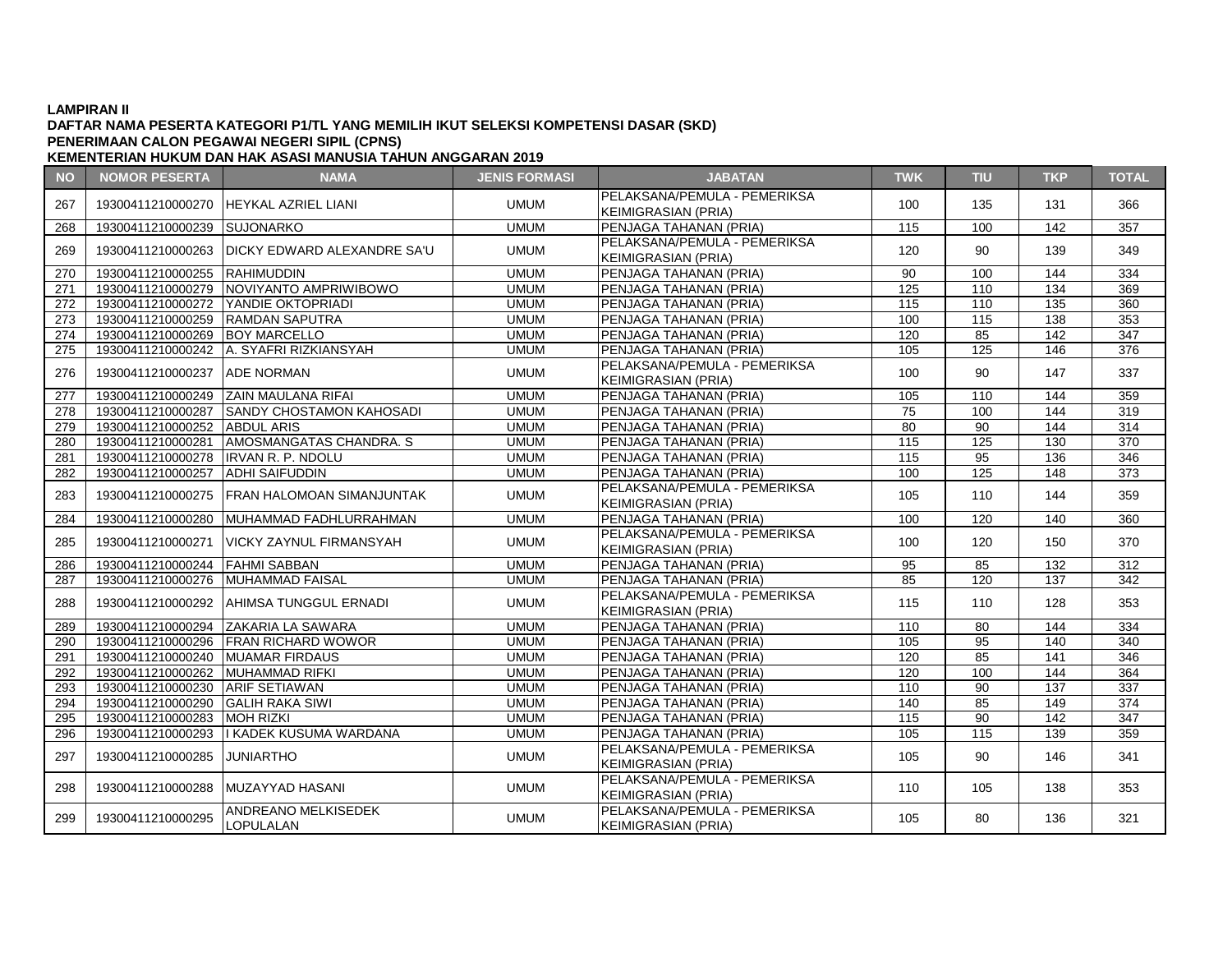# **DAFTAR NAMA PESERTA KATEGORI P1/TL YANG MEMILIH IKUT SELEKSI KOMPETENSI DASAR (SKD) PENERIMAAN CALON PEGAWAI NEGERI SIPIL (CPNS)**

| <b>NO</b> | <b>NOMOR PESERTA</b>              | <b>NAMA</b>                                           | <b>JENIS FORMASI</b> | <b>JABATAN</b>                                             | <b>TWK</b> | <b>TIU</b> | <b>TKP</b> | <b>TOTAL</b>     |
|-----------|-----------------------------------|-------------------------------------------------------|----------------------|------------------------------------------------------------|------------|------------|------------|------------------|
| 300       | 19300411210000298 SAMSUL WABULA   |                                                       | <b>UMUM</b>          | PENJAGA TAHANAN (PRIA)                                     | 115        | 90         | 143        | 348              |
| 301       | 19300411210000284 DARWIN MAN      |                                                       | <b>UMUM</b>          | PELAKSANA/PEMULA - PEMERIKSA<br><b>KEIMIGRASIAN (PRIA)</b> | 130        | 100        | 127        | 357              |
| 302       |                                   | 19300411210000282 SUDINO LUMBAN GAOL                  | <b>UMUM</b>          | PELAKSANA/PEMULA - PEMERIKSA<br><b>KEIMIGRASIAN (PRIA)</b> | 85         | 85         | 140        | 310              |
| 303       | 19300411210000334   IKMAL PRAKOSO |                                                       | <b>UMUM</b>          | PENJAGA TAHANAN (PRIA)                                     | 120        | 80         | 144        | 344              |
| 304       |                                   | 19300411210000305 AFRIZAN NURPERMADI                  | <b>UMUM</b>          | PENJAGA TAHANAN (PRIA)                                     | 130        | 95         | 150        | 375              |
| 305       | 19300411210000301                 | LIFE SYALOM JEDIJA BAWENTI                            | <b>UMUM</b>          | PENJAGA TAHANAN (PRIA)                                     | 115        | 80         | 135        | 330              |
| 306       | 19300411210000310 RONAL SIMBOLON  |                                                       | <b>UMUM</b>          | PELAKSANA/PEMULA - PEMERIKSA<br><b>KEIMIGRASIAN (PRIA)</b> | 110        | 110        | 138        | 358              |
| 307       | 19300411210000313                 | MUHAMMAD NANDA BIMA<br>PRAYUDHA                       | <b>UMUM</b>          | PELAKSANA/PEMULA - PEMERIKSA<br><b>KEIMIGRASIAN (PRIA)</b> | 100        | 110        | 144        | 354              |
| 308       | 19300411210000306                 | <b>ANDRE FRENGKI KOJONGIAN</b>                        | <b>UMUM</b>          | PENJAGA TAHANAN (PRIA)                                     | 100        | 110        | 131        | 341              |
| 309       | 19300411210000308 M DAVID         |                                                       | <b>UMUM</b>          | PENJAGA TAHANAN (PRIA)                                     | 125        | 95         | 127        | 347              |
| 310       | 19300411210000309                 | <b>ALEXANDER FAJRIN</b>                               | <b>UMUM</b>          | PENJAGA TAHANAN (PRIA)                                     | 115        | 105        | 141        | $\overline{361}$ |
| 311       | 19300411210000304                 | MURSYID KHAMDANI                                      | <b>UMUM</b>          | PELAKSANA/PEMULA - PEMERIKSA<br><b>KEIMIGRASIAN (PRIA)</b> | 125        | 130        | 136        | 391              |
| 312       | 19300411210000317                 | <b>OKTOFIANUS SAAMPAP</b>                             | <b>UMUM</b>          | PENJAGA TAHANAN (PRIA)                                     | 110        | 110        | 145        | 365              |
| 313       | 19300411210000302 HAZRY RAFIANTO  |                                                       | <b>UMUM</b>          | PENJAGA TAHANAN (PRIA)                                     | 110        | 110        | 138        | 358              |
| 314       | 19300411210000307                 | <b>DAMAS NUGRAHA</b>                                  | <b>UMUM</b>          | PENJAGA TAHANAN (PRIA)                                     | 120        | 105        | 126        | 351              |
| 315       | 19300411210000303                 | ANAK AGUNG NGURAH<br>DHANANJAYA                       | <b>UMUM</b>          | PELAKSANA/PEMULA - PEMERIKSA<br><b>KEIMIGRASIAN (PRIA)</b> | 110        | 105        | 137        | 352              |
| 316       | 19300411210000300                 | <b>RIZAL ARDI</b>                                     | <b>UMUM</b>          | PENJAGA TAHANAN (PRIA)                                     | 120        | 105        | 143        | 368              |
| 317       | 19300411210000323 ADI WIBOWO      |                                                       | <b>UMUM</b>          | PELAKSANA/PEMULA - PEMERIKSA<br><b>KEIMIGRASIAN (PRIA)</b> | 100        | 95         | 150        | 345              |
| 318       | 19300411210000333                 | <b>MARIO MICHAEL TRI ARISPA</b><br><b>SIMANJUNTAK</b> | <b>UMUM</b>          | PELAKSANA/PEMULA - PEMERIKSA<br><b>KEIMIGRASIAN (PRIA)</b> | 130        | 90         | 140        | 360              |
| 319       | 19300411210000318 REZA WAHYUDI    |                                                       | <b>UMUM</b>          | PENJAGA TAHANAN (PRIA)                                     | 115        | 105        | 134        | 354              |
| 320       | 19300411210000319 ANDI MAPPELAWA  |                                                       | <b>UMUM</b>          | PENJAGA TAHANAN (PRIA)                                     | 115        | 115        | 150        | 380              |
| 321       |                                   | 19300411210000312   DIMAS TEGAR RAHMATULLAH           | <b>UMUM</b>          | PENJAGA TAHANAN (PRIA)                                     | 120        | 105        | 137        | 362              |
| 322       | 19300411210000336                 | <b>JANDRI</b>                                         | <b>UMUM</b>          | PENJAGA TAHANAN (PRIA)                                     | 100        | 105        | 144        | 349              |
| 323       |                                   | 19300411210000325 APRILIANUS K. LALO                  | <b>UMUM</b>          | PELAKSANA/PEMULA - PEMERIKSA<br><b>KEIMIGRASIAN (PRIA)</b> | 105        | 115        | 126        | 346              |
| 324       |                                   | 19300411210000347 GILBERT KARAMOY                     | <b>UMUM</b>          | PENJAGA TAHANAN (PRIA)                                     | 110        | 90         | 126        | 326              |
| 325       |                                   | 19300411210000329   FEBRIANSYAH MARTINN GALUNG        | <b>UMUM</b>          | PENJAGA TAHANAN (PRIA)                                     | 130        | 125        | 139        | 394              |
| 326       |                                   | 19300411210000315 MUHAMMAD OSKAR SURYAYOGA            | <b>UMUM</b>          | PENJAGA TAHANAN (PRIA)                                     | 100        | 110        | 149        | 359              |
| 327       | 19300411210000351                 | DAVID KURNIAWAN                                       | <b>UMUM</b>          | PENJAGA TAHANAN (PRIA)                                     | 115        | 105        | 140        | 360              |
| 328       | 19300411210000332 FADLI WIJAYA    |                                                       | <b>UMUM</b>          | PENJAGA TAHANAN (PRIA)                                     | 110        | 125        | 139        | $\overline{374}$ |
| 329       | 19300411210000341                 | <b>RIYAN RESTU TRIYONO</b>                            | <b>UMUM</b>          | PENJAGA TAHANAN (PRIA)                                     | 115        | 105        | 135        | 355              |
| 330       | 19300411210000346                 | MUSTAFA KAMAL                                         | <b>UMUM</b>          | PENJAGA TAHANAN (PRIA)                                     | 100        | 100        | 149        | 349              |
| 331       | 19300411210000363 MAUL FAZRI      |                                                       | <b>UMUM</b>          | PELAKSANA/PEMULA - PEMERIKSA<br><b>KEIMIGRASIAN (PRIA)</b> | 115        | 115        | 149        | 379              |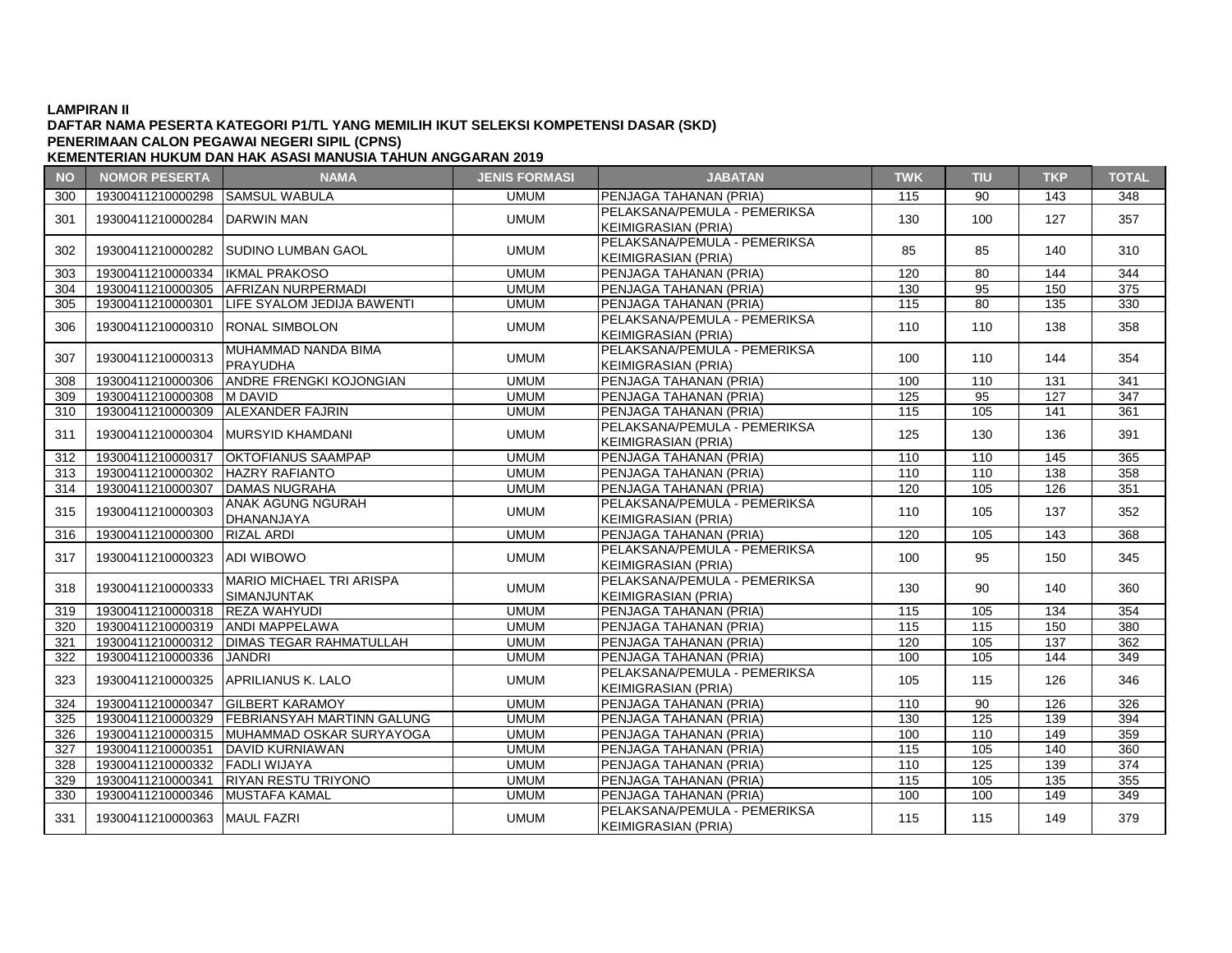### **DAFTAR NAMA PESERTA KATEGORI P1/TL YANG MEMILIH IKUT SELEKSI KOMPETENSI DASAR (SKD) PENERIMAAN CALON PEGAWAI NEGERI SIPIL (CPNS)**

| <b>NO</b> | <b>NOMOR PESERTA</b>               | <b>NAMA</b>                                    | <b>JENIS FORMASI</b> | <b>JABATAN</b>                                             | <b>TWK</b> | <b>TIU</b> | <b>TKP</b> | <b>TOTAL</b>     |
|-----------|------------------------------------|------------------------------------------------|----------------------|------------------------------------------------------------|------------|------------|------------|------------------|
| 332       | 19300411210000361                  | <b>MUHAMAD AGUNG</b>                           | <b>UMUM</b>          | PENJAGA TAHANAN (PRIA)                                     | 95         | 115        | 140        | 350              |
| 333       |                                    | 19300411210000354 WAHYU ARY KUSUMA             | <b>UMUM</b>          | PENJAGA TAHANAN (PRIA)                                     | 105        | 80         | 134        | 319              |
| 334       |                                    | 19300411210000330 ROHRI SAPDO SYAHPUTERA       | <b>UMUM</b>          | PENJAGA TAHANAN (PRIA)                                     | 115        | 100        | 148        | 363              |
| 335       |                                    | 19300411210000335 RIDHO GUSTI RAHMAN           | <b>UMUM</b>          | PELAKSANA/PEMULA - PEMERIKSA<br><b>KEIMIGRASIAN (PRIA)</b> | 115        | 110        | 143        | 368              |
| 336       | 19300411210000375 JOSHUA MAILI     |                                                | <b>UMUM</b>          | PENJAGA TAHANAN (PRIA)                                     | 85         | 95         | 143        | 323              |
| 337       |                                    | 19300411210000364 ANANTA FERNANDO              | <b>UMUM</b>          | PENJAGA TAHANAN (PRIA)                                     | 130        | 85         | 137        | 352              |
| 338       |                                    | 19300411210000355 ZULFIKHAR ALI PRATAMA        | <b>UMUM</b>          | PENJAGA TAHANAN (PRIA)                                     | 120        | 95         | 146        | 361              |
| 339       |                                    | 19300411210000349   TONY ARGENNOENDY           | <b>UMUM</b>          | PENJAGA TAHANAN (PRIA)                                     | 110        | 105        | 144        | 359              |
| 340       |                                    | 19300411210000322 DEVAND AINUR RIZA            | <b>UMUM</b>          | PELAKSANA/PEMULA - PEMERIKSA<br><b>KEIMIGRASIAN (PRIA)</b> | 130        | 100        | 141        | 371              |
| 341       |                                    | 19300411210000348 BOBY SETYAWAN ADI S          | <b>UMUM</b>          | <b>IPENJAGA TAHANAN (PRIA)</b>                             | 120        | 110        | 146        | 376              |
| 342       | 19300411210000367                  | IMUHAMMAD SHANDY SATRIYA                       | <b>UMUM</b>          | PELAKSANA/PEMULA - PEMERIKSA<br><b>KEIMIGRASIAN (PRIA)</b> | 120        | 135        | 126        | 381              |
| 343       |                                    | 19300411210000343   YANDI REZA ALVIANTO        | <b>UMUM</b>          | PENJAGA TAHANAN (PRIA)                                     | 125        | 100        | 149        | 374              |
| 344       |                                    | 19300411210000360 RANGGA PURBAYA               | <b>UMUM</b>          | PELAKSANA/PEMULA - PEMERIKSA<br><b>KEIMIGRASIAN (PRIA)</b> | 135        | 105        | 133        | 373              |
| 345       |                                    | 19300411210000356   DECKY MAULUDIN HIDAYAT     | <b>UMUM</b>          | PENJAGA TAHANAN (PRIA)                                     | 95         | 100        | 152        | 347              |
| 346       | 19300411210000365 JOHAN BASKORO    |                                                | <b>UMUM</b>          | PENJAGA TAHANAN (PRIA)                                     | 120        | 100        | 135        | 355              |
| 347       | 19300411210000370 FERI JULIANTO    |                                                | <b>UMUM</b>          | PELAKSANA/PEMULA - PEMERIKSA<br><b>KEIMIGRASIAN (PRIA)</b> | 100        | 120        | 148        | 368              |
| 348       |                                    | 19300411210000390 FEBRIZA TEDDY RAMDANA        | <b>UMUM</b>          | PENJAGA TAHANAN (PRIA)                                     | 120        | 80         | 143        | $\overline{343}$ |
| 349       | 19300411210000368 FAJAR SEPTIAN.SP |                                                | <b>UMUM</b>          | PENJAGA TAHANAN (PRIA)                                     | 110        | 115        | 136        | 361              |
| 350       |                                    | 19300411210000374 ADELBERTUS NAHAK             | <b>UMUM</b>          | PENJAGA TAHANAN (PRIA)                                     | 105        | 95         | 149        | 349              |
| 351       | 19300411210000376                  | <b>IMANUEL MARADEN FANGGI</b>                  | <b>UMUM</b>          | PELAKSANA/PEMULA - PEMERIKSA<br><b>KEIMIGRASIAN (PRIA)</b> | 105        | 100        | 152        | 357              |
| 352       |                                    | 19300411210000362 RIZKY YULIANSYAH             | <b>UMUM</b>          | PENJAGA TAHANAN (PRIA)                                     | 120        | 105        | 134        | 359              |
| 353       |                                    | 19300411210000380 NUR FADLIANSYAH ABUBAKAR     | <b>UMUM</b>          | PENJAGA TAHANAN (PRIA)                                     | 105        | 90         | 161        | 356              |
| 354       |                                    | 19300411210000379   MARIO PRATAMA MALOLONGENG  | <b>UMUM</b>          | PELAKSANA/PEMULA - PEMERIKSA<br><b>KEIMIGRASIAN (PRIA)</b> | 95         | 95         | 156        | 346              |
| 355       | 19300411210000342 KUSMAYADI        |                                                | <b>UMUM</b>          | PENJAGA TAHANAN (PRIA)                                     | 135        | 85         | 138        | 358              |
| 356       |                                    | 19300411210000357 DEDY KURNIAWAN KUSUMA        | <b>UMUM</b>          | PENJAGA TAHANAN (PRIA)                                     | 120        | 125        | 129        | 374              |
| 357       |                                    | 19300411210000386 SIMON PARNINGOTAN NAINGGOLAN | <b>UMUM</b>          | PENJAGA TAHANAN (PRIA)                                     | 105        | 110        | 145        | 360              |
| 358       | 19300411210000358                  | <b>IDHANU RAHMAT AKBAR</b>                     | <b>UMUM</b>          | PELAKSANA/PEMULA - PEMERIKSA<br><b>KEIMIGRASIAN (PRIA)</b> | 120        | 105        | 143        | 368              |
| 359       | 19300411210000384                  | <b>JARIK NOPIANTO</b>                          | <b>UMUM</b>          | PELAKSANA/PEMULA - PEMERIKSA<br><b>KEIMIGRASIAN (PRIA)</b> | 135        | 95         | 139        | 369              |
| 360       | 19300411210000398                  | <b>ARIANTO</b>                                 | <b>UMUM</b>          | PENJAGA TAHANAN (PRIA)                                     | 120        | 85         | 145        | 350              |
| 361       |                                    | 19300411210000385 RESHA ARDIAN NUGRAHA         | <b>UMUM</b>          | PELAKSANA/PEMULA - PEMERIKSA<br><b>KEIMIGRASIAN (PRIA)</b> | 120        | 110        | 132        | 362              |
| 362       |                                    | 19300411210000366 FANDI PEBRI PRAYOGA          | <b>UMUM</b>          | PENJAGA TAHANAN (PRIA)                                     | 135        | 100        | 137        | 372              |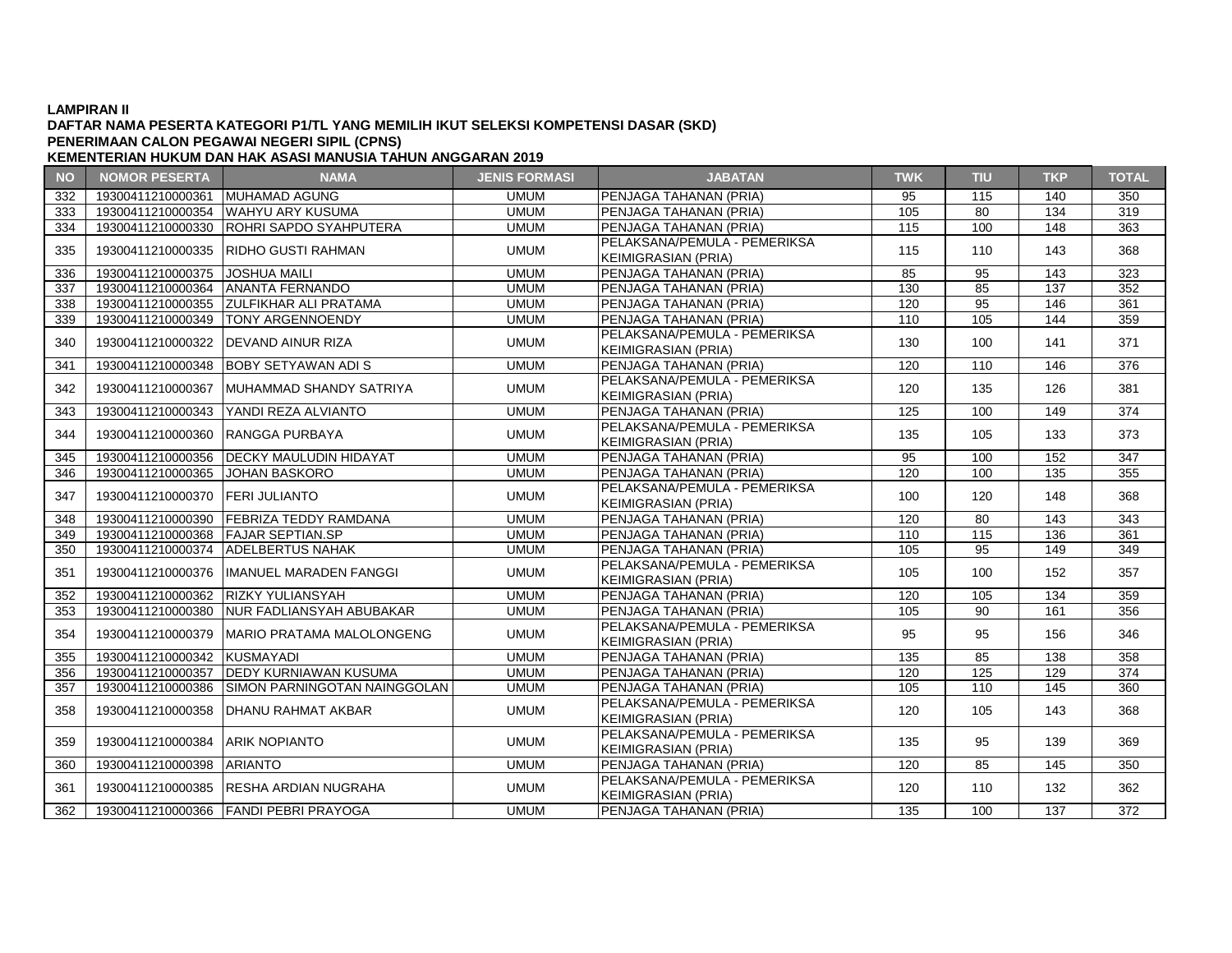# **DAFTAR NAMA PESERTA KATEGORI P1/TL YANG MEMILIH IKUT SELEKSI KOMPETENSI DASAR (SKD) PENERIMAAN CALON PEGAWAI NEGERI SIPIL (CPNS)**

| <b>NO</b> | <b>NOMOR PESERTA</b>                | <b>NAMA</b>                                    | <b>JENIS FORMASI</b> | <b>JABATAN</b>               | <b>TWK</b>       | <b>TIU</b> | <b>TKP</b>       | <b>TOTAL</b> |
|-----------|-------------------------------------|------------------------------------------------|----------------------|------------------------------|------------------|------------|------------------|--------------|
| 363       |                                     | IMUHAMMAD RIDWAN RASYID                        |                      | PELAKSANA/PEMULA - PEMERIKSA | 85               | 100        | 135              | 320          |
|           | 19300411210000352                   | <b>BANAMA</b>                                  | <b>UMUM</b>          | KEIMIGRASIAN (PRIA)          |                  |            |                  |              |
| 364       | 19300411210000395                   | <b>SALMAN DARIS ALFARISI</b>                   | <b>UMUM</b>          | PENJAGA TAHANAN (PRIA)       | 115              | 125        | 136              | 376          |
| 365       |                                     | 19300411210000392   KADEK ENAL MEGANTARA       | <b>UMUM</b>          | PELAKSANA/PEMULA - PEMERIKSA | 115              | 110        | 152              | 377          |
|           |                                     |                                                |                      | <b>KEIMIGRASIAN (PRIA)</b>   |                  |            |                  |              |
| 366       | 19300411210000397                   | YUSRIL IHZA MAHENDRA LUBIS                     | <b>UMUM</b>          | PENJAGA TAHANAN (PRIA)       | 110              | 100        | 148              | 358          |
| 367       | 19300411210000394 ADITYA WAHYUDI    |                                                | <b>UMUM</b>          | PENJAGA TAHANAN (PRIA)       | 95               | 120        | 150              | 365          |
| 368       |                                     | 19300411210000388 HAMZA REZA LAUNURU           | <b>UMUM</b>          | PENJAGA TAHANAN (PRIA)       | 90               | 90         | 136              | 316          |
| 369       | 19300411210000387                   | <b>SUDARMO WALLY</b>                           | <b>UMUM</b>          | PENJAGA TAHANAN (PRIA)       | 95               | 85         | 141              | 321          |
| 370       | 19300411210000369                   | LALU DWI IWAN SAPUTRA                          | <b>UMUM</b>          | PELAKSANA/PEMULA - PEMERIKSA | 125              | 95         | 130              | 350          |
|           |                                     |                                                |                      | <b>KEIMIGRASIAN (PRIA)</b>   |                  |            |                  |              |
| 371       |                                     | 19300411210000399 ANUGRAH PANGGIH NURCAHYO     | <b>UMUM</b>          | PENJAGA TAHANAN (PRIA)       | 95               | 100        | $\overline{137}$ | 332          |
| 372       |                                     | 19300411210000393 SATRIYO DWI PAMUNGKAS        | <b>UMUM</b>          | PELAKSANA/PEMULA - PEMERIKSA | 100              | 80         | 138              | 318          |
|           |                                     |                                                |                      | <b>KEIMIGRASIAN (PRIA)</b>   |                  |            |                  |              |
| 373       |                                     | 19300411210000445 WAHYU BASTANTA GINTING       | <b>UMUM</b>          | PENJAGA TAHANAN (PRIA)       | $\overline{105}$ | 110        | $\overline{148}$ | 363          |
| 374       |                                     | 19300411210000404 KHISBALLAH MAKHFUDH          | <b>UMUM</b>          | PELAKSANA/PEMULA - PEMERIKSA | 120              | 90         | 140              | 350          |
|           |                                     |                                                |                      | <b>KEIMIGRASIAN (PRIA)</b>   |                  |            |                  |              |
| 375       |                                     | 19300411210000406   M. SYAFRIZAL AZHAR TOER    | <b>UMUM</b>          | PENJAGA TAHANAN (PRIA)       | 120              | 100        | 144              | 364          |
| 376       | 19300411210000417 TEDDY KRISTIAN    |                                                | <b>UMUM</b>          | PENJAGA TAHANAN (PRIA)       | 110              | 100        | 132              | 342          |
| 377       |                                     | 19300411210000425 MUHAMMAD R FACHLEVI NASUTION | <b>UMUM</b>          | PENJAGA TAHANAN (PRIA)       | $\overline{90}$  | 90         | 143              | 323          |
| 378       |                                     | 19300411210000420 EDWARDO SAPUTRA              | <b>UMUM</b>          | PENJAGA TAHANAN (PRIA)       | 115              | 110        | 131              | 356          |
| 379       | 19300411210000421                   | AWANG HERNALDY MALVIANSYAH                     | <b>UMUM</b>          | PENJAGA TAHANAN (PRIA)       | 120              | 100        | 135              | 355          |
| 380       | 19300411210000418   MUHAMMAD RIFANI |                                                | <b>UMUM</b>          | PELAKSANA/PEMULA - PEMERIKSA | 120              | 95         | 132              | 347          |
|           |                                     |                                                |                      | <b>KEIMIGRASIAN (PRIA)</b>   |                  |            |                  |              |
| 381       |                                     | 19300411210000412   KADEK AGUS KRISNADANA      | <b>UMUM</b>          | PENJAGA TAHANAN (PRIA)       | 115              | 110        | 149              | 374          |
| 382       |                                     | 19300411210000401 MUHAMMAD FADHILLAH           | <b>UMUM</b>          | PELAKSANA/PEMULA - PEMERIKSA | 130              | 105        | 154              | 389          |
|           |                                     |                                                |                      | <b>KEIMIGRASIAN (PRIA)</b>   |                  |            |                  |              |
| 383       | 19300411210000438 ASEP SUMANTRI     |                                                | <b>UMUM</b>          | PENJAGA TAHANAN (PRIA)       | 125              | 80         | 143              | 348          |
| 384       | 19300411210000422 BIMA PRAKUSO      |                                                | <b>UMUM</b>          | PENJAGA TAHANAN (PRIA)       | 115              | 105        | 143              | 363          |
| 385       |                                     | 19300411210000405 MUKTI FIKRI AL FAWAID        | <b>UMUM</b>          | PENJAGA TAHANAN (PRIA)       | 105              | 125        | 127              | 357          |
| 386       | 19300411210000452 M HABIB FAUZAN    |                                                | <b>UMUM</b>          | PENJAGA TAHANAN (PRIA)       | 135              | 95         | 142              | 372          |
| 387       |                                     | 19300411210000413   YUVENSIUS SISNOWO PRASETYO | <b>UMUM</b>          | PENJAGA TAHANAN (PRIA)       | 120              | 105        | 147              | 372          |
| 388       |                                     | 19300411210000402 MUHAMMAD ILHAM DARWIN        | <b>UMUM</b>          | PENJAGA TAHANAN (PRIA)       | 100              | 110        | 142              | 352          |
| 389       | 19300411210000434 M KHUZAIFAH       |                                                | <b>UMUM</b>          | PENJAGA TAHANAN (PRIA)       | 135              | 85         | $\overline{135}$ | 355          |
| 390       |                                     | 19300411210000423 REZA ACHMAD FACHRYAN         | <b>UMUM</b>          | PENJAGA TAHANAN (PRIA)       | 90               | 130        | 148              | 368          |
| 391       |                                     | 19300411210000431   FAJAR DWI NUGROHO          | <b>UMUM</b>          | PENJAGA TAHANAN (PRIA)       | 125              | 120        | 142              | 387          |
| 392       | 19300411210000427                   | GEDE KRISNA WIGUNA ARTHA<br><b>PUTRA</b>       | <b>UMUM</b>          | PENJAGA TAHANAN (PRIA)       | 140              | 95         | 134              | 369          |
| 393       | 19300411210000449                   | <b>INDRA MAHADI LUBIS</b>                      | <b>UMUM</b>          | PENJAGA TAHANAN (PRIA)       | 110              | 110        | 142              | 362          |
| 394       |                                     | 19300411210000429   MARIO ADHA GERALDZY        | <b>UMUM</b>          | PENJAGA TAHANAN (PRIA)       | 120              | 100        | 156              | 376          |
| 395       |                                     | 19300411210000435 RIDO DWI YUDHA NATA          | <b>UMUM</b>          | PENJAGA TAHANAN (PRIA)       | 120              | 90         | 153              | 363          |
| 396       |                                     | 19300411210000441   M. EGGY AL - FACHREZY      | <b>UMUM</b>          | PENJAGA TAHANAN (PRIA)       | 120              | 125        | 148              | 393          |
|           |                                     |                                                |                      |                              |                  |            |                  |              |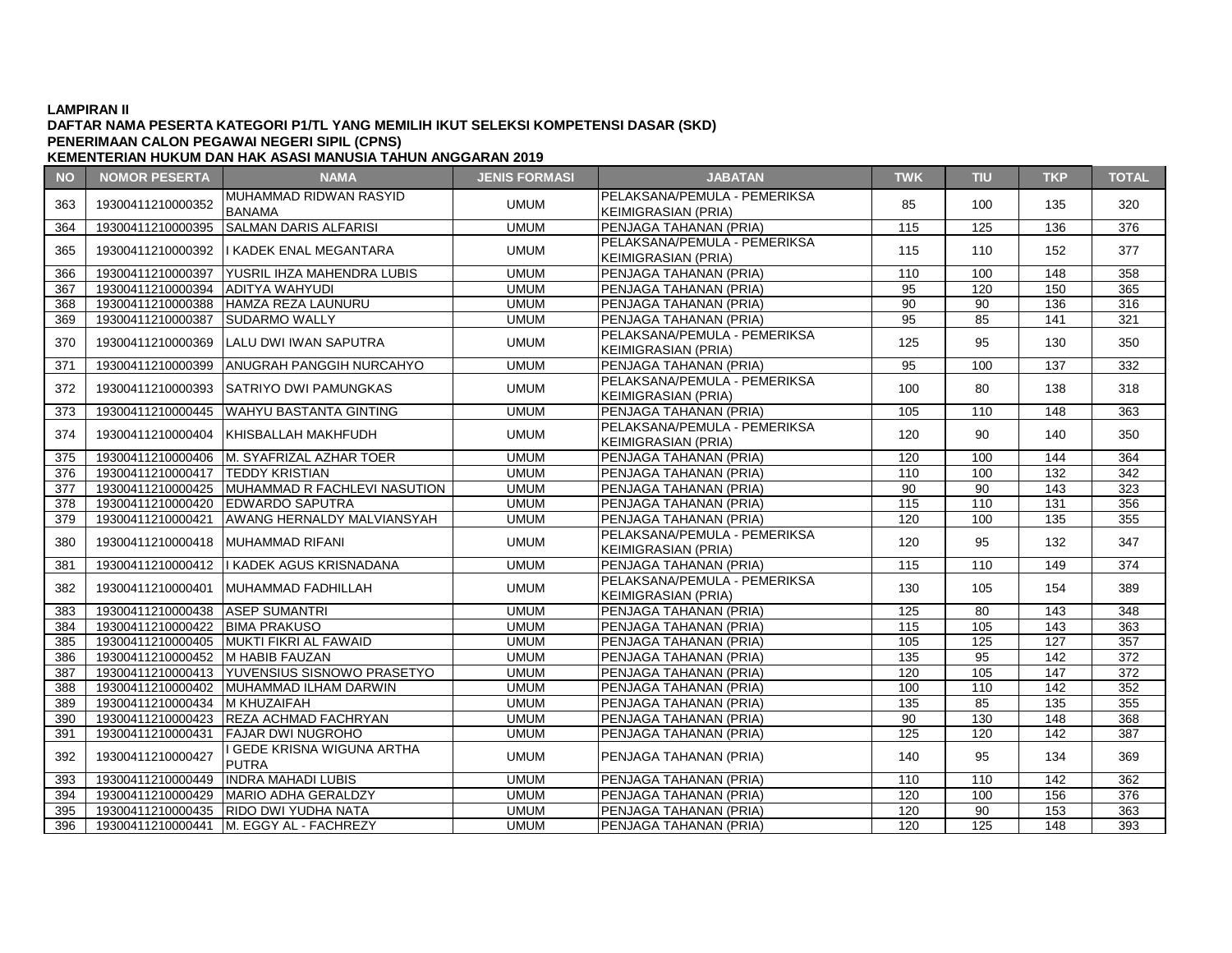# **DAFTAR NAMA PESERTA KATEGORI P1/TL YANG MEMILIH IKUT SELEKSI KOMPETENSI DASAR (SKD) PENERIMAAN CALON PEGAWAI NEGERI SIPIL (CPNS)**

| <b>NO</b> | <b>NOMOR PESERTA</b>             | <b>NAMA</b>                                   | <b>JENIS FORMASI</b> | <b>JABATAN</b>                                             | <b>TWK</b>      | <b>TIU</b>        | <b>TKP</b>       | <b>TOTAL</b>     |
|-----------|----------------------------------|-----------------------------------------------|----------------------|------------------------------------------------------------|-----------------|-------------------|------------------|------------------|
| 397       | 19300411210000443                | MUHAMMAD EGA REVANY                           | <b>UMUM</b>          | PELAKSANA/PEMULA - PEMERIKSA<br><b>KEIMIGRASIAN (PRIA)</b> | 105             | 105               | 142              | 352              |
| 398       | 19300411210000462 GUGUN GUNADI   |                                               | <b>UMUM</b>          | PENJAGA TAHANAN (PRIA)                                     | 110             | 120               | $\overline{141}$ | $\overline{371}$ |
| 399       |                                  | 19300411210000415 GAFANDI RABRUSUN            | <b>UMUM</b>          | PELAKSANA/PEMULA - PEMERIKSA<br><b>KEIMIGRASIAN (PRIA)</b> | 75              | 95                | 146              | 316              |
| 400       | 19300411210000467                | <b>ACHMAD SETYAWAN</b>                        | <b>UMUM</b>          | PENJAGA TAHANAN (PRIA)                                     | 90              | 80                | 128              | 298              |
| 401       | 19300411210000476 FERDILA IDHA   |                                               | <b>UMUM</b>          | PENJAGA TAHANAN (PRIA)                                     | 105             | 120               | 146              | 371              |
| 402       |                                  | 19300411210000442 ANDIKA FEBRY QURNIAWAN      | <b>UMUM</b>          | PENJAGA TAHANAN (PRIA)                                     | 80              | 130               | 156              | 366              |
| 403       | 19300411210000471                | <b>WAHYUDI BAYU S.R</b>                       | <b>UMUM</b>          | PENJAGA TAHANAN (PRIA)                                     | 115             | 110               | 136              | 361              |
| 404       | 19300411210000469 ABDUL HABIB    |                                               | <b>UMUM</b>          | PENJAGA TAHANAN (PRIA)                                     | 105             | 110               | 138              | 353              |
| 405       | 19300411210000490                | <b>AHMAD RIZKY</b>                            | <b>UMUM</b>          | PENJAGA TAHANAN (PRIA)                                     | 120             | 85                | 136              | 341              |
| 406       |                                  | 19300411210000478 YOGA PRADANA YUSA           | <b>UMUM</b>          | PENJAGA TAHANAN (PRIA)                                     | 95              | 110               | 129              | 334              |
| 407       | 19300411210000470                | AKHMAD RIZALDI                                | <b>UMUM</b>          | PENJAGA TAHANAN (PRIA)                                     | 105             | 110               | 138              | 353              |
| 408       | 19300411210000430 GERRY PUTURUHU |                                               | <b>UMUM</b>          | PENJAGA TAHANAN (PRIA)                                     | $\overline{90}$ | 80                | 142              | 312              |
| 409       |                                  | 19300411210000482 MUGANIY AZIZ NUR RACHMAN    | <b>UMUM</b>          | PENJAGA TAHANAN (PRIA)                                     | 130             | $\overline{90}$   | 137              | 357              |
| 410       | 19300411210000451                | <b>BAGUS WIJAYA ARYA PUTRA</b>                | <b>UMUM</b>          | PENJAGA TAHANAN (PRIA)                                     | 115             | 120               | 135              | 370              |
| 411       | 19300411210000475                | <b>MARIOTEOPYLUS SEMBIRING</b>                | <b>UMUM</b>          | PENJAGA TAHANAN (PRIA)                                     | 125             | 95                | 144              | 364              |
| 412       | 19300411210000400                | R. INDRA KUSUMAMANGGALA A.<br><b>BACHTIAR</b> | <b>UMUM</b>          | PENJAGA TAHANAN (PRIA)                                     | 95              | 90                | 140              | 325              |
| 413       | 19300411210000453                | AHMAD FEBRY RISMAWAN                          | <b>UMUM</b>          | PENJAGA TAHANAN (PRIA)                                     | 110             | 115               | 142              | 367              |
| 414       |                                  | 19300411210000479 WINDI AHMAD HASYIMI         | <b>UMUM</b>          | PENJAGA TAHANAN (PRIA)                                     | 100             | 100               | 148              | 348              |
| 415       |                                  | 19300411210000464 YUSWO TRI ASMORO            | <b>UMUM</b>          | PENJAGA TAHANAN (PRIA)                                     | 105             | $\frac{115}{115}$ | 150              | 370              |
| 416       | 19300411210000480                | MUHAMMAD ANDRIYAN DINATA                      | <b>UMUM</b>          | PENJAGA TAHANAN (PRIA)                                     | 120             | 115               | 139              | 374              |
| 417       | 19300411210000487                | MUHAMMAD JUNHABI EFFENDI                      | <b>UMUM</b>          | PENJAGA TAHANAN (PRIA)                                     | 110             | $\overline{90}$   | 146              | 346              |
| 418       | 19300411210000463                | <b>BRILLIAN AULIANDA DJALU</b><br>NUR'RIZKY   | <b>UMUM</b>          | PENJAGA TAHANAN (PRIA)                                     | 130             | 110               | 133              | 373              |
| 419       | 19300411210000489                | <b>DWI BEKTI RAHMANUDIN</b>                   | <b>UMUM</b>          | PELAKSANA/PEMULA - PEMERIKSA<br><b>KEIMIGRASIAN (PRIA)</b> | 100             | 95                | 152              | 347              |
| 420       |                                  | 19300411210000495 AMOS KRISTIAN GINTING       | <b>UMUM</b>          | PENJAGA TAHANAN (PRIA)                                     | 100             | 125               | 136              | 361              |
| 421       | 19300411210000461                | <b>FACHRIZAL ACHMAD</b>                       | <b>UMUM</b>          | PENJAGA TAHANAN (PRIA)                                     | 95              | 85                | 139              | 319              |
| 422       | 19300411210000488                | <b>DJAMRUD SASMITA</b>                        | <b>UMUM</b>          | PENJAGA TAHANAN (PRIA)                                     | 95              | 100               | 133              | 328              |
| 423       | 19300411210000458                | REVALDO MUSTAMU                               | <b>UMUM</b>          | PENJAGA TAHANAN (PRIA)                                     | 90              | 90                | 137              | 317              |
| 424       |                                  | 19300411210000485   DEVAL YULFA ERWANDA       | <b>UMUM</b>          | PENJAGA TAHANAN (PRIA)                                     | 110             | 115               | 141              | 366              |
| 425       | 19300411210000492 EVA ISWANTO    |                                               | <b>UMUM</b>          | PENJAGA TAHANAN (PRIA)                                     | 120             | 110               | 147              | 377              |
| 426       |                                  | 19300411210000496 JERIANSYAH DWI SETYAWAN     | <b>UMUM</b>          | PENJAGA TAHANAN (PRIA)                                     | 105             | 110               | 151              | 366              |
| 427       | 19300411210000466 ARDI IRAWAN    |                                               | <b>UMUM</b>          | PENJAGA TAHANAN (PRIA)                                     | 90              | 100               | 138              | 328              |
| 428       | 19300411210000497                | <b>AFRI REZKI</b>                             | <b>UMUM</b>          | PENJAGA TAHANAN (PRIA)                                     | 120             | 100               | 140              | 360              |
| 429       | 19300411210000472                | <b>RAHMAT ARYANDI</b>                         | <b>UMUM</b>          | PENJAGA TAHANAN (PRIA)                                     | 105             | 120               | 144              | 369              |
| 430       | 19300411210000473                | <b>AHMAD BRILIAN ALFALAH</b>                  | <b>UMUM</b>          | PENJAGA TAHANAN (PRIA)                                     | 125             | 90                | 138              | 353              |
| 431       | 19300411210000477                | <b>TEGUH PURNAMA AJI</b>                      | <b>UMUM</b>          | PENJAGA TAHANAN (PRIA)                                     | 105             | 105               | 142              | 352              |
| 432       |                                  | 19300411210000483 I PUTU ARYA SENTOSA         | <b>UMUM</b>          | <b>IPENJAGA TAHANAN (PRIA)</b>                             | 120             | 115               | 134              | 369              |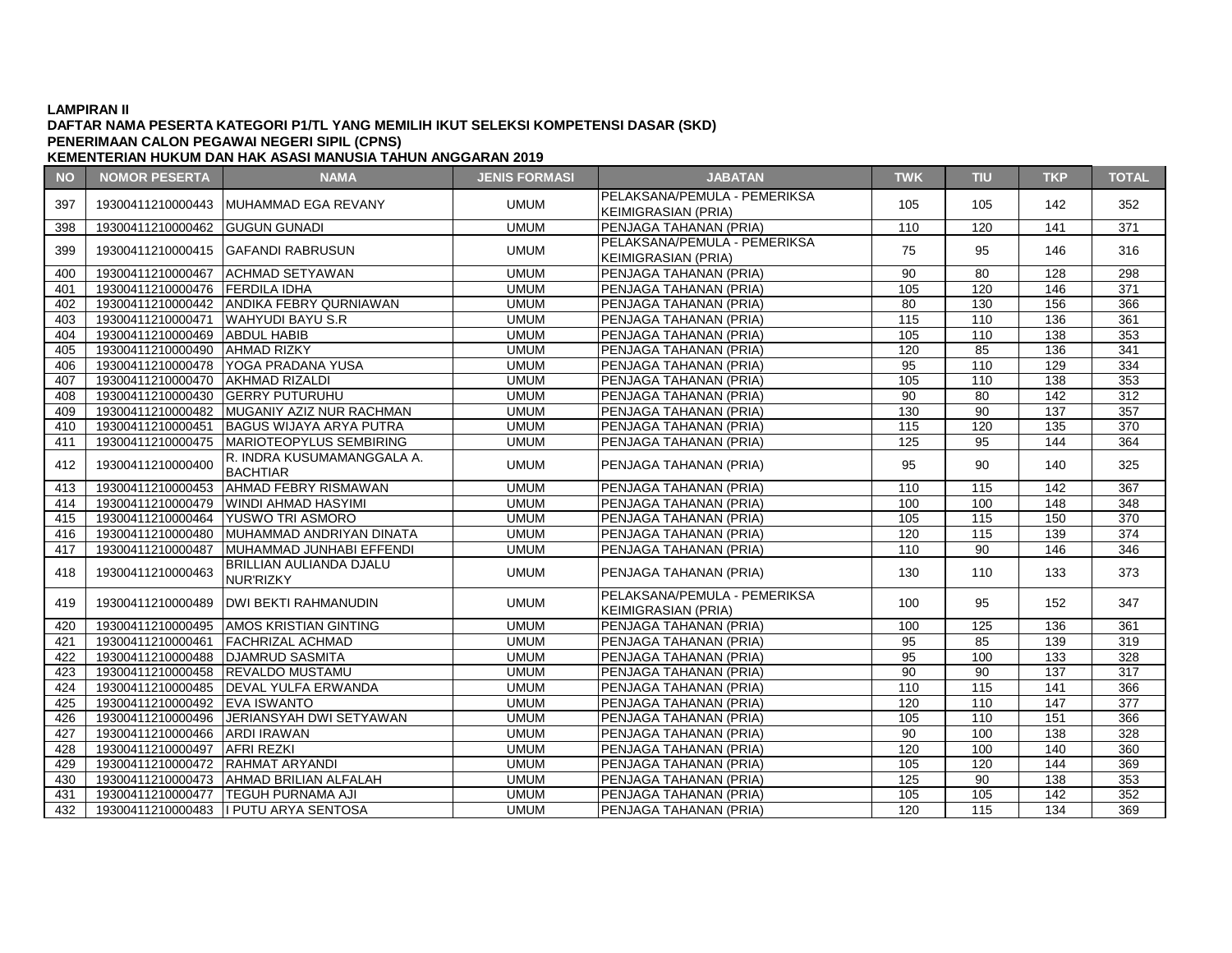# **DAFTAR NAMA PESERTA KATEGORI P1/TL YANG MEMILIH IKUT SELEKSI KOMPETENSI DASAR (SKD) PENERIMAAN CALON PEGAWAI NEGERI SIPIL (CPNS)**

| <b>NO</b> | <b>NOMOR PESERTA</b>                | <b>NAMA</b>                                      | <b>JENIS FORMASI</b> | <b>JABATAN</b>                                             | <b>TWK</b> | TIU              | <b>TKP</b>       | <b>TOTAL</b>     |
|-----------|-------------------------------------|--------------------------------------------------|----------------------|------------------------------------------------------------|------------|------------------|------------------|------------------|
| 433       | 19300411210000560 ANDRIANUS AGE     |                                                  | <b>UMUM</b>          | PELAKSANA/PEMULA - PEMERIKSA<br><b>KEIMIGRASIAN (PRIA)</b> | 125        | 105              | 139              | 369              |
| 434       | 19300411210000500 ELYAS LUKAS       |                                                  | <b>UMUM</b>          | PENJAGA TAHANAN (PRIA)                                     | 120        | 110              | 146              | 376              |
| 435       | 19300411210000502 YANPITER SABA     |                                                  | <b>UMUM</b>          | PENJAGA TAHANAN (PRIA)                                     | 100        | 125              | 138              | 363              |
| 436       | 19300411210000504 HENOCH FALAU      |                                                  | <b>UMUM</b>          | PELAKSANA/PEMULA - PEMERIKSA<br><b>KEIMIGRASIAN (PRIA)</b> | 105        | 115              | 127              | 347              |
| 437       | 19300411210000501 MUHAMMAD FAJAR    |                                                  | <b>UMUM</b>          | PENJAGA TAHANAN (PRIA)                                     | 115        | 110              | 137              | 362              |
| 438       | 19300411210000512 JEMY KOAMESA      |                                                  | <b>UMUM</b>          | PENJAGA TAHANAN (PRIA)                                     | 115        | 105              | 138              | 358              |
| 439       |                                     | 19300411210000513 MUHAMMAD TAUHID                | <b>UMUM</b>          | PENJAGA TAHANAN (PRIA)                                     | 140        | 80               | 137              | 357              |
| 440       | 19300411210000503 ANDRIAN SITINJAK  |                                                  | <b>UMUM</b>          | PENJAGA TAHANAN (PRIA)                                     | 125        | 100              | 142              | 367              |
| 441       | 19300411210000511   M KHAERUL AS'AD |                                                  | <b>UMUM</b>          | PENJAGA TAHANAN (PRIA)                                     | 115        | 115              | 134              | 364              |
| 442       | 19300411210000517 FANLY MADEOLE     |                                                  | <b>UMUM</b>          | PENJAGA TAHANAN (PRIA)                                     | 110        | 80               | 128              | 318              |
| 443       | 19300411210000533 AHMAD JAUHARI     |                                                  | <b>UMUM</b>          | PENJAGA TAHANAN (PRIA)                                     | 135        | 95               | 149              | 379              |
| 444       |                                     | 19300411210000537  RIAN RINALDI PUTRA            | <b>UMUM</b>          | PENJAGA TAHANAN (PRIA)                                     | 100        | 120              | 139              | 359              |
| 445       |                                     | 19300411210000524 HERU BILAL FAIRUZ SIREGAR      | <b>UMUM</b>          | PENJAGA TAHANAN (PRIA)                                     | 110        | 130              | 132              | 372              |
| 446       |                                     | 19300411210000536 CHARLIE RYNALDO NALLE          | <b>UMUM</b>          | PENJAGA TAHANAN (PRIA)                                     | 110        | 105              | 141              | 356              |
| 447       | 19300411210000516 AKROM MUHANA      |                                                  | <b>UMUM</b>          | PENJAGA TAHANAN (PRIA)                                     | 105        | 120              | 146              | 371              |
| 448       |                                     | 19300411210000531 SYAUKI RAHMAT ILAHI            | <b>UMUM</b>          | PENJAGA TAHANAN (PRIA)                                     | 110        | 110              | 136              | 356              |
| 449       |                                     | 19300411210000510   KADEK JULIANTARA             | <b>UMUM</b>          | PENJAGA TAHANAN (PRIA)                                     | 125        | 105              | 142              | 372              |
| 450       | 19300411210000523 RIFQI RAMADHIKA   |                                                  | <b>UMUM</b>          | PENJAGA TAHANAN (PRIA)                                     | 105        | 100              | 143              | 348              |
|           |                                     |                                                  |                      | PELAKSANA/PEMULA - PEMERIKSA                               | 110        |                  | 147              |                  |
| 451       | 19300411210000527                   | <b>RADEN RAHMAT ANDRIAN</b>                      | <b>UMUM</b>          | <b>KEIMIGRASIAN (PRIA)</b>                                 |            | 130              |                  | 387              |
| 452       | 19300411210000545 WAHYU HIDAYAT     |                                                  | <b>UMUM</b>          | PENJAGA TAHANAN (PRIA)                                     | 115        | 115              | 148              | 378              |
| 453       | 19300411210000538 FERRI IRAWAN      |                                                  | <b>UMUM</b>          | PENJAGA TAHANAN (PRIA)                                     | 125        | 115              | 129              | 369              |
| 454       |                                     | 19300411210000525 ALIEF NUGRAHANTO               | <b>UMUM</b>          | PENJAGA TAHANAN (PRIA)                                     | 120        | 115              | 137              | 372              |
| 455       | 19300411210000547 RYAN NAJOAN       |                                                  | <b>UMUM</b>          | PENJAGA TAHANAN (PRIA)                                     | 95         | 90               | 139              | 324              |
| 456       |                                     | 19300411210000548   ALBAR GHAZZALY DJAMALI       | <b>UMUM</b>          | PENJAGA TAHANAN (PRIA)                                     | 100        | 90               | 134              | 324              |
| 457       |                                     | 19300411210000506 MUHAMMAD FIRMAN SYA'ID         | <b>UMUM</b>          | PENJAGA TAHANAN (PRIA)                                     | 130        | 110              | 132              | $\overline{372}$ |
| 458       | 19300411210000546 ARIFIN FITRI YASA |                                                  | <b>UMUM</b>          | PENJAGA TAHANAN (PRIA)                                     | 80         | 110              | 149              | 339              |
| 459       |                                     | 19300411210000549 ANDRIANO MICHAEL BUJUNG        | <b>UMUM</b>          | PENJAGA TAHANAN (PRIA)                                     | 95         | 80               | 136              | 311              |
| 460       |                                     | 19300411210000522 RUDI LUMBAN BATU               | <b>UMUM</b>          | PENJAGA TAHANAN (PRIA)                                     | 115        | 90               | 161              | 366              |
| 461       |                                     | 19300411210000508 ENRIQUE DILLAN PATTIPEILOHY    | <b>UMUM</b>          | PELAKSANA/PEMULA - PEMERIKSA<br><b>KEIMIGRASIAN (PRIA)</b> | 100        | 85               | 130              | 315              |
| 462       |                                     | 19300411210000551 GIANFRANKO RIKARDO DALAWIR     | <b>UMUM</b>          | PENJAGA TAHANAN (PRIA)                                     | 70         | 105              | 147              | 322              |
| 463       |                                     | 19300411210000520 DEWA GEDE ARIMBAWA             | <b>UMUM</b>          | PENJAGA TAHANAN (PRIA)                                     | 125        | 95               | $\overline{137}$ | 357              |
| 464       |                                     | 19300411210000555 WALTER BURLEY GRIFFIN ALUMAN   | <b>UMUM</b>          | PENJAGA TAHANAN (PRIA)                                     | 115        | 90               | 153              | 358              |
| 465       |                                     | 19300411210000558 AJI MUH. NAUFAL HIBATULLAH RD. | <b>UMUM</b>          | PENJAGA TAHANAN (PRIA)                                     | 100        | 115              | 136              | 351              |
| 466       |                                     | 19300411210000552   MARDIO PATRICK HAEKASE       | <b>UMUM</b>          | PENJAGA TAHANAN (PRIA)                                     | 110        | 85               | 146              | 341              |
| 467       |                                     | 19300411210000528 MUHAMMAD HAMIDI                | <b>UMUM</b>          | PENJAGA TAHANAN (PRIA)                                     | 90         | $\overline{135}$ | 128              | 353              |
| 468       | 19300411210000550 HABIB RAMADHON    |                                                  | <b>UMUM</b>          | PENJAGA TAHANAN (PRIA)                                     | 125        | 105              | 138              | 368              |
| 469       |                                     | 19300411210000554 FRANSISKUS R. SIHALOHO         | <b>UMUM</b>          | PELAKSANA/PEMULA - PEMERIKSA<br>KEIMIGRASIAN (PRIA)        | 115        | 105              | 143              | 363              |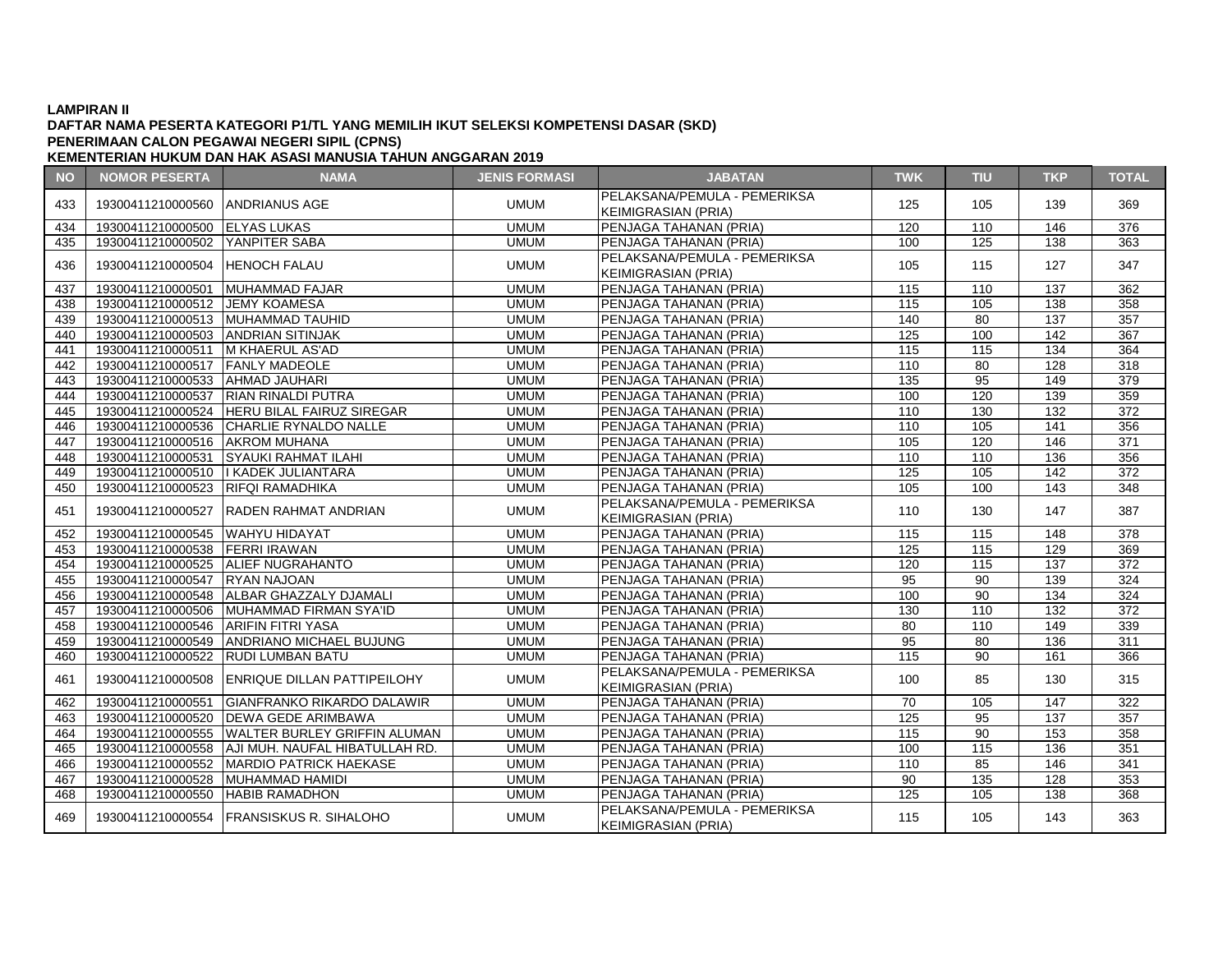# **DAFTAR NAMA PESERTA KATEGORI P1/TL YANG MEMILIH IKUT SELEKSI KOMPETENSI DASAR (SKD) PENERIMAAN CALON PEGAWAI NEGERI SIPIL (CPNS)**

| <b>NO</b> | <b>NOMOR PESERTA</b>              | <b>NAMA</b>                                    | <b>JENIS FORMASI</b> | <b>JABATAN</b>                                             | <b>TWK</b> | <b>TIU</b> | <b>TKP</b> | <b>TOTAL</b> |
|-----------|-----------------------------------|------------------------------------------------|----------------------|------------------------------------------------------------|------------|------------|------------|--------------|
| 470       |                                   | 19300411210000519 SENABILAWA PRAKASA           | <b>UMUM</b>          | PENJAGA TAHANAN (PRIA)                                     | 125        | 125        | 139        | 389          |
| 471       | 19300411210000561 EDHO SAPUTRA    |                                                | <b>UMUM</b>          | PELAKSANA/PEMULA - PEMERIKSA<br><b>KEIMIGRASIAN (PRIA)</b> | 95         | 105        | 148        | 348          |
| 472       | 19300411210000544                 | MUHAMMAD AJI PRASETYO                          | <b>UMUM</b>          | PENJAGA TAHANAN (PRIA)                                     | 110        | 100        | 137        | 347          |
| 473       | 19300411210000514                 | <b>KEVIN DAMIANUS SIHALOHO</b>                 | <b>UMUM</b>          | PENJAGA TAHANAN (PRIA)                                     | 110        | 125        | 138        | 373          |
| 474       |                                   | 19300411210000542 REZFINAL MARDHAN             | <b>UMUM</b>          | PELAKSANA/PEMULA - PEMERIKSA<br><b>KEIMIGRASIAN (PRIA)</b> | 120        | 105        | 143        | 368          |
| 475       |                                   | 19300411300000166 STEFANUS TIRTA SURYA SASMITA | <b>UMUM</b>          | ANALIS PERMASALAHAN HUKUM                                  | 90         | 95         | 143        | 328          |
| 476       | 19300411300000314                 | <b>SUBASDIANTO KURNIAWAN</b>                   | <b>UMUM</b>          | PENGELOLA PEMBINAAN BANTUAN                                | 90         | 90         | 150        | 330          |
| 477       |                                   | 19300411300000570   KADEK SUKEMARA ATMAJA      | <b>UMUM</b>          | PENGELOLA BANTUAN HUKUM                                    | 95         | 105        | 146        | 346          |
| 478       | 19300411300002547                 | <b>JADHI NAUVAL ILMI</b>                       | <b>UMUM</b>          | AHLI PERTAMA - PRANATA HUBUNGAN<br><b>MASYARAKAT</b>       | 105        | 85         | 147        | 337          |
| 479       | 19300411300002745                 | IWISNU ARI MUKTI                               | <b>UMUM</b>          | AHLI PERTAMA - PENGELOLA PENGADAAN<br><b>BARANG/JASA</b>   | 110        | 90         | 146        | 346          |
| 480       | 19300411300002718                 | <b>IFIRMAN HIDAYAT</b>                         | <b>UMUM</b>          | AHLI PERTAMA - PENGELOLA PENGADAAN<br><b>BARANG/JASA</b>   | 105        | 90         | 151        | 346          |
| 481       | 19300411300003127                 | <b>LADITYA TRIO PUTRA</b>                      | <b>UMUM</b>          | PENATA KEUANGAN                                            | 80         | 95         | 145        | 320          |
| 482       |                                   | 19300411300003213 IMUH BAYU SUPRIYADI          | <b>UMUM</b>          | AHLI PERTAMA - PEMBIMBING<br>KEMASYARAKATAN                | 100        | 100        | 144        | 344          |
| 483       |                                   | 19300411300003328 NAUFAL FALLAH ILHAM          | <b>UMUM</b>          | AHLI PERTAMA - PEMBIMBING<br><b>KEMASYARAKATAN</b>         | 120        | 95         | 144        | 359          |
| 484       | 19300411300003937                 | <b>DEDY ISMAIL</b>                             | <b>UMUM</b>          | AHLI PERTAMA - PEMBIMBING<br>KEMASYARAKATAN                | 110        | 80         | 145        | 335          |
| 485       | 19300411300004024 MUHAMMAD RASID  |                                                | <b>UMUM</b>          | AHLI PERTAMA - ANALIS KEPEGAWAIAN                          | 85         | 90         | 143        | 318          |
| 486       | 19300411300004305                 | <b>IRISKI ASMARA HADI</b>                      | <b>UMUM</b>          | AHLI PERTAMA - PENGELOLA PENGADAAN<br><b>BARANG/JASA</b>   | 100        | 80         | 146        | 326          |
| 487       | 19300411300004516 ASRIM MURIADIN  |                                                | <b>UMUM</b>          | AHLI PERTAMA - PEMBIMBING<br>KEMASYARAKATAN                | 90         | 85         | 149        | 324          |
| 488       | 19300411300004724                 | <b>ISETYO NOVIANTO</b>                         | <b>UMUM</b>          | AHLI PERTAMA - PENGELOLA PENGADAAN<br><b>BARANG/JASA</b>   | 110        | 90         | 144        | 344          |
| 489       |                                   | 19300411300005355 MUCHLAS ARDIANSYAH           | <b>UMUM</b>          | AHLI PERTAMA - AUDITOR                                     | 130        | 110        | 153        | 393          |
| 490       | 19300411300006064                 | IAHMAD RIZAL QOMARUDDIN                        | <b>UMUM</b>          | AHLI PERTAMA - PEMBIMBING<br>KEMASYARAKATAN                | 115        | 90         | 151        | 356          |
| 491       | 19300411300006015 ALFIONES ISHAK  |                                                | <b>UMUM</b>          | AHLI PERTAMA - PEMBIMBING<br>KEMASYARAKATAN                | 75         | 90         | 144        | 309          |
| 492       | 19300411300006272                 | <b>IFEBRI HASTI ANHARDIKA PERMANA</b>          | <b>UMUM</b>          | AHLI PERTAMA - PEMBIMBING<br>KEMASYARAKATAN                | 90         | 100        | 143        | 333          |
| 493       | 19300411300006644 SAFRILLAH       |                                                | <b>UMUM</b>          | AHLI PERTAMA - PEMBIMBING<br><b>KEMASYARAKATAN</b>         | 115        | 80         | 143        | 338          |
| 494       | 19300411300006612 MAHRUDI APRIADI |                                                | <b>UMUM</b>          | AHLI PERTAMA - AUDITOR                                     | 110        | 90         | 147        | 347          |
| 495       |                                   | 19300411300007610 YUDA ADITYA PRAKOSO          | <b>UMUM</b>          | PENATA KEUANGAN                                            | 105        | 110        | 141        | 356          |
| 496       |                                   | 19300411300007733 ANDITO RELANDRA AVIANTO      | <b>UMUM</b>          | AHLI PERTAMA - ANALIS KEPEGAWAIAN                          | 85         | 90         | 143        | 318          |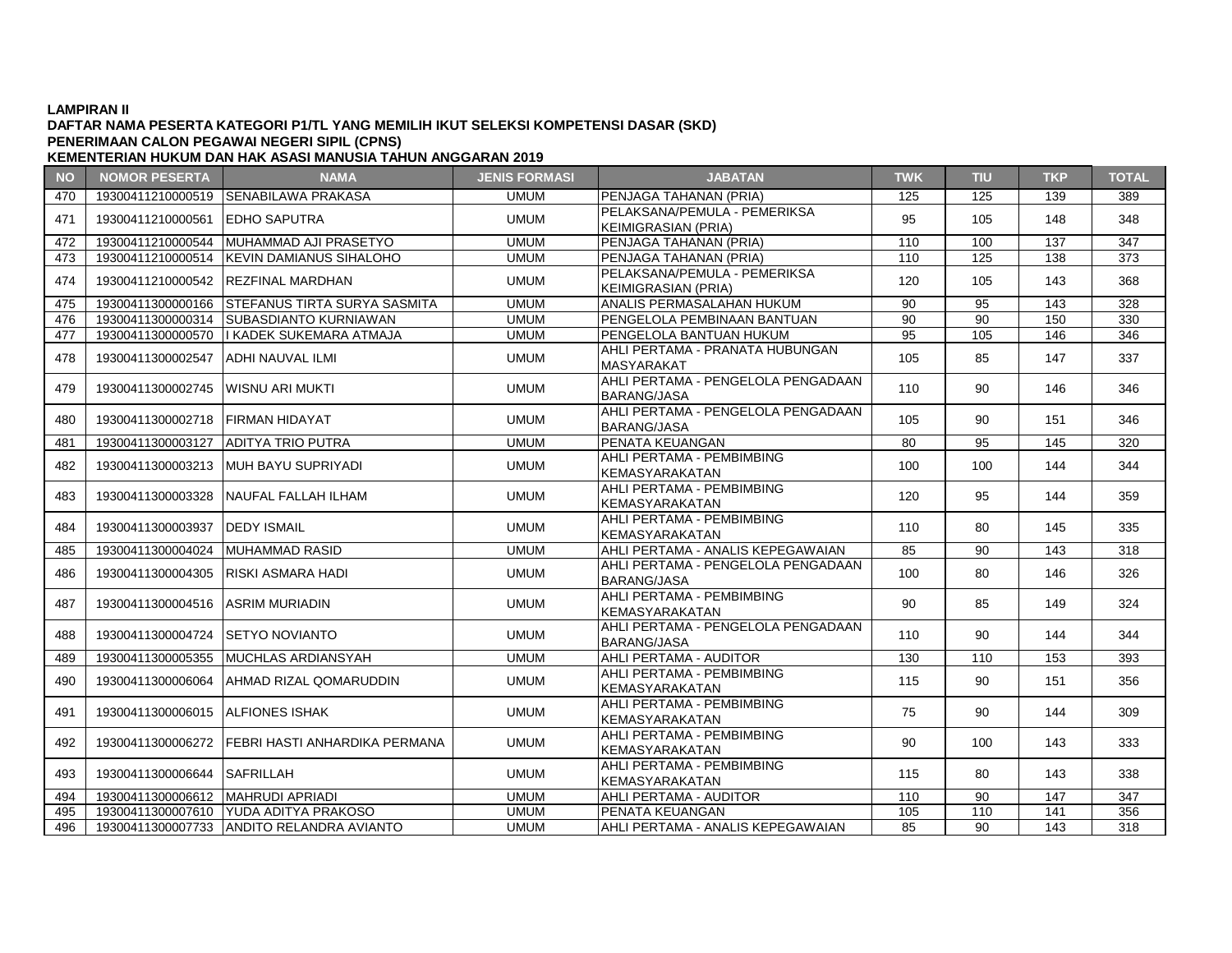### **DAFTAR NAMA PESERTA KATEGORI P1/TL YANG MEMILIH IKUT SELEKSI KOMPETENSI DASAR (SKD) KEMENTERIAN HUKUM DAN HAK ASASI MANUSIA TAHUN ANGGARAN 2019 PENERIMAAN CALON PEGAWAI NEGERI SIPIL (CPNS)**

**NO NOMOR PESERTA NAMA JENIS FORMASI JABATAN TWK TIU TKP TOTAL** 497 19300411300007994 FAJAR NUR RIZAL UMUM ANALIS KELEMBAGAAN 125 90 149 364 498 19300411300008027 HENDY CEU ADINATA UMUM ANALIS PERMASALAHAN HUKUM 110 110 152 372 499 19300411300008296 CENDRIA ABDUL HAFIZH UMUM UMUM AHLI PERTAMA - PEMBIMBING ATILI PERTAMA PEMBIMBING | 100 | 105 | 139 | 344<br>KEMASYARAKATAN 500 19300411300008967 AZIZ PILAR SYEFIAJI UMUM AHLI PERTAMA - AUDITOR 110 95 137 342 501 | 19300411300009529 |BAGUS ARDI KURNIAWAN | UMUM | PERTAMA BARANG/JASA AHLI LINTAWA LANGLEGEAT ENGADAAN | 95 | 90 | 147 | 332<br>BARANG/JASA 502 | 19300411300009907 | FRANSISCUS XAVERIUS GALIH | UMUM | AHLI PERTAMA - PEMBIMBING<br>|- KEMASYARAKATAN AHLI PERTAMA - PEMBIMBING<br>KEMASYARAKATAN 100 35 147 342 503 19300411300010301 RUSDI AGUS SAPUTRA UMUM UMUM AHLI PERTAMA - PEMBIMBING AHLIT LINTANIA PEMBINIBING KEMASYARAKATAN KEMASYARAKATAN PERDANG KEMASYARAKATAN MELANDARKATAN KEMASYARAKATAN M<br>KEMASYARAKATAN <sup>504</sup> <sup>19300411300010845</sup> JOKO SUPENO UMUM AHLI PERTAMA - PEMBIMBING KEMASYARAKATAN **KEMASYARAKATAN 1999 | 80 | 85 | 144 | 309** 505 19300411300011045 FACHRIZAL FAHMI SIREGAR UMUM AHLI PERTAMA - ANALIS KEPEGAWAIAN 80 80 143 303 506 19300411300011104 MUHAMMAD FADLI AZIZ UMUM AHLI PERTAMA - ANALIS KEPEGAWAIAN 75 80 147 302 507 19300411300011423 HARATSUL LISAN UMUM UMUM AHLI PERTAMA - PEMBIMBING KEMASYARAKATAN 20 80 85 146 311<br>PENGELOLA BANTUAN HUKUM 75 95 144 314 508 19300411300011782 NANDA ENGGAR ANASTA PENGELOLA BANTUAN HUKUM PENGELOLA BANTUAN PENGELOLA BANTUAN HUKUM 7 509 19300411300011796 M KHAIRULLAH UMUM AHLI PERTAMA - AUDITOR 100 80 144 324 510 19300411300012008 HUSAIN ALIYNUR HAKIM UMUM AHLI PERTAMA - ANALIS KEPEGAWAIAN 80 90 143 313 511 19300411300012178 RIAN REONATA BARUS UMUM AHLI PERTAMA - ANALIS KEPEGAWAIAN 95 85 145 325 512 19300411300012248 TONNY PRIYANGGA UMUM MUM AHLI PERTAMA - PEMBIMBING AHLI PERTAMA PEMBIMBING | 95 | 100 | 144 | 339<br>KEMASYARAKATAN 513 19300411300012427 ADRI SUWIRMAN UMUM UMUM AHLI PERTAMA - PEMBIMBING ANLI PERTAMA PEMBIMBING | 80 | 85 | 147 | 312<br>KEMASYARAKATAN 514 19300411300012783 ANDI PRIMA UMUM UMUM AHLI PERTAMA - PEMBIMBING ATLEFERTAMA PEMBIMBING | 95 | 90 | 153 | 338<br>KEMASYARAKATAN <sup>515</sup> <sup>19300411300012791</sup> HOTMEDISON SUNARYO UMUM AHLI PERTAMA - PEMBIMBING KEMASYARAKATAN | 135 | 85 | 143 | 363<br>KEMASYARAKATAN 516 19300411300012788 SALOMO SATRIO WIDUHUNG UMUM HAHLI PERTAMA - PEMBIMBING KEMASYARAKATAN 100 | 90 | 146 | 336 517 19300411300012901 M. FARUQ UMAM UMUM UMUM AHLI PERTAMA - PEMBIMBING AHLI PERTAMA PEMBIMBING | 90 | 95 | 145 | 330<br>KEMASYARAKATAN 518 19300411300013332 MOBBY VIYATA MANIK UMUM PENGELOLA BANTUAN HUKUM 125 85 143 353 <sup>519</sup> <sup>19300411300013664</sup> CHAIDIR FAJAR SAPUTRA UMUM AHLI PERTAMA - PEMBIMBING ATILI PERTAMA PEMBIMBING | 75 | 80 | 143 | 298<br>KEMASYARAKATAN 520 19300411300013667 ANAK AGUNG GEDE WIRA KUSUMA UMUM AHLI PERTAMA - PEMBIMBING AHLI LINTAMA PEMBIMBING | 105 | 85 | 155 | 345<br>KEMASYARAKATAN 521 19300411300013786 ANDHIKA WAHYU RISTANTO UMUM AHLI PERTAMA - PRANATA KOMPUTER 90 90 143 323 522 19300411300014083 GILANG FAJAR MUHARRAM UMUM UMUM AHLI PERTAMA - PEMBIMBING ANLI PERTAMA PEMBIMBING | 90 | 90 | 145 | 325<br>KEMASYARAKATAN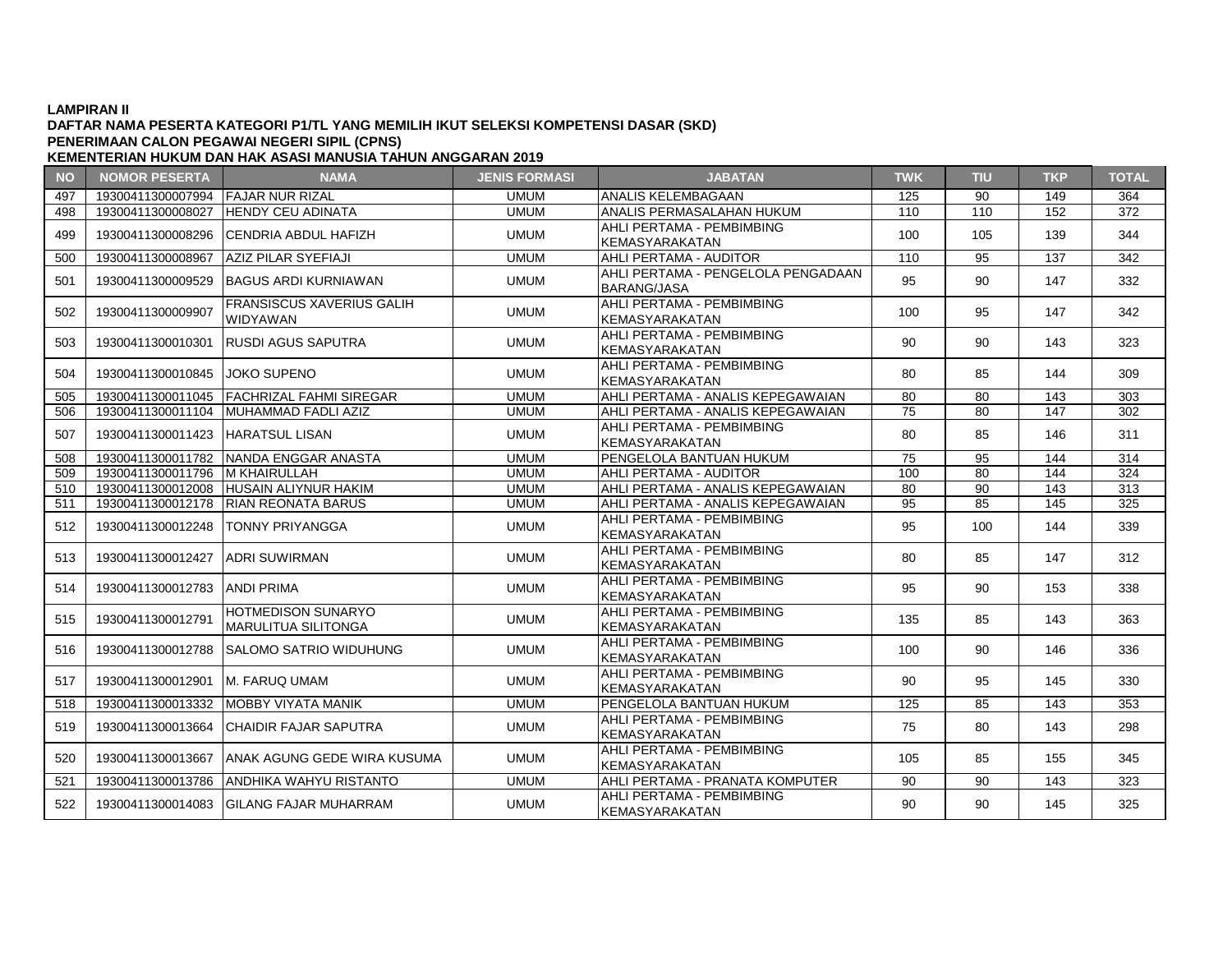### **DAFTAR NAMA PESERTA KATEGORI P1/TL YANG MEMILIH IKUT SELEKSI KOMPETENSI DASAR (SKD) KEMENTERIAN HUKUM DAN HAK ASASI MANUSIA TAHUN ANGGARAN 2019 PENERIMAAN CALON PEGAWAI NEGERI SIPIL (CPNS)**

**NO NOMOR PESERTA NAMA JENIS FORMASI JABATAN TWK TIU TKP TOTAL** 523 19300411300014325 TATAN DERIANSA UMUM UMUM AHLI PERTAMA - PEMBIMBING ANLI PERTAMA PEMBIMBING | 95 | 80 | 149 | 324<br>KEMASYARAKATAN 524 19300411300016060 ALSIDIK SYAHPUTRA UMUM HAHLI PERTAMA - PEMBIMBING ANLI PERTAMA PEMBIMBING | 85 | 80 | 146 | 311<br>KEMASYARAKATAN 525 19300411300016206 KENDADI SATRIA UTAMA, S.SOS UMUM AHLI PERTAMA - PEMBIMBING KEMASYARAKATAN | 120 | 90 | 143 | 353 <sup>526</sup> <sup>19300411300016312</sup> ANDRI RIKARDO UMUM AHLI PERTAMA - PEMBIMBING AHLI PENTAMA PEMBIMBING | 100 | 95 | 153 | 348<br>KEMASYARAKATAN <sup>527</sup> <sup>19300411300017302</sup> JOHANNES RAJA WARDI UMUM AHLI PERTAMA - PEMBIMBING<br>KEMASYARAKATAN<br>Willi PERTAMA - PENGELOLA PENGADAAN KEMASYARAKATAN | 100 | 100 | 146 | 346 <sup>528</sup> <sup>19300411300017612</sup> AGUS NANDA RIFA'I UMUM AHLI PERTAMA - PENGELOLA PENGADAAN ATLET ENTAMA TENOELOLAT ENOADAAN | 105 | 85 | 135 | 325 529 19300411300017649 ROY ISWAHYUDI UMUM UMUM AHLI PERTAMA - PEMBIMBING AHLI PERTAMA PEMBIMBING | 100 | 85 | 146 | 331<br>KEMASYARAKATAN 530 19300411300017871 GITA SYAFRISAL, SH UMUM AHLI PERTAMA - ANALIS KEPEGAWAIAN 80 85 149 314 <sup>531</sup> <sup>19300411300018121</sup> ADITYA RIZKI RAMADHAN UMUM AHLI PERTAMA - PEMBIMBING KEMASYARAKATAN 105 | 80 | 144 | 329 532 19300411300018334 ARIEF RAHMAT GUSTIAN UMUM AHLI PERTAMA - PEMBIMBING AHLI PENTAMA PEMBIMBING | 100 | 80 | 148 | 328<br>KEMASYARAKATAN 533 19300411300019618 MARULI SIMALANGO UMUM PENGELOLA BANTUAN HUKUM 75 80 150 305 534 19300411300019602 IKHSAN MIHARJA PRADANA UMUM AHLI PERTAMA - PEMBIMBING KEMASYARAKATAN 125 | 130 | 145 | 400 535 19300411300020186 RULLY SAKTIAN PUTRA UMUM AHLI PERTAMA - PEMBIMBING AHLI PENTAMA PEMBIMBING | 85 | 100 | 145 | 330<br>KEMASYARAKATAN 536 19300411300020326 ANDY SYAHFITRIADI UMUM AHLI PERTAMA - ANALIS KEPEGAWAIAN 90 85 144 319 537 19300411300020300 RAHMAT HIDAYAT JUMUM MUM AHLI PERTAMA - PEMBIMBING KEMASYARAKATAN | 110 | 100 | 149 | 359 538 | 19300411300021421 | FITRA ANGGER WIDHIYA UMUM AHLI PERTAMA - PEMBIMBING KEMASYARAKATAN | 95 | 80 | 149 | 324 539 | 19300411300021518 |FANI IMAM PRAYOGA | UMUM | AHLI PERTAMA - ANALIS KEPEGAWAIAN | 85 | 100 | 150 | 335 540 19300411300021864 ULIL FIKRI ELHAQ UMUM UMUM AHLI PERTAMA - PEMBIMBING KEMASYARAKATAN | 115 | 85 | 143 | 343<br>KEMASYARAKATAN 541 19300411300022419 ANDI IMAM WAHYUDI UMUM UMUM AHLI PERTAMA - PEMBIMBING AHLI PENTAWA PEMBIMBING | 80 | 105 | 129 | 314<br>KEMASYARAKATAN <sup>542</sup> <sup>19300411300022952</sup> DHITA KARTIKA DJAJA UMUM AHLI PERTAMA - PEMBIMBING AHLI PERTAMA - PEMBIMBING 105 85 144 334<br>KEMASYARAKATAN 105 85 144 334<br>AHLI PERTAMA - PEMBIMBING 1000 1000 1000 1000 1000 1000 1000 <sup>543</sup> <sup>19300411300023094</sup> GILANG ARI SUKARNO UMUM AHLI PERTAMA - PEMBIMBING KEMASYARAKATAN | 105 | 100 | 146 | 351 <sup>544</sup> <sup>19300411300024003</sup> DWI ALAN SUKMAWIJAYA UMUM AHLI PERTAMA - PENGELOLA PENGADAAN RHELLENT MM LENGELOLY LNONDRUN | 105 | 95 | 147 | 347 <sup>545</sup> <sup>19300411300024116</sup> NODIDRI UMUM AHLI PERTAMA - PENGELOLA PENGADAAN  $BARANG/JASA$   $105$   $80$   $146$   $331$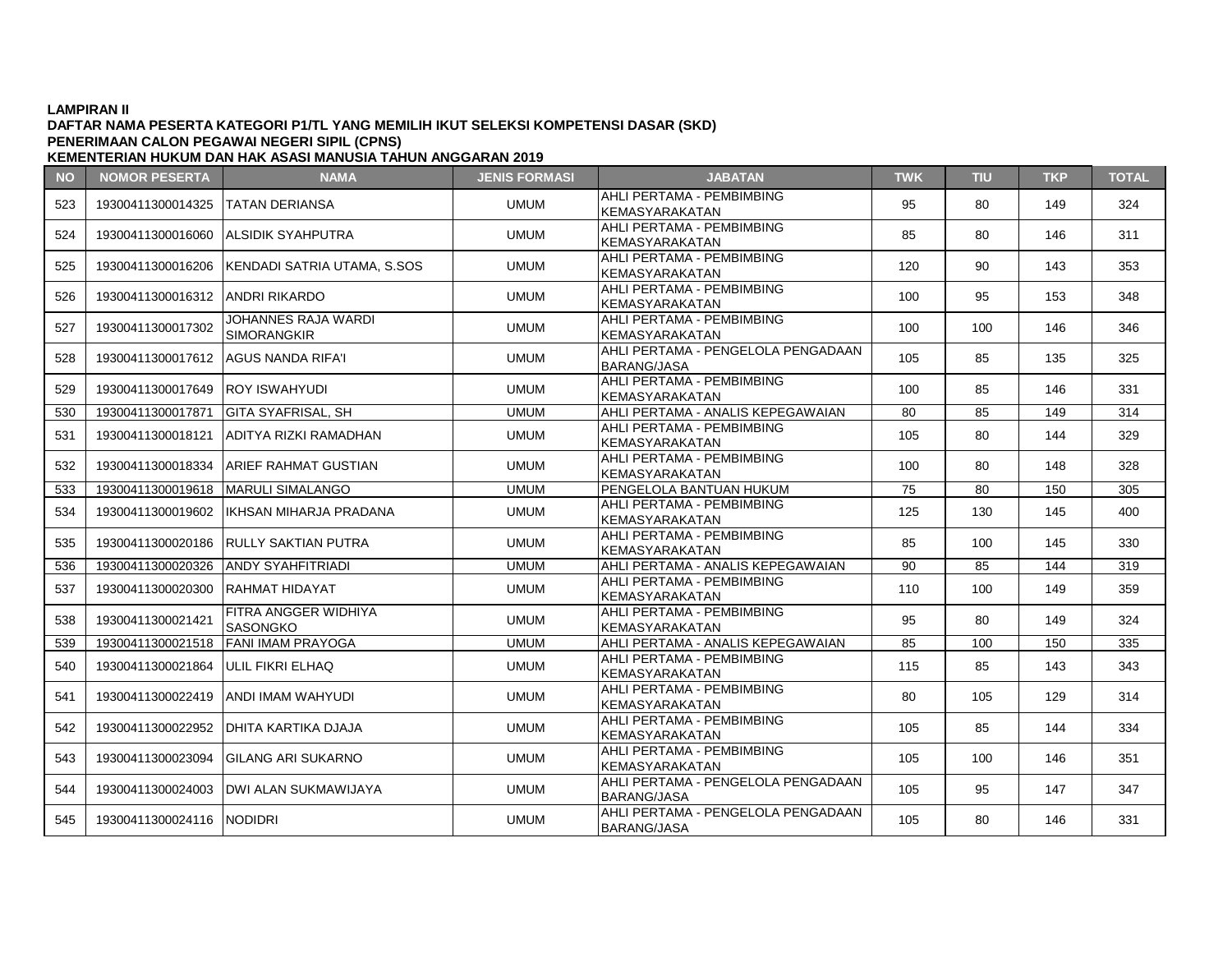### **DAFTAR NAMA PESERTA KATEGORI P1/TL YANG MEMILIH IKUT SELEKSI KOMPETENSI DASAR (SKD) KEMENTERIAN HUKUM DAN HAK ASASI MANUSIA TAHUN ANGGARAN 2019 PENERIMAAN CALON PEGAWAI NEGERI SIPIL (CPNS)**

**NO NOMOR PESERTA NAMA JENIS FORMASI JABATAN TWK TIU TKP TOTAL** 546 19300411300024526 REZKY FAUZI UMUM AHLI PERTAMA - PENGELOLA PENGADAAN AHLI LINTAWA LANGLEGEAT ENGADAAN | 95 | 90 | 148 | 333<br>BARANG/JASA 547 19300411300025107 JIMMY JOHANES TOBING MELLI PERTAMA - PENGELOLA PENGADAAN  $BRANG/JASA$   $\left| 80 \right| 85$   $| 146$   $| 311$ 548 19300411300025108 RISWAN RAMADHANI UMUM AHLI PERTAMA - PENGELOLA PENGADAAN  $BARANG/JASA$   $\left.\begin{array}{ccc} 1 & 30 \\ 2 & 0 \\ 0 & 0 \end{array}\right|$   $\left.\begin{array}{ccc} 80 & 80 \\ 147 & 307 \\ 0 & 0 \end{array}\right|$ 549 19300411300025582 RIZAL RAHADIAN RAMADHAN UMUM AHLI PERTAMA - PENGELOLA PENGADAAN ATLET ENTAMA TENOELOLAT ENOADAAN | 75 | 80 | 150 | 305 550 19300411300025748 PUTRA LORO DJARANJOERA UMUM AHLI PERTAMA - PRANATA KOMPUTER 90 100 149 339 551 19300411300026110 SEHAT PURBA UMUM AHLI PERTAMA - PENGELOLA PENGADAAN ATLET ENTAMA TENOELOLAT ENOADAAN | 105 | 80 | 148 | 333 <sup>552</sup> <sup>19300411300026269</sup> FERAL EKA MAYA DWIPA UMUM AHLI PERTAMA - PENGELOLA PENGADAAN ANLI PERTAMA PERBELOLA PERBADAAN | 90 | 85 | 148 | 323<br>BARANG/JASA <sup>553</sup> <sup>19300411300026671</sup> YOHANNES PRATAMA SIHOMBING UMUM AHLI PERTAMA - PENGELOLA PENGADAAN<br>BARANG/JASA<br>WAHLI PERTAMA - PENGELOLA PENGADAAN ATLET ENTAMA TENOELOLAT ENOADAAN | 75 | 85 | 151 | 311 554 19300411300026715 AHMAD GHOZALI UMUM AHLI PERTAMA - PERTAMA - PERTAMA - PERTAMA - PERTAMA - PERTAMA - PENG ATLET ENTAMA FENOLLOLAT ENOADAAN | 90 | 90 | 148 | 328 555 19300411300027275 RAYSZUL RIVALDIE UMUM AHLI PERTAMA - PRANATA KOMPUTER 110 100 147 357 556 19300411300027595 HISKIA RUT HISKIA RUT UMUM AHLI PERTAMA - PENGELOLA PENGADAAN AHLI LINTAWA LANGLEGEAT ENGADAAN | 95 | 85 | 143 | 323<br>BARANG/JASA <sup>557</sup> <sup>19300411300027826</sup> CAKRANAGARA WIBISONO, SE UMUM AHLI PERTAMA - PENGELOLA PENGADAAN AND PERTAMA PERSECULA PERSADAAN | 110 | 110 | 146 | 366 558 19300411300028370 M.FIJAR SULVAKARA NE SUMUM AHLI PERTAMA - ANALIS KEPEGAWAIAN 85 85 145 145 315 559 19300411300028774 M KHAQUL MUBIEN UMUM AHLI PERTAMA - PENGELOLA PENGADAAN AHLI LINTAWA LANGLEGEAT ENGADAAN | 85 | 90 | 148 | 323<br>BARANG/JASA 560 19300411300028995 HESSA LUTFIZRI ALKHAS UMUM AHLI PERTAMA - PENGELOLA PENGADAAN BARANG/JASA <sup>75</sup> <sup>80</sup> <sup>150</sup> <sup>305</sup> 561 19300411300029339 M. ANGGA SAPUTRA UMUM AHLI PERTAMA - PENGELOLA PENGADAAN ATLET ENTAMA TENOELOLAT ENOADAAN | 100 | 90 | 151 | 341 562 19300411300029726 FAJAR KURNIAWAN JUMUM UMUM AHLI PERTAMA - PENGELOLA PENGADAAN ATLET ENTAMA FENOLLOLAT ENOADAAN | 80 | 125 | 144 | 349 563 19300411300030393 FITRA SURYA MANDARA UMUM PENATA KEUANGAN 80 80 146 306 564 19300411300030795 KHAIRIL AMAR UMUM PENGELOLA BANTUAN HUKUM 110 85 146 341 565 | 19300411300030754 |MUHAMMAD GINTAR FACHROZI | UMUM | PENGELOLA BANTUAN HUKUM | 80 | 85 | 148 | 313 566 19300411300031251 AZHARY AKBAR UMUM PENGELOLA BANTUAN HUKUM 85 95 148 328 567 | 19300411300031384 | ARYO HARIS SAPUTRO | UMUM PENGELOLA BANTUAN HUKUM | 85 | 85 | 144 | 314 568 19300411300031446 CRISMON BANJAR NAHOR UMUM PENGELOLA BANTUAN HUKUM 115 90 150 355 569 19300411300031513 TEDY HERMANTO UMUM PENATA KEUANGAN 105 110 145 360 570 19300411300031587 BAYU FREDYANSYAH UMUM PENATA KEUANGAN 80 80 152 312 571 19300411300032149 YUDI EDWANTO UMUM PENATA KEUANGAN 105 125 147 377 572 19300411300032364 AHMAD MINAN SANTOSO I UMUM PENATA KEUANGAN 125 125 110 153 388 573 19300411300032683 ANDIKA KENCANA SIREGAR. UMUM PENATA KEUANGAN 110 95 146 351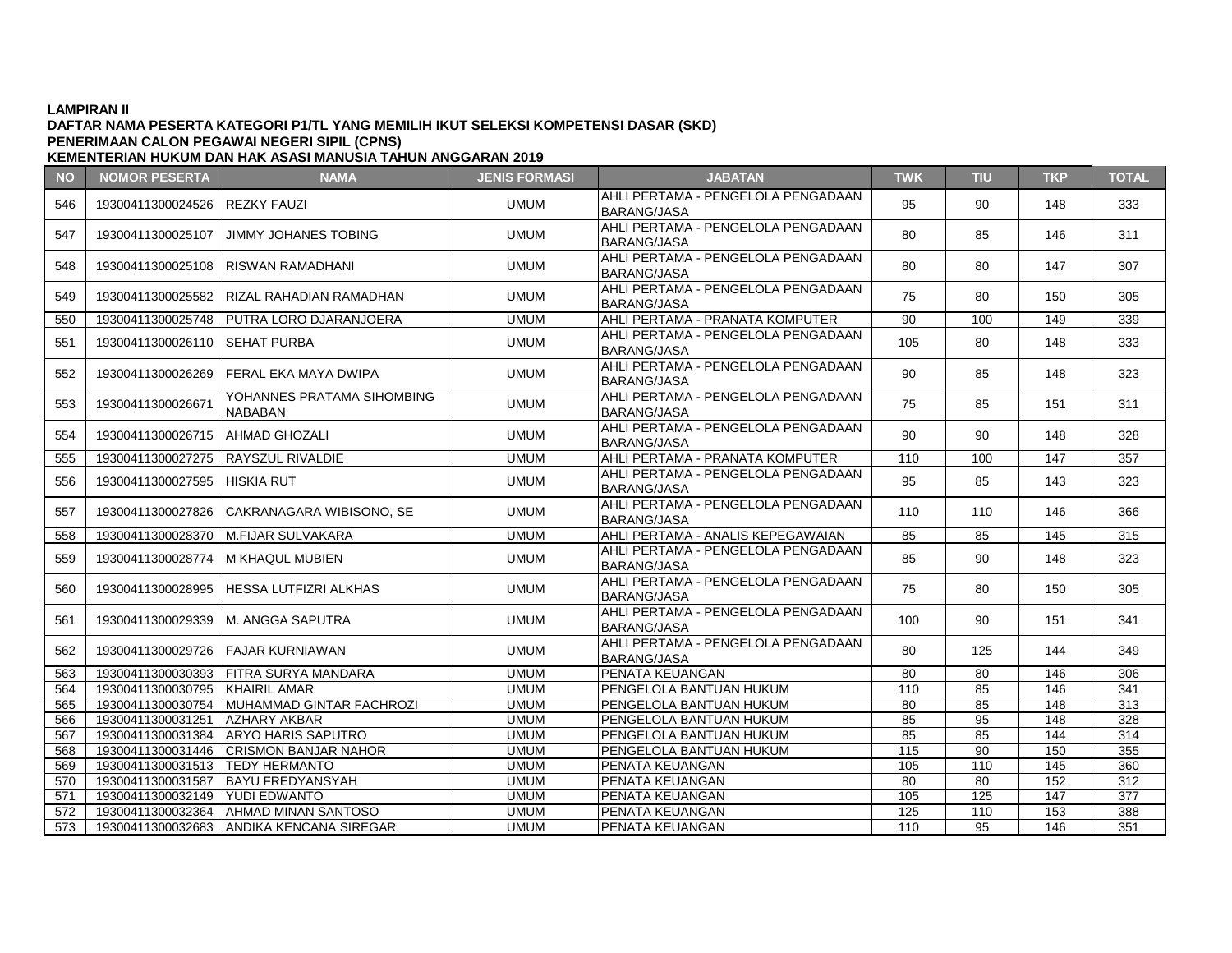### **DAFTAR NAMA PESERTA KATEGORI P1/TL YANG MEMILIH IKUT SELEKSI KOMPETENSI DASAR (SKD) KEMENTERIAN HUKUM DAN HAK ASASI MANUSIA TAHUN ANGGARAN 2019 PENERIMAAN CALON PEGAWAI NEGERI SIPIL (CPNS)**

### **NO NOMOR PESERTA NAMA JENIS FORMASI JABATAN TWK TIU TKP TOTAL** 574 19300411300033774 BAGOES ARIO BIMO UMUM AHLI PERTAMA - DOKTER 85 85 143 313 575 19300411300033780 HERI PRAWITNO MARPAUNG UMUM AHLI PERTAMA - DOKTER 80 90 148 318 576 19300411300034004 M. IKHSAN UMUM AHLI PERTAMA - PENGELOLA PENGADAAN AHLI PERTAMA - PENGELOLA PENGADAAN ATLET ENTAMA TENOELOLAT ENOADAAN | 75 | 80 | 148 | 303<br>BARANG/JASA <sup>577</sup> <sup>19300411310000003</sup> PRASETIA PUTRA PERDANA HAREFA UMUM AHLI PERTAMA - AUDITOR <sup>105</sup> <sup>90</sup> <sup>144</sup> <sup>339</sup> <sup>578</sup> <sup>19300411310000007</sup> I DEWA GEDE AGUNG SUARJAYA UMUM AHLI PERTAMA - PEMBIMBING KEMASYARAKATAN 100 | 100 | 144 | 344 579 19300411310000024 MUHAMMAD FAISAL ARIFUDDIN UMUM AHLI PERTAMA - AUDITOR 110 95 143 348 580 19300411310000043 FARIS DERMAWAN HALIMY UMUM PENGELOLA BANTUAN HUKUM 105 85 145 335 581 19300411310000027 DETRA YUANDA UMUM PENATA KEUANGAN 90 100 154 344 582 19300411310000015 MARSEL BANDI UMUM UMUM AHLI PERTAMA - PEMBIMBING KEMASYARAKATAN | 105 | 80 | 150 | 335 <sup>583</sup> <sup>19300411310000010</sup> HARRY ADRIAN UMUM AHLI PERTAMA - PEMBIMBING KEMASYARAKATAN <sup>90</sup> <sup>95</sup> <sup>143</sup> <sup>328</sup> 584 | 19300411310000032 II GEDE ADIS SUTA SANJAYA - PERTAMA - PEMBIMBING PERTAMA - PERTAMA - PERTAMA - PERTAMA - PE KEMASYARAKATAN 120 120 95 146 361<br>KEMASYARAKATAN 120 95 146 361<br>AHIIPERTAMA PRANATA KOMPUTER 75 95 145 315 585 19300411310000006 SUHARDIANSYAH UMUM AHLI PERTAMA - PRANATA KOMPUTER 75 95 145 315 586 19300411310000046 WAWAN SUNARYA UMUM AHLI PERTAMA - PERAWAT 85 85 145 315 587 19300411310000012 ROBERT FEBVIANDA UMUM UMUM AHLI PERTAMA - PENGELOLA PENGADAAN ANELI ENTAMA 1 ENGELGENT ENGABRANG | 115 | 105 | 147 | 367<br>BARANG/JASA 588 19300411310000034 AFIAT FEBRIANSYAH UMUM AHLI PERTAMA - PRANATA KOMPUTER 75 90 147 312 589 19300411310000036 CHARLES WILLEM PUPELLA UMUM PENGELOLA BANTUAN HUKUM 75 115 143 333 590 19300411310000022 RUZAN FIKRIO UMUM PENGELOLA BANTUAN HUKUM 100 110 143 353 591 | 19300411310000001 | MUHAMMAD ALI USTMAN | UMUM | PERTAMA BARANG/JASA ATLET ENTAMA TENOELOLAT ENOADAAN | 95 | 105 | 127 | 327 592 19300411310000048 MOHAMAD SUGIANTO N. SALAM UMUM AHLI PERTAMA - PERAWAT 95 95 143 333 593 19300411310000040 LULLU VENDITA UMUM AHLI PERTAMA - PENGELOLA PENGADAAN ATLET ENTAMA TENOELOLAT ENOADAAN | 75 | 85 | 144 | 304 594 19300411310000047 ANGGER PRATAMA UMUM AHLI PERTAMA - PERAWAT 105 85 144 334 595 19300411310000021 REIVALDY RACHMAT FIRMANSYAH UMUM AHLI PERTAMA - ANALIS KEPEGAWAIAN 85 105 144 334 596 19300411310000039 RAMADIYAN SETIAWAN UMUM AHLI PERTAMA - PENGELOLA PENGADAAN ATLET ENTAMA TENOELOLAT ENOADAAN | 90 | 90 | 145 | 325 <sup>597</sup> <sup>19300411310000033</sup> MUHAMMAD NUR FAUZI PRASTIYO UMUM AHLI PERTAMA - PEMBIMBING KEMASYARAKATAN | 115 | 95 | 135 | 345 598 19300411310000026 MUHAMAD ALGIFARI HASAN UMUM PENATA KEUANGAN 105 95 132 332 599 19300411310000045 TEGUH HERI SETIAWAN UMUM PENATA KEUANGAN 95 90 142 327 600 19300411310000020 BARA DYNATA UMUM AHLI PERTAMA - AUDITOR 100 95 136 331 601 19300411310000037 R. SANJAYA PERDHANA PUTRA UMUM AHLI PERTAMA - ANALIS KEPEGAWAIAN 90 85 151 326 <sup>602</sup> <sup>19300411310000023</sup> BENNY FITRAYANDI UMUM AHLI PERTAMA - PEMBIMBING AHLI PERTAMA PEMBIMBING | 85 | 85 | 149 | 319<br>KEMASYARAKATAN 603 19300411310000038 EKA AGUS SUHENDRA UMUM AHLI PERTAMA - PRANATA KOMPUTER 110 85 144 339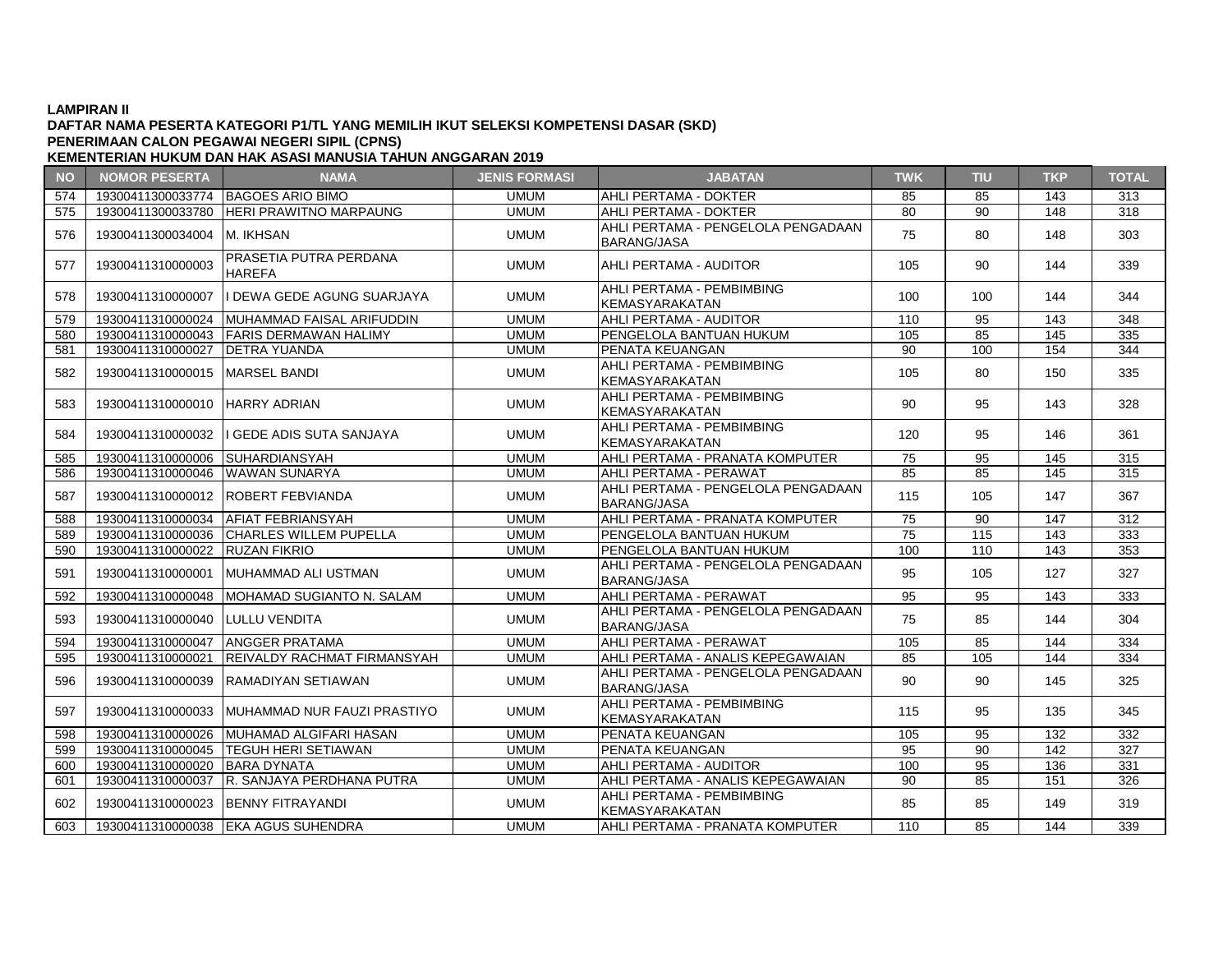### **DAFTAR NAMA PESERTA KATEGORI P1/TL YANG MEMILIH IKUT SELEKSI KOMPETENSI DASAR (SKD) KEMENTERIAN HUKUM DAN HAK ASASI MANUSIA TAHUN ANGGARAN 2019 PENERIMAAN CALON PEGAWAI NEGERI SIPIL (CPNS)**

### **NO NOMOR PESERTA NAMA JENIS FORMASI JABATAN TWK TIU TKP TOTAL** 604 19300411310000049 AKBAR PRAJORGHY UTAMA UMUM AHLI PERTAMA - DOKTER 105 90 144 339 605 19300411310000016 ANDRY AKBAR UMUM AHLI PERTAMA - PRANATA KOMPUTER 85 80 143 308 606 19300411310000005 FEBRYARI YULANDA UMUM AHLI PERTAMA - PENGELOLA PENGADAAN ATLET ENTAMA FENOLLOLAT ENOADAAN | 90 | 80 | 145 | 315 607 19300411310000041 AHMAD DANU PUTRA ERLANGGA UMUM PENGELOLA BANTUAN HUKUM 90 85 146 321 608 19300411310000042 AFDHAL HIDAYAT UMUM PENGELOLA BANTUAN HUKUM 95 110 138 343 609 19300411310000035 PETRUS K. NGGOSE UMUM AHLI PERTAMA - ANALIS KEPEGAWAIAN 95 85 145 325 610 19300411310000008 NOVAN TRI WANDANA UMUM UMUM AHLI PERTAMA - PENGELOLA PENGADAAN ATLET ENTAMA FENOLLOLAT ENOADAAN | 80 | 95 | 146 | 321 <sup>611</sup> <sup>19300411310000013</sup> DIMAS ADI LAKSONO UMUM AHLI PERTAMA - PENGELOLA PENGADAAN ARLI PERTAMA - PENGELOLA PENGADAAN | 130 | 85 | 145 | 360<br>BARANG/JASA 612 19300411310000019 ADI RICARDI HERMANTO UMUM AHLI PERTAMA - AUDITOR 105 95 146 346 613 19300411310000028 RIZKY RAMDHANY SYAEPUDIN LETTAMUM ATILI PERTAMA PEMBIMBING | 85 | 80 | 145 | 310<br>KEMASYARAKATAN 614 19300411310000014 SONY PRIMA UMUM UMUM AHLI PERTAMA - PENGELOLA PENGADAAN  $BRANG/JASA$   $\left| 80 \right| 80$   $| 149 | 309$ 615 19300411310000017 FAISHAL HAKIM UMUM AHLI PERTAMA - AUDITOR 100 100 145 345 616 19300412200000050 NORA DITHA UMUM PENGELOLA BARANG MILIK NEGARA 80 115 150 345 617 19300412200000046 SISCA OKTAVIA UMUM PENGELOLA BARANG MILIK NEGARA 100 90 143 333 618 19300412200000091 ASRINA WATY HASIBUAN UMUM PENGELOLA BARANG MILIK NEGARA 95 85 144 324 619 19300412200000136 PUTRI GINTY GINAESTY UMUM PENGELOLA BARANG MILIK NEGARA 110 95 148 353 620 | 19300412200000254 | DINI ANGGRAINI PRATIWI | UMUM | PENGELOLA BARANG MILIK NEGARA | 90 | 85 | 150 | 325 621 | 19300412200000337 NURHAYATI BR SIRINGO RINGO | UMUM PENGELOLA BARANG MILIK NEGARA | 80 | 85 | 152 | 317 622 19300412200000332 EKA DINA MEIRISA NEGA REMONDENTER SERIA DI UMUM PENGELOLA BARANG MILIK NEGARA 85 80 149 149 623 19300412200000584 LEONIE CAHYANING PERTIWI UMUM PENGELOLA BARANG MILIK NEGARA 105 120 152 377 624 19300412200000796 HANIFAH UMUM PENGELOLA BARANG MILIK NEGARA 110 95 143 348 625 19300412200001131 ERNI SOVIANI UMUM PENGELOLA BARANG MILIK NEGARA 100 95 144 339 626 19300412200001396 WINDA ALVIONITA LUBIS UMUM PENGELOLA BARANG MILIK NEGARA 115 95 144 354 627 19300412200001490 SHOHIFAH ALVI RAMADANY UMUM PENGELOLA BARANG MILIK NEGARA 100 95 144 339 628 19300412200001593 AYDIA MAHANI UMUM PENGELOLA BARANG MILIK NEGARA 130 110 144 384 629 19300412200001736 YENNI SAPUTRI S. UMUM PENGELOLA BARANG MILIK NEGARA 100 95 145 340 630 19300412200001905 AYUDIA AISHA UMUM PRANATA LAPORAN KEUANGAN 120 95 145 360 631 19300412200002082 EVA DAMAYANTI UMUM PRANATA LAPORAN KEUANGAN 95 85 147 327 632 19300412200002197 NOVA AMELIA SIMBOLON UMUM PRANATA LAPORAN KEUANGAN 105 90 149 344  $\begin{array}{|l|c|c|c|c|c|}\hline \textbf{633} & \textbf{19300412200002126} & \textbf{DWI INDAH PRATIVI} & & & & \textbf{UMUM} & & & \textbf{PRANATA LAPORAN KEUANGAN} & & & \textbf{100} \\ \hline \textbf{634} & \textbf{19300412200002259} & \textbf{BILOIS AFRA FADHILLAH} & & & & \textbf{UMUM} & & \textbf{PRANATA LAPORAN KEUANGAN} & & \textbf{85} \\ \hline \end{array}$ 634 19300412200002259 BILQIS AFRA FADHILLAH UMUM PRANATA LAPORAN KEUANGAN 85 120 145 350 635 19300412200002374 LINATI ZINDRIASIH UMUM PRANATA LAPORAN KEUANGAN 95 100 144 339 636 19300412200002421 REVY GUSTIARA NEMBER AND HANDING THE RANATA LAPORAN KEUANGAN 100 100 100 143 343 637 19300412200002542 HILDA NURUL FATIHA UMUM PRANATA LAPORAN KEUANGAN 80 100 147 327 638 19300412200002525 DWI YARTI UMUM PRANATA LAPORAN KEUANGAN 90 90 149 329 639 19300412200010887 DOMINIKA ROSALINA LONDA UMUM PENJAGA TAHANAN (WANITA) 85 110 133 328 640 19300412200013797 NOVIANTI UMUM PENJAGA TAHANAN (WANITA) 115 110 140 365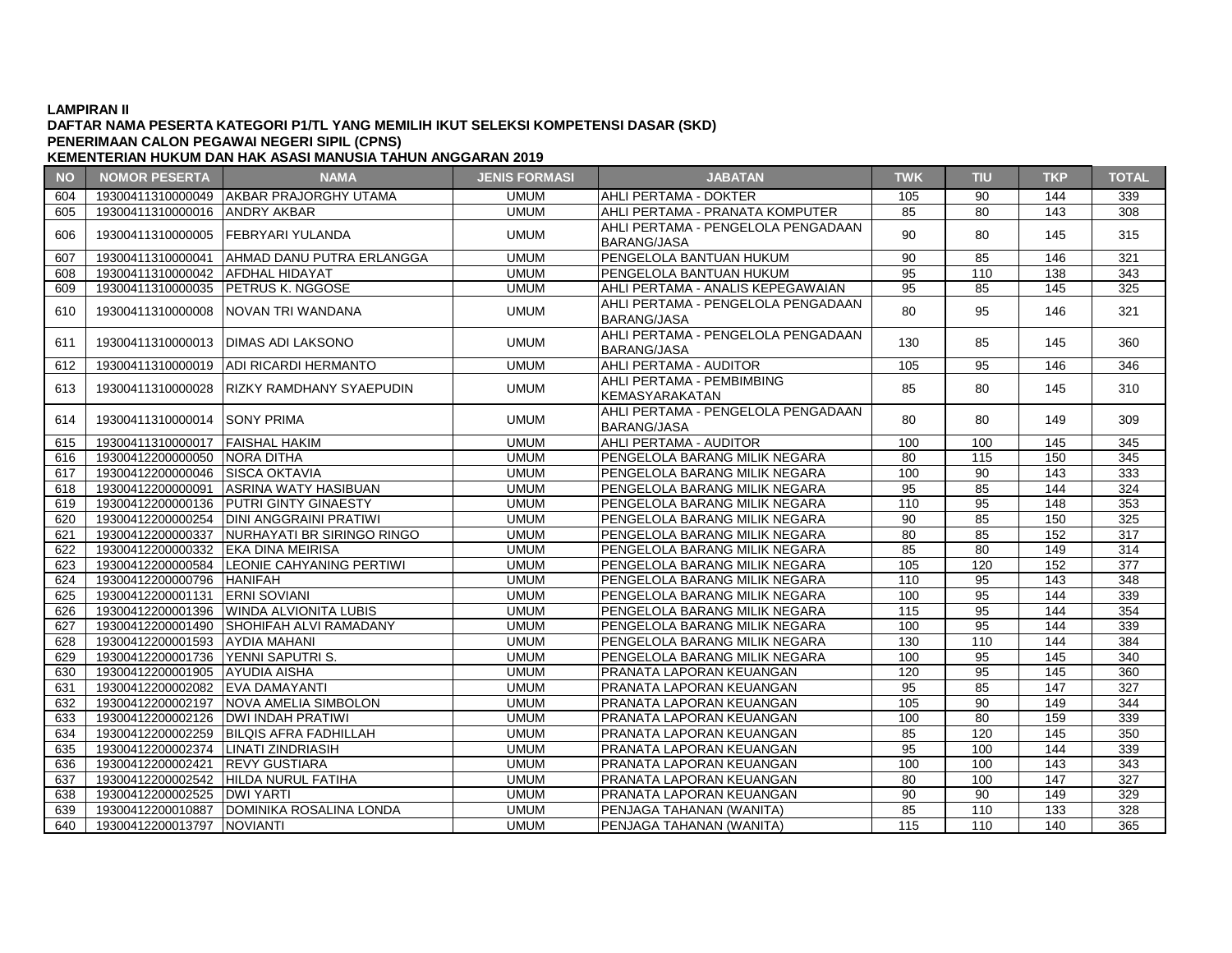### **DAFTAR NAMA PESERTA KATEGORI P1/TL YANG MEMILIH IKUT SELEKSI KOMPETENSI DASAR (SKD) PENERIMAAN CALON PEGAWAI NEGERI SIPIL (CPNS)**

| <b>NO</b> | <b>NOMOR PESERTA</b>                | <b>NAMA</b>                                    | <b>JENIS FORMASI</b> | <b>JABATAN</b>                                               | <b>TWK</b>       | <b>TIU</b>        | <b>TKP</b>        | <b>TOTAL</b>     |
|-----------|-------------------------------------|------------------------------------------------|----------------------|--------------------------------------------------------------|------------------|-------------------|-------------------|------------------|
| 641       |                                     | 19300412200019344 IRMA DWIYANTI PUTRI          | <b>UMUM</b>          | PENJAGA TAHANAN (WANITA)                                     | 85               | 110               | 151               | 346              |
| 642       |                                     | 19300412200028550 NABILA RATU AZIFAH           | <b>UMUM</b>          | PENJAGA TAHANAN (WANITA)                                     | 100              | 110               | 145               | 355              |
| 643       | 19300412200029050 SITI HUMAIROH     |                                                | <b>UMUM</b>          | PENJAGA TAHANAN (WANITA)                                     | 135              | 85                | 139               | 359              |
| 644       | 19300412200031171 SRI HASTUTI       |                                                | <b>UMUM</b>          | PENJAGA TAHANAN (WANITA)                                     | 110              | 95                | $\overline{143}$  | $\overline{348}$ |
| 645       |                                     | 19300412200031731 TABITHA TIARA VIRHA          | <b>UMUM</b>          | PENJAGA TAHANAN (WANITA)                                     | 125              | 100               | 140               | 365              |
| 646       |                                     | 19300412200032660 LISA SAGITA ZULFADILAH       | <b>UMUM</b>          | PENJAGA TAHANAN (WANITA)                                     | 115              | 110               | 146               | 371              |
| 647       | 19300412200033208 NELTA ARIANI      |                                                | <b>UMUM</b>          | PENJAGA TAHANAN (WANITA)                                     | 145              | 100               | 132               | 377              |
| 648       |                                     | 19300412200034549   LILIYA AMALIA INDRAWAN     | <b>UMUM</b>          | PENJAGA TAHANAN (WANITA)                                     | 120              | 100               | 153               | $\overline{373}$ |
| 649       |                                     | 19300412200037842   DINA NUROH HAYATI          | <b>UMUM</b>          | PENJAGA TAHANAN (WANITA)                                     | 120              | 115               | $\frac{145}{145}$ | 380              |
| 650       | 19300412200039258 DIKE DEFRI NELTA  |                                                | <b>UMUM</b>          | PENJAGA TAHANAN (WANITA)                                     | 120              | 95                | 151               | 366              |
| 651       |                                     | 19300412200040199   YASINTA NURSHIBA           | <b>UMUM</b>          | PELAKSANA/PEMULA - PEMERIKSA<br><b>KEIMIGRASIAN (WANITA)</b> | 100              | 120               | 142               | 362              |
| 652       | 19300412200046127 NADILA AMIRANTI   |                                                | <b>UMUM</b>          | PENJAGA TAHANAN (WANITA)                                     | 135              | 90                | 134               | 359              |
| 653       |                                     | 19300412200049139 WIWIN EKA TAMARA             | <b>UMUM</b>          | PENJAGA TAHANAN (WANITA)                                     | 135              | 110               | 129               | 374              |
| 654       |                                     | 19300412200050847 SHARITA PHARASWATI           | <b>UMUM</b>          | PENJAGA TAHANAN (WANITA)                                     | $\overline{135}$ | 100               | 152               | $\overline{387}$ |
| 655       | 19300412200058057 HELENA VIRGINIA   |                                                | <b>UMUM</b>          | PENJAGA TAHANAN (WANITA)                                     | 110              | 110               | 135               | 355              |
| 656       |                                     | 19300412200061189   DWIKA TAMARA ILMA          | <b>UMUM</b>          | PENJAGA TAHANAN (WANITA)                                     | 115              | 115               | 146               | 376              |
| 657       | 19300412200070689 PUTRI MAULIDA     |                                                | <b>UMUM</b>          | PENJAGA TAHANAN (WANITA)                                     | 110              | 115               | 131               | 356              |
|           |                                     |                                                |                      | PELAKSANA/PEMULA - PEMERIKSA                                 |                  |                   |                   |                  |
| 658       | 19300412200072248                   | IMELY BEAUTY NINGSIH                           | <b>UMUM</b>          | KEIMIGRASIAN (WANITA)                                        | 80               | 120               | 151               | 351              |
| 659       |                                     | 19300412200076859 PUTRI AYU CAHYANI            | <b>UMUM</b>          | PENJAGA TAHANAN (WANITA)                                     | 105              | 90                | 147               | 342              |
|           |                                     |                                                |                      | PELAKSANA/PEMULA - PEMERIKSA                                 |                  |                   |                   |                  |
| 660       | 19300412200088057                   | <b>DENISA EKA HARDIANTY</b>                    | <b>UMUM</b>          | <b>KEIMIGRASIAN (WANITA)</b>                                 | 95               | 95                | 141               | 331              |
| 661       |                                     | 19300412200090372 FEBBY RAMADHANTY             | <b>UMUM</b>          | PENJAGA TAHANAN (WANITA)                                     | 95               | 120               | 149               | 364              |
| 662       |                                     | 19300412200093011 REZKY RAMADANI SYAM          | <b>UMUM</b>          | PENJAGA TAHANAN (WANITA)                                     | 120              | $\frac{115}{115}$ | 142               | 377              |
| 663       |                                     | 19300412210000015 GUSTI AYU SRI DEVI LESTARI   | <b>UMUM</b>          | PENJAGA TAHANAN (WANITA)                                     | 105              | 115               | 155               | 375              |
| 664       |                                     | 19300412210000018 MITA PABIOLA PUTRI           | <b>UMUM</b>          | PENJAGA TAHANAN (WANITA)                                     | 120              | 105               | 144               | 369              |
| 665       |                                     | 19300412210000025 AGNES TESSYA SEPTIARA WIBOWO | <b>UMUM</b>          | PENJAGA TAHANAN (WANITA)                                     | 135              | 100               | 145               | 380              |
| 666       | 19300412210000019 RISA RAHMAWATI    |                                                | <b>UMUM</b>          | PENJAGA TAHANAN (WANITA)                                     | 110              | 95                | 154               | 359              |
| 667       |                                     | 19300412210000006 WILLI MULIA NENGSIH          | <b>UMUM</b>          | PRANATA LAPORAN KEUANGAN                                     | 110              | 90                | $\overline{145}$  | 345              |
| 668       | 19300412210000005 RESKI WIDIYASTUTI |                                                | <b>UMUM</b>          | PRANATA LAPORAN KEUANGAN                                     | 95               | 90                | 144               | 329              |
| 669       |                                     | 19300412210000017 NI NYOMAN PUJANINGSIH        | <b>UMUM</b>          | PENJAGA TAHANAN (WANITA)                                     | 105              | 105               | 153               | 363              |
| 670       |                                     | 19300412210000022   DWI SETYONINGSIH           | <b>UMUM</b>          | PENJAGA TAHANAN (WANITA)                                     | 90               | 105               | 152               | 347              |
| 671       |                                     | 19300412210000043 RIF'ATU NURIL LAILY          | <b>UMUM</b>          | PENJAGA TAHANAN (WANITA)                                     | 100              | 130               | 141               | 371              |
| 672       | 19300412210000032 SYIFA RIZKY FITRI |                                                | <b>UMUM</b>          | PENJAGA TAHANAN (WANITA)                                     | 100              | 105               | 143               | 348              |
| 673       |                                     | 19300412210000039 WIDYA SUSANTI LALUNGKANG     | <b>UMUM</b>          | PENJAGA TAHANAN (WANITA)                                     | 95               | 100               | 137               | 332              |
| 674       |                                     | 19300412210000030 DEBY ERLYA ANGGARANY         | <b>UMUM</b>          | PENJAGA TAHANAN (WANITA)                                     | 110              | 115               | 128               | 353              |
| 675       | 19300412210000013 RETNINGSIH        |                                                | <b>UMUM</b>          | PENGELOLA KEUANGAN                                           | 95               | 105               | 143               | 343              |
| 676       | 19300412210000041 SITI NURHALIZA    |                                                | <b>UMUM</b>          | PENJAGA TAHANAN (WANITA)                                     | 130              | 80                | 153               | 363              |
| 677       | 19300412210000038 SAUSAN SYAHIRAH   |                                                | <b>UMUM</b>          | PELAKSANA/PEMULA - PEMERIKSA<br>KEIMIGRASIAN (WANITA)        | 125              | 115               | 142               | 382              |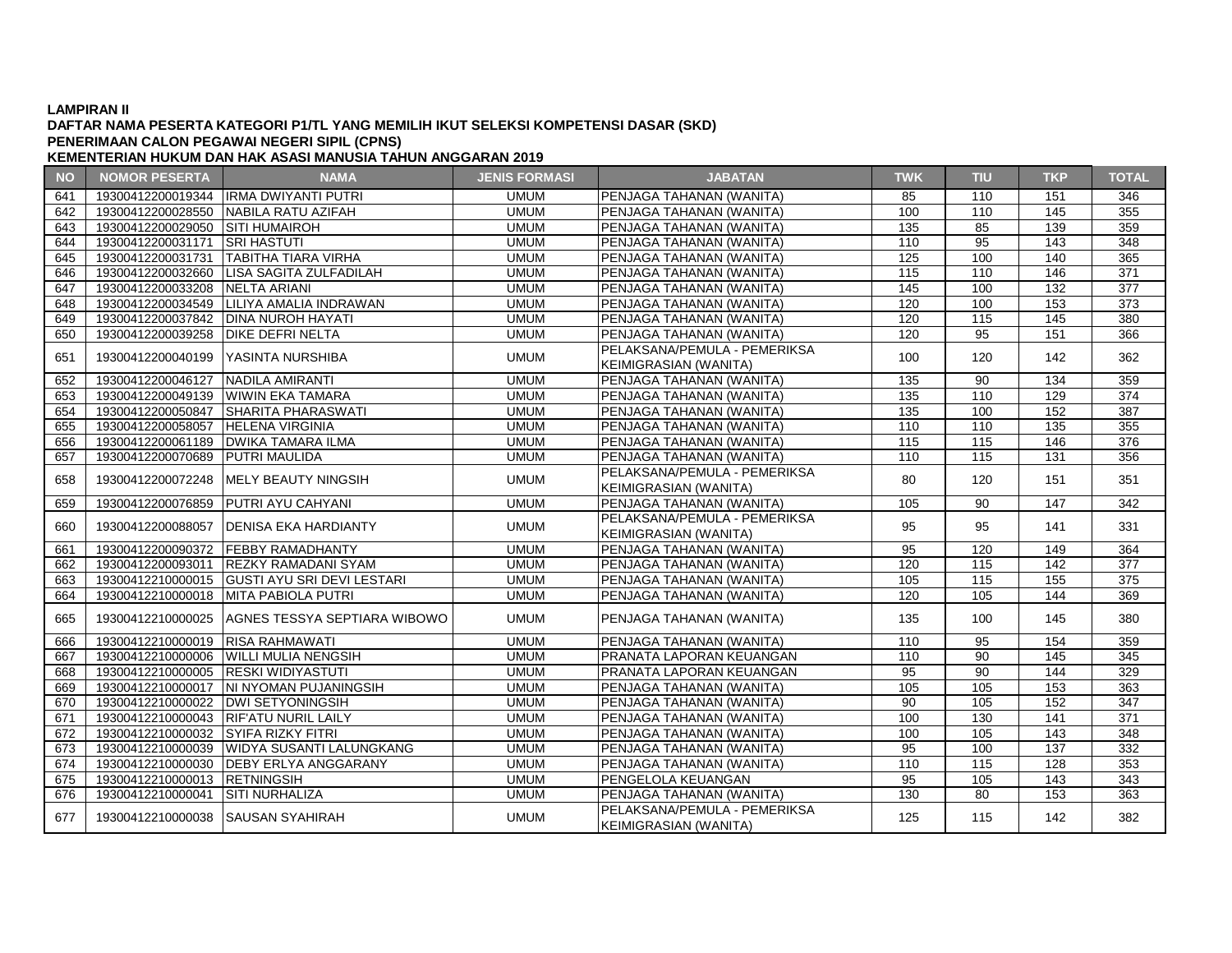### **DAFTAR NAMA PESERTA KATEGORI P1/TL YANG MEMILIH IKUT SELEKSI KOMPETENSI DASAR (SKD) PENERIMAAN CALON PEGAWAI NEGERI SIPIL (CPNS)**

| <b>NO</b> | <b>NOMOR PESERTA</b>                | <b>NAMA</b>                                      | <b>JENIS FORMASI</b> | <b>JABATAN</b>                                               | <b>TWK</b>       | <b>TIU</b> | <b>TKP</b>       | <b>TOTAL</b>     |
|-----------|-------------------------------------|--------------------------------------------------|----------------------|--------------------------------------------------------------|------------------|------------|------------------|------------------|
| 678       |                                     | 19300412210000003 NENDEN SINTA SILVIA            | <b>UMUM</b>          | PENGELOLA BARANG MILIK NEGARA                                | 80               | 90         | 146              | 316              |
| 679       | 19300412210000044 SUKMA DEWI        |                                                  | <b>UMUM</b>          | PENJAGA TAHANAN (WANITA)                                     | 100              | 130        | 143              | 373              |
| 680       | 19300412210000040 UMMUL MU'MININ    |                                                  | <b>UMUM</b>          | PELAKSANA/PEMULA - PEMERIKSA<br><b>KEIMIGRASIAN (WANITA)</b> | 110              | 110        | 145              | 365              |
| 681       |                                     | 19300412210000036 CHELSEA GISELLA MUSTAMU        | <b>UMUM</b>          | PENJAGA TAHANAN (WANITA)                                     | 90               | 105        | 135              | 330              |
| 682       |                                     | 19300412210000037 TIARA AYU MAHANANI             | <b>UMUM</b>          | PENJAGA TAHANAN (WANITA)                                     | 125              | 110        | 132              | 367              |
| 683       |                                     | 19300412210000042 ROSWITA FATURACHMAH            | <b>UMUM</b>          | PENJAGA TAHANAN (WANITA)                                     | 100              | 100        | 154              | 354              |
| 684       |                                     | 19300412210000047 ELSA MAYANTI PUTRI SIMARMATA   | <b>UMUM</b>          | PENJAGA TAHANAN (WANITA)                                     | 120              | 120        | 133              | 373              |
| 685       | 19300412210000046 SITI AMINAH       |                                                  | <b>UMUM</b>          | PENJAGA TAHANAN (WANITA)                                     | 115              | 105        | 127              | 347              |
| 686       |                                     | 19300412210000027 NADYA ASTRID PELEALU           | <b>UMUM</b>          | PENJAGA TAHANAN (WANITA)                                     | 85               | 105        | 146              | 336              |
| 687       |                                     | 19300412210000049   URAY SITI ANNISA RAVI ARDHA  | <b>UMUM</b>          | PENJAGA TAHANAN (WANITA)                                     | $\overline{115}$ | 115        | 138              | 368              |
| 688       |                                     | 19300412210000050 WINONA AISHKA AULIA            | <b>UMUM</b>          | PENJAGA TAHANAN (WANITA)                                     | 115              | 110        | 144              | 369              |
| 689       | 19300412210000051                   | <b>DIAN AYU PARAMITA</b>                         | <b>UMUM</b>          | PENJAGA TAHANAN (WANITA)                                     | 110              | 115        | 149              | 374              |
| 690       | 19300412210000052                   | NIKY KURNIA LENTERA NAKULO<br><b>PUTRI</b>       | <b>UMUM</b>          | PENJAGA TAHANAN (WANITA)                                     | 115              | 110        | 149              | 374              |
| 691       | 19300412210000059                   | <b>JESSICA PUTRI IBANI</b>                       | <b>UMUM</b>          | PENJAGA TAHANAN (WANITA)                                     | 120              | 105        | 142              | 367              |
| 692       |                                     | 19300412210000056 RIZA FEBRIANTI SAPUTRI         | <b>UMUM</b>          | PENJAGA TAHANAN (WANITA)                                     | 115              | 120        | 152              | 387              |
| 693       | 19300412210000055 LELY ZAIDIR       |                                                  | <b>UMUM</b>          | PENJAGA TAHANAN (WANITA)                                     | 120              | 115        | 152              | 387              |
| 694       |                                     | 19300412210000054 CLAUDIA FITRI SANJUNG SYAMDINI | <b>UMUM</b>          | PENJAGA TAHANAN (WANITA)                                     | 110              | 120        | 145              | 375              |
| 695       |                                     | 19300412210000063 GALIH WENING ARUM PAKARTI      | <b>UMUM</b>          | PENJAGA TAHANAN (WANITA)                                     | 125              | 125        | 143              | 393              |
| 696       |                                     | 19300412210000057 AMELIA FEBRIYANTI              | <b>UMUM</b>          | PENJAGA TAHANAN (WANITA)                                     | 110              | 100        | 137              | $\overline{347}$ |
| 697       |                                     | 19300412210000067 ENDITA RHOMADHANI              | <b>UMUM</b>          | PENJAGA TAHANAN (WANITA)                                     | 120              | 120        | 131              | 371              |
| 698       |                                     | 19300412210000062 RINI NOVITA WULANDARI          | <b>UMUM</b>          | PENJAGA TAHANAN (WANITA)                                     | 110              | 125        | 146              | 381              |
| 699       | 19300412210000078                   | CYNTIA NATANIA KADJIMAN                          | <b>UMUM</b>          | PENJAGA TAHANAN (WANITA)                                     | 105              | 80         | 141              | 326              |
| 700       |                                     | 19300412210000070   INDAH RAMANTIKA SARI         | <b>UMUM</b>          | PENJAGA TAHANAN (WANITA)                                     | 140              | 115        | 146              | 401              |
| 701       |                                     | 19300412210000068 BETRICS MARSELLA AMTIRAN       | <b>UMUM</b>          | PELAKSANA/PEMULA - PEMERIKSA<br><b>KEIMIGRASIAN (WANITA)</b> | 90               | 130        | 139              | 359              |
| 702       |                                     | 19300412210000072 JJOSEPHINE TAMARA LENSANG      | <b>UMUM</b>          | PENJAGA TAHANAN (WANITA)                                     | 90               | 135        | 149              | 374              |
| 703       | 19300412210000069 WAHYU NINGRUM     |                                                  | <b>UMUM</b>          | PENJAGA TAHANAN (WANITA)                                     | 135              | 105        | 132              | $\overline{372}$ |
| 704       |                                     | 19300412210000075 AJENG KEMIL AZHAR              | <b>UMUM</b>          | PENJAGA TAHANAN (WANITA)                                     | 135              | 115        | 128              | 378              |
| 705       | 19300412210000071                   | MAYRIZKA WINDANINGTYAS                           | <b>UMUM</b>          | PENJAGA TAHANAN (WANITA)                                     | 140              | 100        | 137              | 377              |
| 706       |                                     | 19300412210000073   KHAIRUN NISSA PRISELI        | <b>UMUM</b>          | PELAKSANA/PEMULA - PEMERIKSA<br><b>KEIMIGRASIAN (WANITA)</b> | 120              | 100        | 143              | 363              |
| 707       | 19300412210000074                   | BELLA PERMATA PUTRI                              | <b>UMUM</b>          | PENJAGA TAHANAN (WANITA)                                     | 110              | 120        | 141              | 371              |
| 708       |                                     | 19300412210000079 NI LUH AYU DESI RISANTI        | <b>UMUM</b>          | PENJAGA TAHANAN (WANITA)                                     | 115              | 105        | $\overline{147}$ | $\overline{367}$ |
| 709       |                                     |                                                  | <b>UMUM</b>          | PENJAGA TAHANAN (WANITA)                                     | 105              | 110        | 151              | 366              |
| 710       |                                     | 19300412210000088 KADEK SINTHIA NINGSIH          | <b>UMUM</b>          | PENJAGA TAHANAN (WANITA)                                     | 115              | 100        | 130              | 345              |
| 711       | 19300412210000086   FELESTIANA DEWI |                                                  | <b>UMUM</b>          | PENJAGA TAHANAN (WANITA)                                     | 105              | 115        | 137              | 357              |
| 712       | 19300412210000081                   | <b>GALAMYTI</b>                                  | <b>UMUM</b>          | PENJAGA TAHANAN (WANITA)                                     | 120              | 125        | $\overline{147}$ | 392              |
| 713       |                                     | 19300412210000080 SOFIANA MAHISSA DEVY ROSSAME   | <b>UMUM</b>          | PENJAGA TAHANAN (WANITA)                                     | 115              | 115        | 147              | $\overline{377}$ |
| 714       |                                     | 19300412210000084 NI KADEK ASTRI WINANTI         | <b>UMUM</b>          | PENJAGA TAHANAN (WANITA)                                     | 105              | 115        | 142              | 362              |
| 715       | 19300412210000094 RATASYA MUZIRA    |                                                  | <b>UMUM</b>          | PENJAGA TAHANAN (WANITA)                                     | 105              | 110        | 144              | 359              |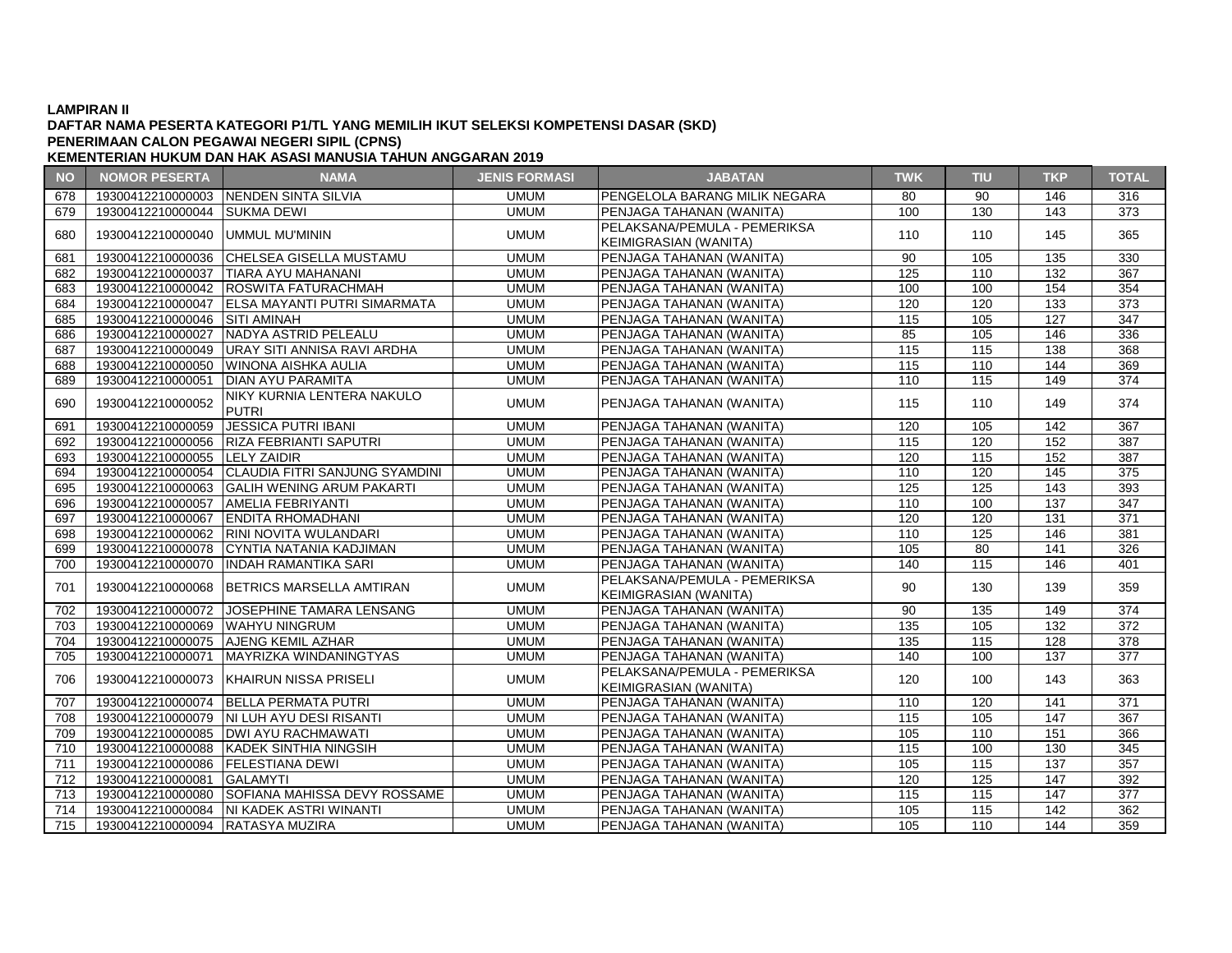### **DAFTAR NAMA PESERTA KATEGORI P1/TL YANG MEMILIH IKUT SELEKSI KOMPETENSI DASAR (SKD) PENERIMAAN CALON PEGAWAI NEGERI SIPIL (CPNS)**

| <b>NO</b> | <b>NOMOR PESERTA</b>                | <b>NAMA</b>                                    | <b>JENIS FORMASI</b> | <b>JABATAN</b>                  | <b>TWK</b>       | <b>TIU</b> | <b>TKP</b> | <b>TOTAL</b>     |
|-----------|-------------------------------------|------------------------------------------------|----------------------|---------------------------------|------------------|------------|------------|------------------|
| 716       | 19300412210000091                   | <b>IYOLA OKTA ERTIKA</b>                       | <b>UMUM</b>          | PENJAGA TAHANAN (WANITA)        | 105              | 115        | 146        | 366              |
| 717       | 19300412210000095                   | <b>IFLOURENCIA FELISITAS RATON</b>             | <b>UMUM</b>          | PENJAGA TAHANAN (WANITA)        | 100              | 90         | 145        | 335              |
| 718       | 19300412210000007                   | LINA AZELLIA                                   | <b>UMUM</b>          | PRANATA LAPORAN KEUANGAN        | 105              | 90         | 143        | 338              |
| 719       | 19300412210000087                   | <b>ANNISA WULANDARI</b>                        | <b>UMUM</b>          | PENJAGA TAHANAN (WANITA)        | 130              | 125        | 141        | 396              |
| 720       | 19300412210000089                   | KADEK KEMALA EVI DEWANTI                       | <b>UMUM</b>          | PENJAGA TAHANAN (WANITA)        | 110              | 115        | 141        | 366              |
| 721       | 19300412210000092                   | NOOR ISMALIANA FAIRISA                         | <b>UMUM</b>          | PENJAGA TAHANAN (WANITA)        | 130              | 110        | 139        | 379              |
| 722       |                                     | 19300412210000093 SALMAA HAURA NURUL HIDAYANI  | <b>UMUM</b>          | PENJAGA TAHANAN (WANITA)        | 120              | 100        | 141        | 361              |
| 723       | 19300412210000082                   | <b>SHAFIRAH M. KARIM</b>                       | <b>UMUM</b>          | PENJAGA TAHANAN (WANITA)        | $\overline{95}$  | 95         | 139        | 329              |
| 724       | 19300412210000097                   | MUHIMMATUL ALIYAH                              | <b>UMUM</b>          | PENJAGA TAHANAN (WANITA)        | 125              | 105        | 148        | 378              |
| 725       | 19300412210000098   VITA APRIYANTI  |                                                | <b>UMUM</b>          | PENJAGA TAHANAN (WANITA)        | 115              | 100        | 152        | 367              |
| 726       | 19300412210000099                   | <b>CHERRY RABIULLAN SARI</b>                   | <b>UMUM</b>          | PENJAGA TAHANAN (WANITA)        | 125              | 100        | 140        | 365              |
| 727       | 19300412210000010                   | <b>DINY FURQANI</b>                            | <b>UMUM</b>          | PRANATA LAPORAN KEUANGAN        | 100              | 85         | 153        | 338              |
| 728       | 19300412210000001                   | <b>FENY NUR FITRI</b>                          | <b>UMUM</b>          | PENGELOLA BARANG MILIK NEGARA   | 90               | 90         | 144        | 324              |
| 729       | 19300412210000004 PUSPITA SARI      |                                                | <b>UMUM</b>          | PRANATA LAPORAN KEUANGAN        | 85               | 85         | 154        | 324              |
| 730       | 19300412210000008                   | <b>INDAH PERMATA SARI</b>                      | <b>UMUM</b>          | PRANATA LAPORAN KEUANGAN        | 115              | 100        | 148        | 363              |
| 731       | 19300412210000002                   | <b>RIA MIRANDA</b>                             | <b>UMUM</b>          | PENGELOLA BARANG MILIK NEGARA   | 90               | 85         | 144        | 319              |
| 732       |                                     | 19300412210000012 NABELLA PRATHIWI             | <b>UMUM</b>          | PRANATA LAPORAN KEUANGAN        | 100              | 120        | 145        | 365              |
| 733       | 19300412210000173                   | <b>TRI MUTIARA</b>                             | <b>UMUM</b>          | PENJAGA TAHANAN (WANITA)        | 105              | 125        | 142        | $\overline{372}$ |
|           | 19300412210000109                   | NI WAYAN SARI AYU                              |                      |                                 |                  | 115        |            | 371              |
| 734       |                                     | <b>MERTHANINGSIH</b>                           | <b>UMUM</b>          | PENJAGA TAHANAN (WANITA)        | 115              |            | 141        |                  |
| 735       | 19300412210000102                   | <b>IDEWI PUSPASARI</b>                         | <b>UMUM</b>          | <b>PENJAGA TAHANAN (WANITA)</b> | 120              | 115        | 148        | 383              |
| 736       | 19300412210000103                   | MEILIA NUR AZIZAH                              | <b>UMUM</b>          | PENJAGA TAHANAN (WANITA)        | 130              | 115        | 130        | 375              |
| 737       | 19300412210000106                   | <b>FERA RAHMAWATI</b>                          | <b>UMUM</b>          | PENJAGA TAHANAN (WANITA)        | 120              | 105        | 143        | 368              |
| 738       | 19300412210000105                   | <b>ISWINDA DWI PUTRI DESTYANTI</b>             | <b>UMUM</b>          | <b>PENJAGA TAHANAN (WANITA)</b> | 105              | 125        | 135        | 365              |
|           |                                     |                                                | <b>UMUM</b>          | PELAKSANA/PEMULA - PEMERIKSA    |                  |            |            |                  |
| 739       | 19300412210000107                   | NI LUH SUNARI ASIH                             |                      | KEIMIGRASIAN (WANITA)           | 100              | 120        | 142        | 362              |
|           |                                     |                                                |                      | PELAKSANA/PEMULA - PEMERIKSA    |                  |            |            |                  |
| 740       |                                     | 19300412210000114   ANASTASIA DWI ANAWATI      | <b>UMUM</b>          | KEIMIGRASIAN (WANITA)           | 110              | 110        | 147        | 367              |
| 741       |                                     | 19300412210000115 FARISA YUNILASARI            | <b>UMUM</b>          | PENJAGA TAHANAN (WANITA)        | 120              | 125        | 134        | 379              |
| 742       | 19300412210000111                   | <b>ANISAH FADILLAH</b>                         | <b>UMUM</b>          | PENJAGA TAHANAN (WANITA)        | 110              | 105        | 149        | 364              |
|           |                                     |                                                |                      | PELAKSANA/PEMULA - PEMERIKSA    |                  |            | 134        |                  |
| 743       |                                     | 19300412210000113 NURUL HIDAYATI SEMBIRING     | <b>UMUM</b>          | KEIMIGRASIAN (WANITA)           | 110              | 120        |            | 364              |
| 744       |                                     | 19300412210000112   DEWA AYU AMBARI PUTRI      | <b>UMUM</b>          | PENJAGA TAHANAN (WANITA)        | 100              | 135        | 146        | 381              |
| 745       |                                     | 19300412210000124 SRI RACHMILA MANANGI         | <b>UMUM</b>          | PENJAGA TAHANAN (WANITA)        | 115              | 95         | 143        | 353              |
| 746       | 19300412210000120 LILIAN TIDUE LODO |                                                | <b>UMUM</b>          | PENJAGA TAHANAN (WANITA)        | $\overline{135}$ | 85         | 126        | 346              |
| 747       | 19300412210000119   IRMA SURYANI    |                                                | <b>UMUM</b>          | PENJAGA TAHANAN (WANITA)        | 100              | 130        | 133        | 363              |
| 748       | 19300412210000110                   | MEGA AYU LARASATI                              | <b>UMUM</b>          | PENJAGA TAHANAN (WANITA)        | 125              | 85         | 161        | 371              |
|           |                                     | <b>NOER AZIZAH</b>                             | <b>UMUM</b>          |                                 |                  |            | 161        | 381              |
| 749       | 19300412210000117                   | KHALIMATUSSA'DIYYAH                            |                      | PENJAGA TAHANAN (WANITA)        | 110              | 110        |            |                  |
| 750       | 19300412210000125                   | <b>DIANA EKA PUTRI</b>                         | <b>UMUM</b>          | <b>PENJAGA TAHANAN (WANITA)</b> | 125              | 100        | 144        | 369              |
| 751       | 19300412210000123                   | <b>TRIANI DEBORA</b>                           | <b>UMUM</b>          | PENJAGA TAHANAN (WANITA)        | 130              | 105        | 144        | 379              |
| 752       |                                     | 19300412210000121 GRACE ASIMA LUSYANA PASARIBU | <b>UMUM</b>          | PENJAGA TAHANAN (WANITA)        | 105              | 125        | 146        | 376              |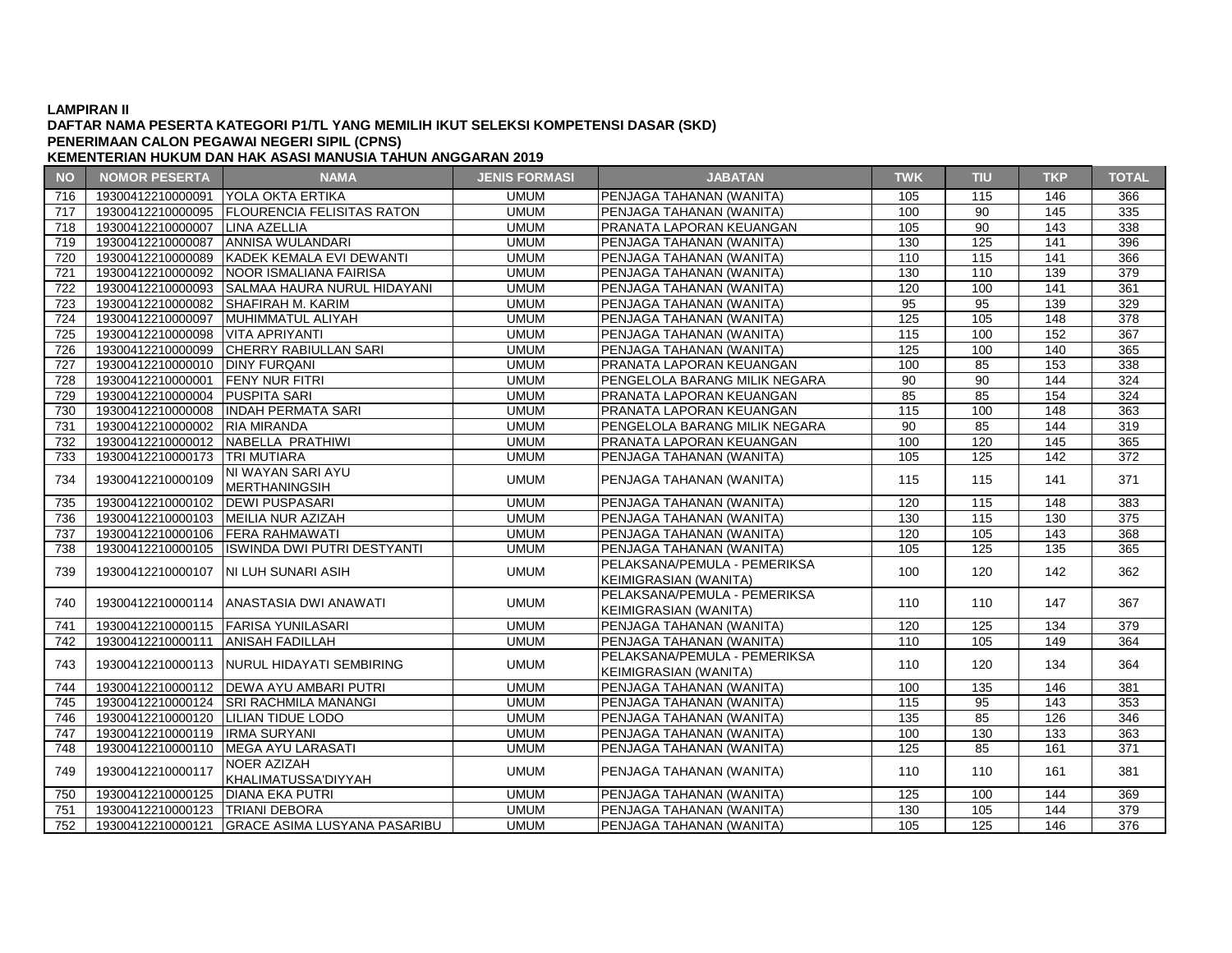### **DAFTAR NAMA PESERTA KATEGORI P1/TL YANG MEMILIH IKUT SELEKSI KOMPETENSI DASAR (SKD) KEMENTERIAN HUKUM DAN HAK ASASI MANUSIA TAHUN ANGGARAN 2019 PENERIMAAN CALON PEGAWAI NEGERI SIPIL (CPNS)**

**NO NOMOR PESERTA NAMA JENIS FORMASI JABATAN TWK TIU TKP TOTAL** 19300412210000116 MAYA BARLIN UDIATA UMUM PENJAGA TAHANAN (WANITA) 115 80 136 331 <sup>19300412210000122</sup> GEMI NASTITI ROSMAULI BR UMUM PENJAGA TAHANAN (WANITA)  $\begin{array}{|c|c|c|c|c|c|c|c|c|} \hline \text{MUM} & \text{PENJAGA TAHANAN (WANITA) } & \text{110} & 120 & 140 & 370 \ \hline \end{array}$  <sup>19300412210000131</sup> THEOVANNI INDAH MANGUDUR LUMBANTOBING UMUM PENJAGA TAHANAN (WANITA) <sup>130</sup> <sup>115</sup> <sup>157</sup> <sup>402</sup> 19300412210000139 FEBRIANI BONGGA UMUM PENJAGA TAHANAN (WANITA) 115 110 142 367 19300412210000133 SALSABILA CITRA ESANANDA UMUM PENJAGA TAHANAN (WANITA) 120 135 133 388 19300412210000141 DEVINA FELLYCIA SILALAHI UMUM PENJAGA TAHANAN (WANITA) 100 125 146 371 <sup>19300412210000127</sup> SITTI SARAH YUNUS UMUM PELAKSANA/PEMULA - PEMERIKSA PELANSANA/PEMULA PEMENINSA | 90 | 100 | 150 | 340<br>KEIMIGRASIAN (WANITA) 19300412210000138 NI PUTU GISTI SUKRENI UMUM PENJAGA TAHANAN (WANITA) 115 85 155 355 <sup>19300412210000128</sup> CHRISTYN OCSAVIYANTHA UMUM PENJAGA TAHANAN (WANITA)  $\begin{array}{|c|c|c|c|c|c|c|c|} \hline \text{UMI} & \text{95} & \text{90} & \text{141} & \text{326} \ \hline \end{array}$  19300412210000135 IMELDA PIRIASELINA UMUM PENJAGA TAHANAN (WANITA) 100 120 145 365 19300412210000136 DESTIAR ULFA YOLANDA UMUM PENJAGA TAHANAN (WANITA) 125 100 142 367 <sup>19300412210000132</sup> AYU RESKY AMELIA NUR UMUM PENJAGA TAHANAN (WANITA)  $\begin{array}{|c|c|c|c|c|c|c|c|c|} \hline \text{MUM} & \text{PENJAGA TAHANAN (WANITA) } & & 115 & 100 & 137 & 352 \hline \end{array}$  19300412210000137 WASILATUR ROHMAH UMUM PENJAGA TAHANAN (WANITA) 110 105 151 366 19300412210000146 SARAH FEBYOLA UMUM PENJAGA TAHANAN (WANITA) 125 130 135 390 19300412210000159 NURUL AWWALUN NISAK S. UMUM PENJAGA TAHANAN (WANITA) 100 110 139 349 <sup>19300412210000160</sup> NI PUTU APRIYANTI ARTANA UMUM PELAKSANA/PEMULA - PEMERIKSA KEIMIGRASIAN (WANITA) <sup>95</sup> <sup>115</sup> <sup>142</sup> <sup>352</sup> 19300412210000162 NELLI SETIANA UMUM PENJAGA TAHANAN (WANITA) 110 115 129 354 19300412210000145 DEVITA ULFA UMUM PENJAGA TAHANAN (WANITA) 130 120 133 383 19300412210000151 SHERRINA AZZAHRA UMUM PENJAGA TAHANAN (WANITA) 120 120 136 376 19300412210000156 NURTIYANA RAMADHANI UMUM PENJAGA TAHANAN (WANITA) 125 110 148 383 19300412210000157 NURUL AWALIAH UMUM PENJAGA TAHANAN (WANITA) 125 85 143 353 <sup>19300412210000147</sup> WIDA APRILIA UMUM PELAKSANA/PEMULA - PEMERIKSA PELANSANA/PEMULA PEMENINSA | 75 | 85 | 145 | 305<br>KEIMIGRASIAN (WANITA) <sup>19300412210000164</sup> INDRI PRATIWI UMUM PELAKSANA/PEMULA - PEMERIKSA KEIMIGRASIAN (WANITA) 120 100 145 365<br>PELAKSANA/PEMULA - PEMERIKSA <sup>19300412210000144</sup> NURY KAMELIA UMUM PELAKSANA/PEMULA - PEMERIKSA FELANSANA/FEMOLA FEMENTASA | 120 | 100 | 148 | 368<br>KEIMIGRASIAN (WANITA) 19300412210000148 SUHAIBATUL ASLAMIAH UMUM PENJAGA TAHANAN (WANITA) 105 100 154 359 19300412210000143 DIAN MENTARI UMUM PENJAGA TAHANAN (WANITA) 85 100 151 336 19300412210000158 ST. KAMARIYAH UMUM PENJAGA TAHANAN (WANITA) 95 140 141 376 19300412210000171 PUTRI BALQIS QATRUN NADA UMUM PENJAGA TAHANAN (WANITA) 145 100 141 386 19300412210000177 ARINI MOKODOMPIT UMUM PENJAGA TAHANAN (WANITA) 105 95 140 340 19300412210000169 YULIANI UMUM PENJAGA TAHANAN (WANITA) 125 90 146 361 19300412210000175 RISNAWATI UMUM PENJAGA TAHANAN (WANITA) 125 100 135 360 19300412210000172 ERLIA AYU NOVIANTI UMUM PENJAGA TAHANAN (WANITA) 105 125 139 369 19300412210000167 RADHIKA NUR AFTIANI UMUM PENJAGA TAHANAN (WANITA) 110 105 137 352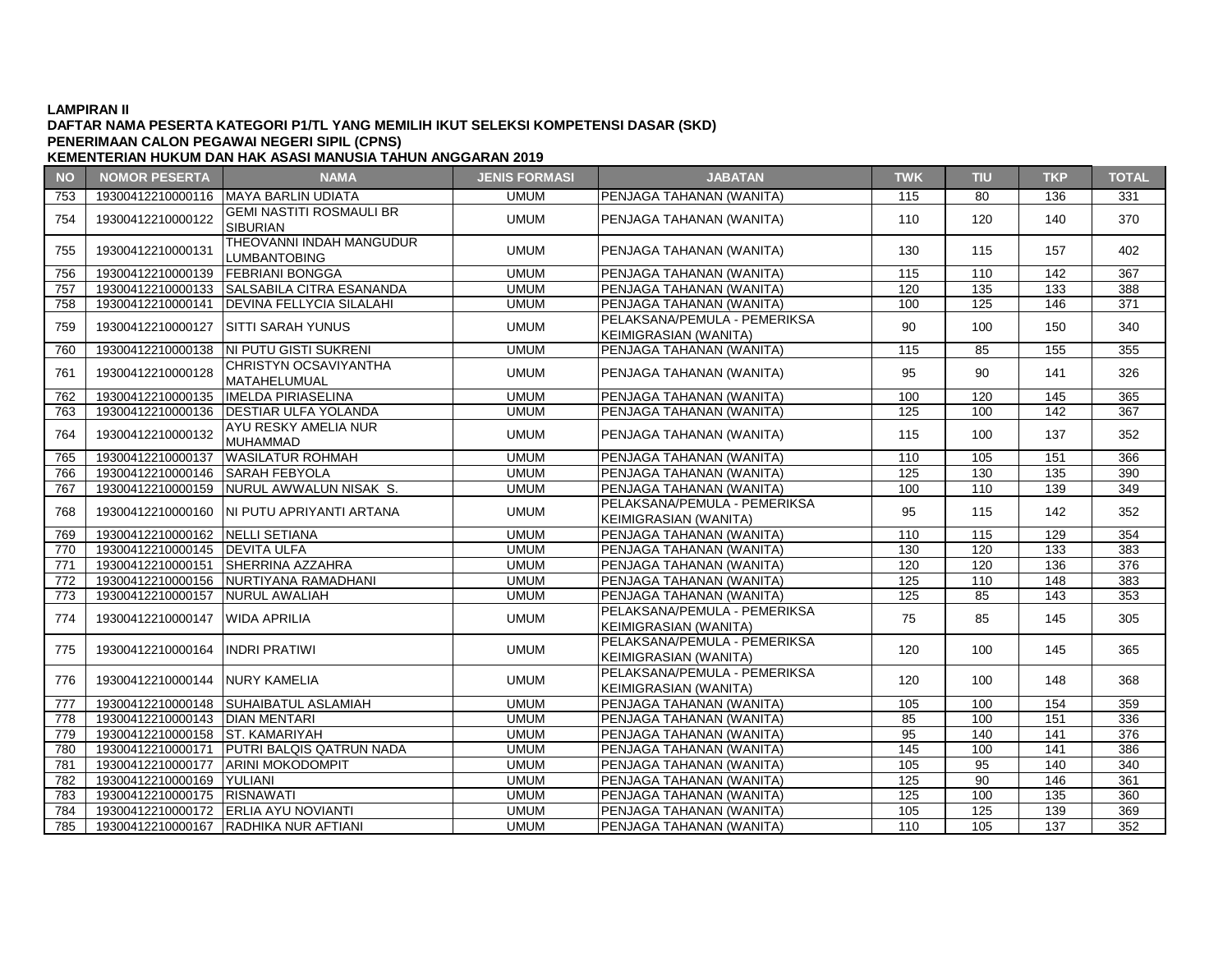### **DAFTAR NAMA PESERTA KATEGORI P1/TL YANG MEMILIH IKUT SELEKSI KOMPETENSI DASAR (SKD) KEMENTERIAN HUKUM DAN HAK ASASI MANUSIA TAHUN ANGGARAN 2019 PENERIMAAN CALON PEGAWAI NEGERI SIPIL (CPNS)**

**NO NOMOR PESERTA NAMA JENIS FORMASI JABATAN TWK TIU TKP TOTAL** 786 19300412210000165 MARITA NANDINY ISNASARI UMUM PENJAGA TAHANAN (WANITA) 115 120 140 375 <sup>787</sup> <sup>19300412210000170</sup> ASRI AZHARA UMUM PELAKSANA/PEMULA - PEMERIKSA PELANSANA/PEMULA PEMENINSA | 130 | 100 | 145 | 375<br>KEIMIGRASIAN (WANITA) <sup>788</sup> <sup>19300412210000178</sup> CAHAYA INDAH LESTARI NAINGGOLAN UMUM PENJAGA TAHANAN (WANITA) <sup>130</sup> <sup>100</sup> <sup>151</sup> <sup>381</sup> <sup>789</sup> <sup>19300412210000176</sup> IRFANI NURCAHYANI UMUM PELAKSANA/PEMULA - PEMERIKSA KEIMIGRASIAN (WANITA) <sup>125</sup> <sup>115</sup> <sup>135</sup> <sup>375</sup> <sup>790</sup> <sup>19300412210000179</sup> RISKY ANISSA RAHMADANTI SALIM UMUM PELAKSANA/PEMULA - PEMERIKSA FLANSANA/FLINDER FLINENINSA | 120 | 115 | 145 | 380<br>KEIMIGRASIAN (WANITA) 791 19300412300000091 ANANDA PUTRI RAMADHANI UMUM PENGELOLA PEMBINAAN BANTUAN 120 90 145 355 <sup>792</sup> <sup>19300412300000110</sup> SEPTARINA NUR HANDAYANI UMUM AHLI PERTAMA - ASSESSOR SDM APARATUR <sup>90</sup> <sup>90</sup> <sup>143</sup> <sup>323</sup> 793 19300412300000660 FADILLAH HASAN UMUM PENGELOLA BANTUAN HUKUM 90 80 151 321 794 19300412300000791 NABILA FIRSTIA IZZATI UMUM PENGELOLA BANTUAN HUKUM 125 115 145 385 795 19300412300000943 RENY AMAYANTI ZOHARA UMUM AHLI PERTAMA - ANALIS KEPEGAWAIAN 100 100 146 346 796 19300412300001024 NUROTHUL CHOTIMAH UMUM PENATA KEUANGAN 75 85 143 303 797 | 19300412300001030 HILDA PUTRIANINGSIH UMUM ANET ENTAMA PEMBRINDING | 85 | 80 | 146 | 311<br>KEMASYARAKATAN 798 19300412300001125 AYU MUTIAH KHOMSIATUN UMUM PENATA KEUANGAN 100 95 145 340 799 19300412300001153 FINA PUTRI SOLICHAH | UMUM AHLI PERTAMA - ANALIS KEPEGAWAIAN | 75 | 80 | 146 | 301 800 19300412300001228 FAKHRUN NISA UMUM UMUM AHLI PERTAMA - PEMBIMBING AHLI PERTAMA PEMBIMBING | 100 | 80 | 143 | 323<br>KEMASYARAKATAN 801 19300412300001225 TUTI MARIANA DAMANIK UMUM AHLI PERTAMA - AUDITOR 80 90 144 314 802 19300412300002036 SYIFA ADDINA SYAMSUL UMUM MUM AHLI PERTAMA - PEMBIMBING KEMASYARAKATAN **BUKU BUKU 200 | 143 | 303**<br>KEMASYARAKATAN  $\begin{array}{|c|c|c|c|c|c|c|c|c|}\n\hline\n803 & 19300412300002395 & \text{ANASTASIA AGNES PRADITA} & & & \text{UMUM} & & & \text{AFLIPERTAMA - PEMBIMBING}\n\hline\n\end{array}$ KEMASYARAKATAN | 85 | 95 | 154 | 334<br>KEMASYARAKATAN 804 19300412300002722 DINI CHAIRUNISA UMUM AHLI PERTAMA - ANALIS KEPEGAWAIAN 100 85 148 333 <sup>805</sup> <sup>19300412300003049</sup> NOVA WIDYA ANGGRENI UMUM AHLI PERTAMA - PEMBIMBING AHLI LINTAMA LEMBIMBING | 90 | 110 | 148 | 348<br>KEMASYARAKATAN 806 19300412300003095 RETNO DWI RASTITI UMUM AHLI PERTAMA - PENGELOLA PENGADAAN  $BARANG/JASA$   $\left| 80 \right| 115$  142  $337$ 807 19300412300003218 NELSI VALETTA SAHARA UMUM UMUM AHLI PERTAMA - PEMBIMBING KEMASYARAKATAN | 85 | 80 | 146 | 311 808 19300412300003467 VIDYA MAHARANI UMUM PENGELOLA BANTUAN HUKUM 105 105 151 361 809 19300412300003497 ASMERIANTI UMUM AHLI PERTAMA - ANALIS KEPEGAWAIAN 85 90 145 320 810 | 19300412300003798 | VIKA SESILLIA DININGRUM | UMUM | PENATA KEUANGAN | 120 | 85 | 148 | 353 811 19300412300003743 RACHMANIA TATSA LESTYAJI UMUM AHLI PERTAMA - PEMBIMBING AHLI PERTAMA - PEMBIMBING | 85 | 95 | 143 | 323<br>KEMASYARAKATAN 812 19300412300003967 LILIS PANGESTUTI UMUM MELLI PERTAMA - PEMBIMBING KEMASYARAKATAN | 75 | 100 | 144 | 319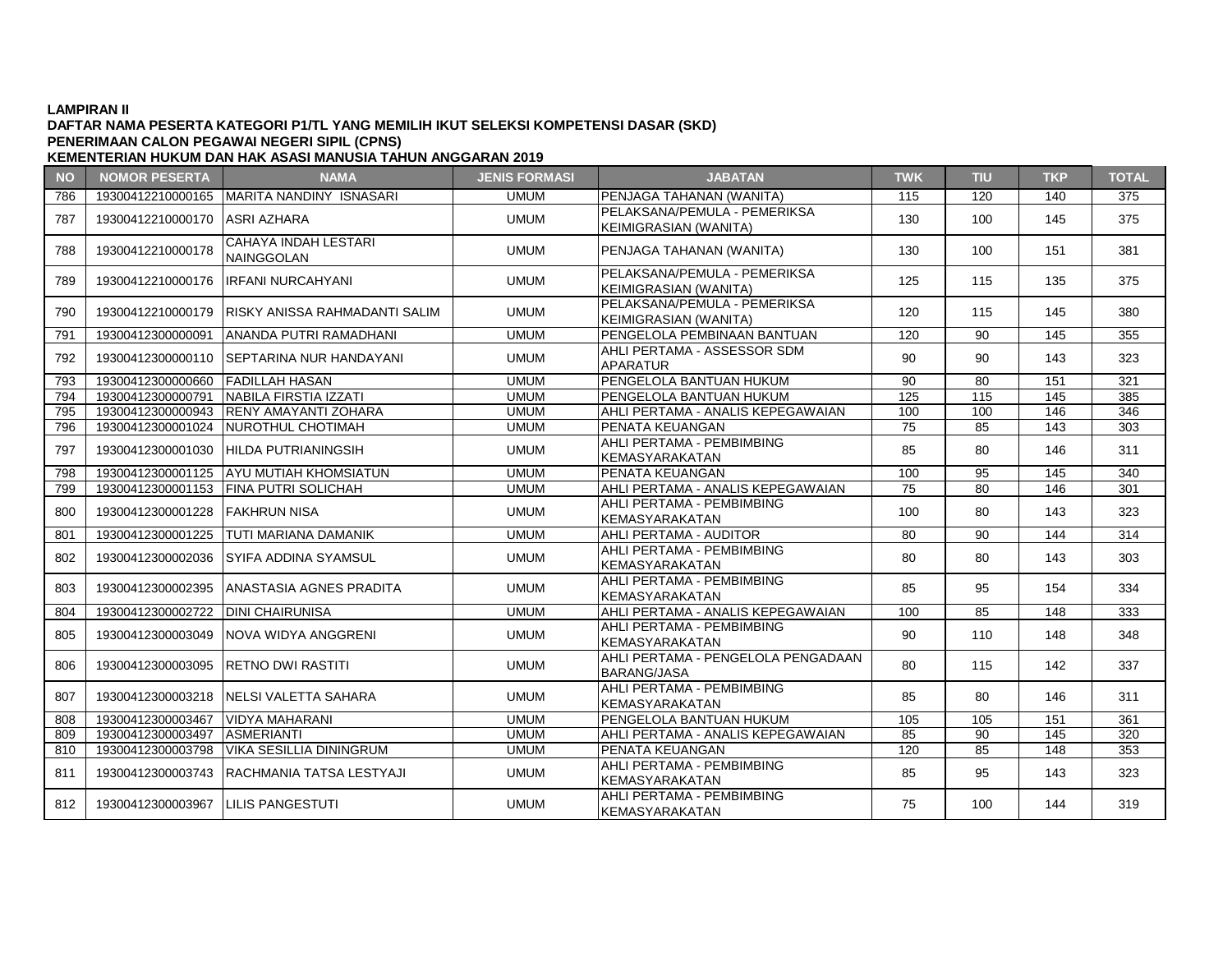# **DAFTAR NAMA PESERTA KATEGORI P1/TL YANG MEMILIH IKUT SELEKSI KOMPETENSI DASAR (SKD) PENERIMAAN CALON PEGAWAI NEGERI SIPIL (CPNS)**

| <b>NO</b> | <b>NOMOR PESERTA</b>              | <b>NAMA</b>                                    | <b>JENIS FORMASI</b> | <b>JABATAN</b>                                           | <b>TWK</b>      | TIU              | <b>TKP</b> | <b>TOTAL</b>     |
|-----------|-----------------------------------|------------------------------------------------|----------------------|----------------------------------------------------------|-----------------|------------------|------------|------------------|
| 813       | 19300412300004134                 | LAKSMITA ANINDYTIAS                            | <b>UMUM</b>          | AHLI PERTAMA - PEMBIMBING<br>KEMASYARAKATAN              | 90              | 85               | 143        | 318              |
| 814       | 19300412300004231                 | <b>MAULIA PUSPA NINGSIH</b>                    | <b>UMUM</b>          | PENGELOLA BANTUAN HUKUM                                  | 95              | 85               | 150        | 330              |
| 815       | 19300412300004854                 | <b>SHERA BENAZIR</b>                           | <b>UMUM</b>          | AHLI PERTAMA - PEMBIMBING<br>KEMASYARAKATAN              | 110             | 100              | 146        | 356              |
| 816       |                                   | 19300412300005540 PUJI LESTARI MAULIDAH        | <b>UMUM</b>          | AHLI PERTAMA - PEMBIMBING<br>KEMASYARAKATAN              | 105             | 100              | 154        | 359              |
| 817       | 19300412300006065 GINA MAULANI    |                                                | <b>UMUM</b>          | PENGELOLA BANTUAN HUKUM                                  | 120             | 105              | 130        | 355              |
| 818       | 19300412300006872                 | <b>DIAN ANGGRAHENI WIDYANINGRUM</b>            | <b>UMUM</b>          | AHLI PERTAMA - PEMBIMBING<br>KEMASYARAKATAN              | 100             | 95               | 155        | 350              |
| 819       |                                   | 19300412300006916 AFRITIA REZA PUSFITA         | <b>UMUM</b>          | AHLI PERTAMA - PEMBIMBING<br><b>KEMASYARAKATAN</b>       | 105             | 80               | 148        | 333              |
| 820       |                                   | 19300412300007364 DEWA AYU PUTU LAKSMI         | <b>UMUM</b>          | IPENGELOLA BANTUAN HUKUM                                 | 100             | 95               | 148        | 343              |
| 821       | 19300412300008333                 | ILILI PITRI ANI SIREGAR                        | <b>UMUM</b>          | AHLI PERTAMA - PENGELOLA PENGADAAN<br><b>BARANG/JASA</b> | 90              | 85               | 146        | 321              |
| 822       | 19300412300008701 NURUL ANISHA    |                                                | <b>UMUM</b>          | <b>AHLI PERTAMA - AUDITOR</b>                            | 90              | 115              | 144        | 349              |
| 823       | 19300412300008989                 | IGITHA SEKAR FATMAH                            | <b>UMUM</b>          | AHLI PERTAMA - PEMBIMBING<br><b>KEMASYARAKATAN</b>       | 105             | 90               | 129        | 324              |
| 824       |                                   | 19300412300009088 ROHMATUL HASANAH             | <b>UMUM</b>          | AHLI PERTAMA - ANALIS KEPEGAWAIAN                        | 115             | 105              | 136        | 356              |
| 825       |                                   | 19300412300009064 YUSNIATUTY WAHYU K           | <b>UMUM</b>          | AHLI PERTAMA - ANALIS KEPEGAWAIAN                        | 90              | 90               | 145        | 325              |
| 826       |                                   | 19300412300009530   IRA FRANSISCA SITUMORANG   | <b>UMUM</b>          | AHLI PERTAMA - AUDITOR                                   | 100             | 100              | 136        | 336              |
| 827       |                                   | 19300412300009773   RIZKI MEGA AGUSTIANA       | <b>UMUM</b>          | AHLI PERTAMA - AUDITOR                                   | 80              | 100              | 144        | 324              |
| 828       | 19300412300009889 DEWI AYUNI.H    |                                                | <b>UMUM</b>          | AHLI PERTAMA - ANALIS KEPEGAWAIAN                        | $\overline{90}$ | 85               | 145        | $\overline{320}$ |
| 829       | 19300412300010094                 | <b>DESSY FITRIDA JONIWEN PUTRI</b>             | <b>UMUM</b>          | PENGELOLA BANTUAN HUKUM                                  | 100             | 95               | 141        | 336              |
| 830       |                                   | 19300412300010208 FITRI KUSUMASTUTI            | <b>UMUM</b>          | AHLI PERTAMA - PRANATA HUBUNGAN<br><b>MASYARAKAT</b>     | 85              | 80               | 145        | 310              |
| 831       | 19300412300011144   FEBI YADANI.S |                                                | <b>UMUM</b>          | AHLI PERTAMA - PEMBIMBING<br><b>KEMASYARAKATAN</b>       | 80              | 100              | 148        | 328              |
| 832       |                                   | 19300412300011171 ALIEFYANA NURUL UTAMI        | <b>UMUM</b>          | AHLI PERTAMA - AUDITOR                                   | $\overline{90}$ | $\overline{115}$ | 151        | 356              |
| 833       |                                   | 19300412300011494 SAJIDAH NOOR ISARAH          | <b>UMUM</b>          | AHLI PERTAMA - AUDITOR                                   | 95              | 110              | 148        | 353              |
| 834       |                                   | 19300412300011733 IDENNY PERDANA SEPUTRI       | <b>UMUM</b>          | AHLI PERTAMA - PEMBIMBING<br>KEMASYARAKATAN              | 100             | 100              | 147        | 347              |
| 835       | 19300412300011705   MAY LINDA     |                                                | <b>UMUM</b>          | AHLI PERTAMA - PEMBIMBING<br><b>KEMASYARAKATAN</b>       | 115             | 90               | 147        | 352              |
| 836       |                                   | 19300412300011832 RIZKI ATRIO HANDARI          | <b>UMUM</b>          | AHLI PERTAMA - AUDITOR                                   | 75              | 80               | 143        | 298              |
| 837       |                                   | 19300412300012000 FARIDA AGUSTIN RIYANDA PUTRI | <b>UMUM</b>          | AHLI PERTAMA - PEMBIMBING<br>KEMASYARAKATAN              | 90              | 110              | 145        | 345              |
| 838       | 19300412300012597                 | LAKSMI WIDITA APSARI                           | <b>UMUM</b>          | AHLI PERTAMA - PRANATA HUBUNGAN<br><b>MASYARAKAT</b>     | 110             | 100              | 147        | 357              |
| 839       | 19300412300013022 SITI SUFIA      |                                                | <b>UMUM</b>          | AHLI PERTAMA - PEMBIMBING<br><b>KEMASYARAKATAN</b>       | 95              | 115              | 144        | 354              |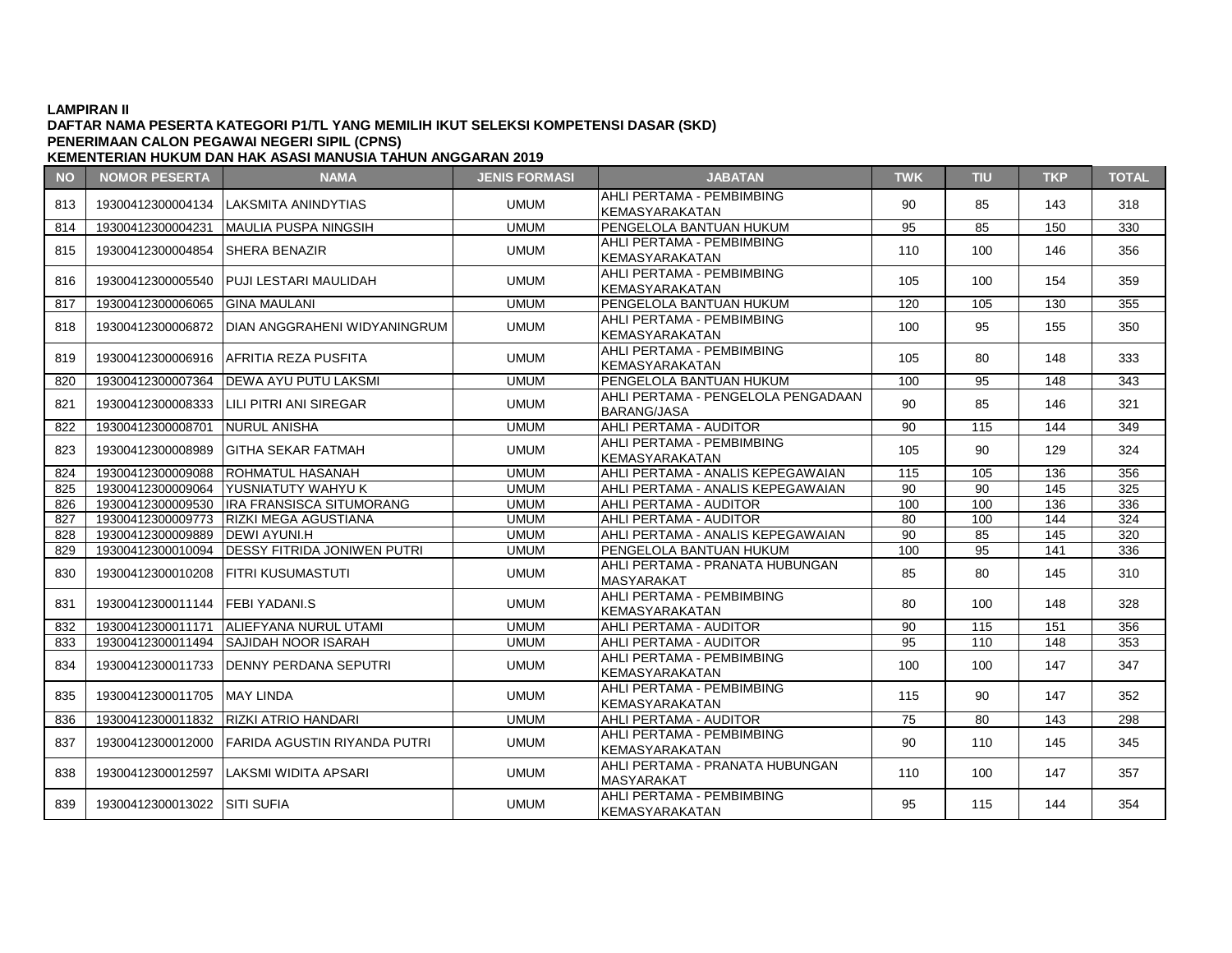### **LAMPIRAN II DAFTAR NAMA PESERTA KATEGORI P1/TL YANG MEMILIH IKUT SELEKSI KOMPETENSI DASAR (SKD) PENERIMAAN CALON PEGAWAI NEGERI SIPIL (CPNS)**

| <b>NO</b> | <b>NOMOR PESERTA</b>             | <b>NAMA</b>                                   | <b>JENIS FORMASI</b> | <b>JABATAN</b>                                       | <b>TWK</b> | <b>TIU</b> | <b>TKP</b> | <b>TOTAL</b> |
|-----------|----------------------------------|-----------------------------------------------|----------------------|------------------------------------------------------|------------|------------|------------|--------------|
| 840       | 19300412300013991                | IDYLLA NOVRIANA BUDIMAN                       | <b>UMUM</b>          | AHLI PERTAMA - PEMBIMBING<br>KEMASYARAKATAN          | 100        | 105        | 149        | 354          |
| 841       | 19300412300014063                | IALYA KHOIRUNNISA                             | <b>UMUM</b>          | AHLI PERTAMA - PEMBIMBING<br>KEMASYARAKATAN          | 85         | 100        | 143        | 328          |
| 842       | 19300412300014189 ELSI FELISA    |                                               | <b>UMUM</b>          | AHLI PERTAMA - PRANATA HUBUNGAN<br>MASYARAKAT        | 105        | 85         | 145        | 335          |
| 843       | 19300412300014385                | lWINA KURNIA SARI                             | <b>UMUM</b>          | AHLI PERTAMA - PEMBIMBING<br>KEMASYARAKATAN          | 100        | 95         | 148        | 343          |
| 844       | 19300412300014378                | AMALIA HAYATUNNISA                            | <b>UMUM</b>          | AHLI PERTAMA - PEMBIMBING<br>KEMASYARAKATAN          | 85         | 95         | 143        | 323          |
| 845       |                                  | 19300412300014492 EKA SANDRA APRILIANA        | <b>UMUM</b>          | AHLI PERTAMA - PEMBIMBING<br><b>KEMASYARAKATAN</b>   | 120        | 90         | 135        | 345          |
| 846       | 19300412300014593                | IWIDYA ATIDHIRA                               | <b>UMUM</b>          | AHLI PERTAMA - PEMBIMBING<br><b>KEMASYARAKATAN</b>   | 85         | 120        | 147        | 352          |
| 847       | 19300412300014595                | INOVERANITA AMELIA                            | <b>UMUM</b>          | AHLI PERTAMA - PEMBIMBING<br>KEMASYARAKATAN          | 95         | 95         | 146        | 336          |
| 848       |                                  | 19300412300014817   DIAN SARI PANGASTUTI      | <b>UMUM</b>          | AHLI PERTAMA - PEMBIMBING<br>KEMASYARAKATAN          | 110        | 95         | 147        | 352          |
| 849       | 19300412300014806 ANGELA TARIDA  |                                               | <b>UMUM</b>          | PENGELOLA BANTUAN HUKUM                              | 115        | 90         | 143        | 348          |
| 850       |                                  | 19300412300015542   NI PUTU YUNIATI SUCI DEWI | <b>UMUM</b>          | AHLI PERTAMA - PEMBIMBING<br><b>KEMASYARAKATAN</b>   | 95         | 85         | 144        | 324          |
| 851       | 19300412300015987                | TRIANA TRISNAWATI                             | <b>UMUM</b>          | AHLI PERTAMA - PEMBIMBING<br><b>KEMASYARAKATAN</b>   | 80         | 105        | 143        | 328          |
| 852       | 19300412300016499                | ISHINTA RATNA DEWI                            | <b>UMUM</b>          | AHLI PERTAMA - PEMBIMBING<br>KEMASYARAKATAN          | 100        | 80         | 143        | 323          |
| 853       | 19300412300016900                | ZAHRANI                                       | <b>UMUM</b>          | AHLI PERTAMA - PEMBIMBING<br><b>KEMASYARAKATAN</b>   | 130        | 95         | 149        | 374          |
| 854       | 19300412300017666                | <b>IELLA ROSIANA ASTRA</b>                    | <b>UMUM</b>          | AHLI PERTAMA - PEMBIMBING<br>KEMASYARAKATAN          | 110        | 80         | 144        | 334          |
| 855       |                                  | 19300412300018342 INI WAYAN MAHARATIH         | <b>UMUM</b>          | AHLI PERTAMA - PEMBIMBING<br><b>KEMASYARAKATAN</b>   | 75         | 100        | 147        | 322          |
| 856       | 19300412300018322                | IRR.ASRI KUSUMASTUTI                          | <b>UMUM</b>          | AHLI PERTAMA - PEMBIMBING<br><b>KEMASYARAKATAN</b>   | 95         | 85         | 144        | 324          |
| 857       | 19300412300018486                | IWENNY SEPTYANI                               | <b>UMUM</b>          | AHLI PERTAMA - PEMBIMBING<br>KEMASYARAKATAN          | 110        | 95         | 141        | 346          |
| 858       |                                  | 19300412300018575 ANNE PADINA FLORAETHA       | <b>UMUM</b>          | AHLI PERTAMA - PEMBIMBING<br>KEMASYARAKATAN          | 100        | 90         | 145        | 335          |
| 859       | 19300412300018664                | IRINI YULIA                                   | <b>UMUM</b>          | AHLI PERTAMA - PEMBIMBING<br><b>KEMASYARAKATAN</b>   | 105        | 95         | 143        | 343          |
| 860       | 19300412300018998                | IVIESKA SHINURA PURBA                         | <b>UMUM</b>          | AHLI PERTAMA - PEMBIMBING<br><b>KEMASYARAKATAN</b>   | 95         | 100        | 140        | 335          |
| 861       | 19300412300019451 ADE FITRIANOLA |                                               | <b>UMUM</b>          | AHLI PERTAMA - PRANATA HUBUNGAN<br><b>MASYARAKAT</b> | 110        | 95         | 147        | 352          |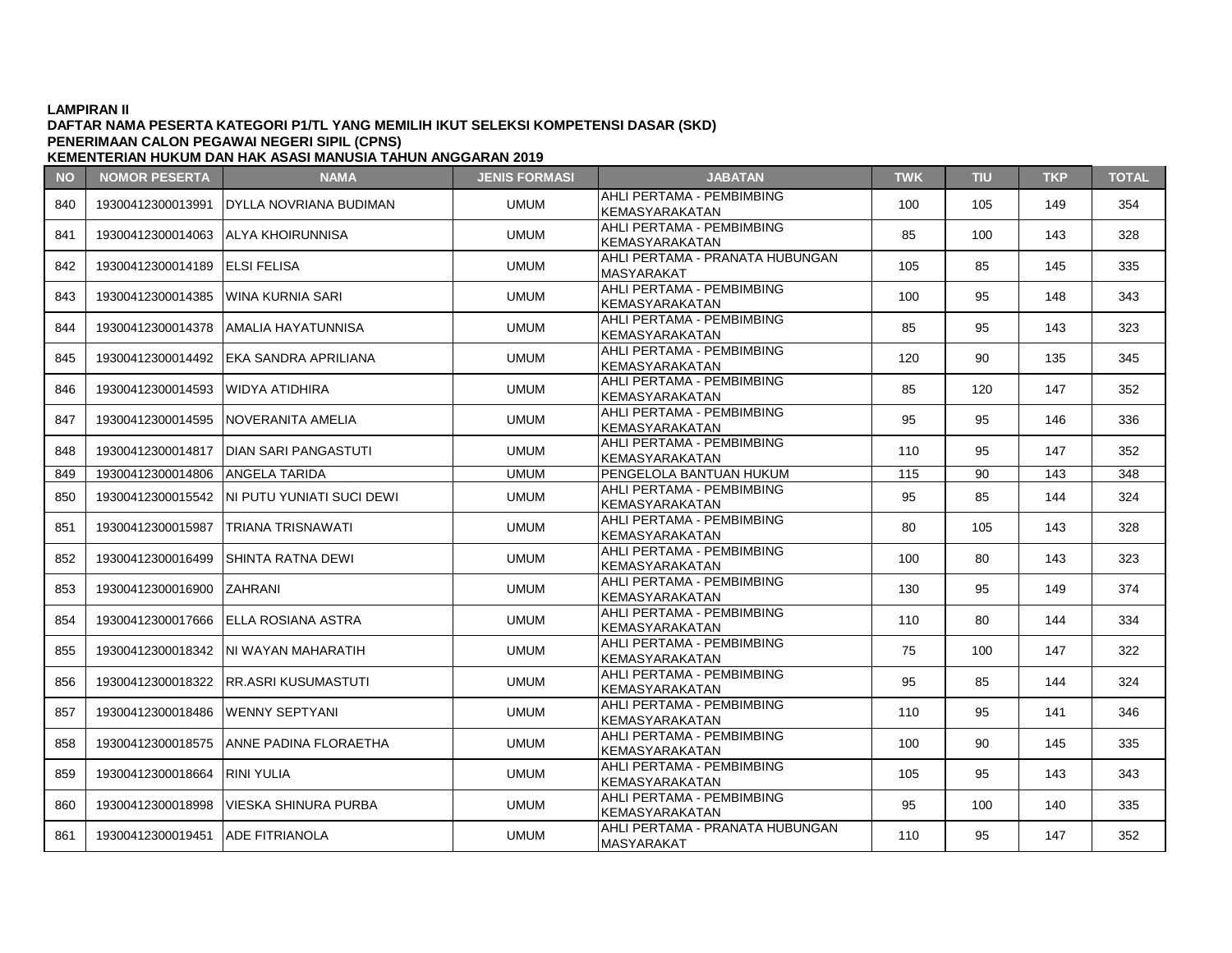# **DAFTAR NAMA PESERTA KATEGORI P1/TL YANG MEMILIH IKUT SELEKSI KOMPETENSI DASAR (SKD) PENERIMAAN CALON PEGAWAI NEGERI SIPIL (CPNS)**

**NO NOMOR PESERTA NAMA JENIS FORMASI JABATAN TWK TIU TKP TOTAL KEMENTERIAN HUKUM DAN HAK ASASI MANUSIA TAHUN ANGGARAN 2019** 862 19300412300019526 MARCHELLA TIARA MUHEA UMUM AHLI PERTAMA - PEMBIMBING KEMASYARAKATAN **1999 | 120 | 120 | 145 | 300**<br>KEMASYARAKATAN 863 19300412300020139 NURHASANAH UMUM AHLI PERTAMA - ANALIS KEPEGAWAIAN 75 90 145 310 864 19300412300020408 INDAH PERMATASARI BR BARUS UMUM AHLI PERTAMA - PEMBIMBING AHLI PERTAMA PEMBIMBING | 105 | 90 | 134 | 329<br>KEMASYARAKATAN 865 19300412300020635 YUSRIANI PULUNGAN TRIMINI PENGELOLA BANTUAN HUKUM 190 100 143 333 866 19300412300021009 IMELDA UMUM UMUM AHLI PERTAMA - PEMBIMBING ATILI PERTAMA PEMBIMBING | 110 | 90 | 149 | 349<br>KEMASYARAKATAN 867 19300412300021179 GLYNAE WIDYAWATI UMUM MUM AHLI PERTAMA - PEMBIMBING AHLI PERTAMA PEMBIMBING | 90 | 100 | 154 | 344<br>KEMASYARAKATAN 868 19300412300021373 TRI ANISAA ROSALIA UMUM HUMUM AHLI PERTAMA - PEMBIMBING KEMASYARAKATAN REMBINDING | 85 | 105 | 146 | 336 869 19300412300021735 R. FATIA HADINILLAH TAUFIK UMUM AHLI PERTAMA - PEMBIMBING KEMASYARAKATAN 110 | 85 | 145 | 340 870 19300412300022325 INDAHSARI UMUM UMUM AHLI PERTAMA - PEMBIMBING KEMASYARAKATAN | 75 | 80 | 143 | 298 871 19300412300022489 MARLIA WAHYU RUSDIANA UMUM MUM AHLI PERTAMA - PEMBIMBING KEMASYARAKATAN REMENTENTRANA PEMBINGKATAN KEMASYARAKATAN 1842 872 19300412300022424 DESI NATALIA PARDEDE UMUM AHLI PERTAMA - PEMBIMBING AHLI PERTIAMA PEMBIMBING | 90 | 95 | 147 | 332<br>KEMASYARAKATAN 873 19300412300022468 I GUSTI AYU PRIMA ASRIWAHYUNI UMUM AHLI PERTAMA - PENGELOLA PENGADAAN AND PERTAMA PERSECULA PERSADAAN | 100 | 85 | 144 | 329 874 19300412300022564 IRINE GERAULI FEBRIANI UMUM MUM AHLI PERTAMA - PEMBIMBING AHLI PENTAWA PEMBIMBING | 110 | 85 | 146 | 341<br>KEMASYARAKATAN 875 19300412300023115 R DYAH SITI SAFIRA UMUM AHLI PERTAMA - ANALIS KEPEGAWAIAN 105 80 143 328 876 19300412300023137 ARINDA AULIYAH LISTYAWATI UMUM AHLI PERTAMA - PEMBIMBING KEMASYARAKATAN | 115 | 80 | 148 | 343<br>KEMASYARAKATAN 877 19300412300023280 APRILIA PRATIWI UMUM UMUM AHLI PERTAMA - PEMBIMBING KEMASYARAKATAN | 110 | 85 | 145 | 340  $878$  19300412300023491 RIKA HELMI PRATIWI  $\frac{1}{100}$  UMUM  $\frac{1}{100}$  AHLI PERTAMA - PEMBIMBING KEMASYARAKATAN | 75 | 80 | 149 | 304<br>KEMASYARAKATAN 879 19300412300023620 HULIATULLAILI UMUM AHLI PERTAMA - ANALIS KEPEGAWAIAN 80 100 146 326 880 19300412300024302 RAHMA MEDIASTUTI JUMUM AHLI PERTAMA - PEMBIMBING ATILI PERTAMA PEMBIMBING | 95 | 120 | 144 | 359<br>KEMASYARAKATAN 881 19300412300024544 ALKAUSAR PUTRI UMUM PENGELOLA BANTUAN HUKUM 100 85 143 328 882 19300412300025060 YOHANA RETNO ASTUTI UMUM AHLI PERTAMA - PENGELOLA PENGADAAN ATLET ENTAMA TENOELOLAT ENOADAAN | 125 | 90 | 144 | 359 883 19300412300025208 MELLA FITRIA UMUM UMUM AHLI PERTAMA - PENGELOLA PENGADAAN

884 19300412300026350 MARIA FEBRIDA UMUM UMUM AHLI PERTAMA - PENGELOLA PENGADAAN

ATLET ENTAMA TENOELOLAT ENOADAAN | 105 | 85 | 143 | 333

ATLET ENTAMA FENOLLOLAT ENOADAAN | 90 | 80 | 148 | 318<br>BARANG/JASA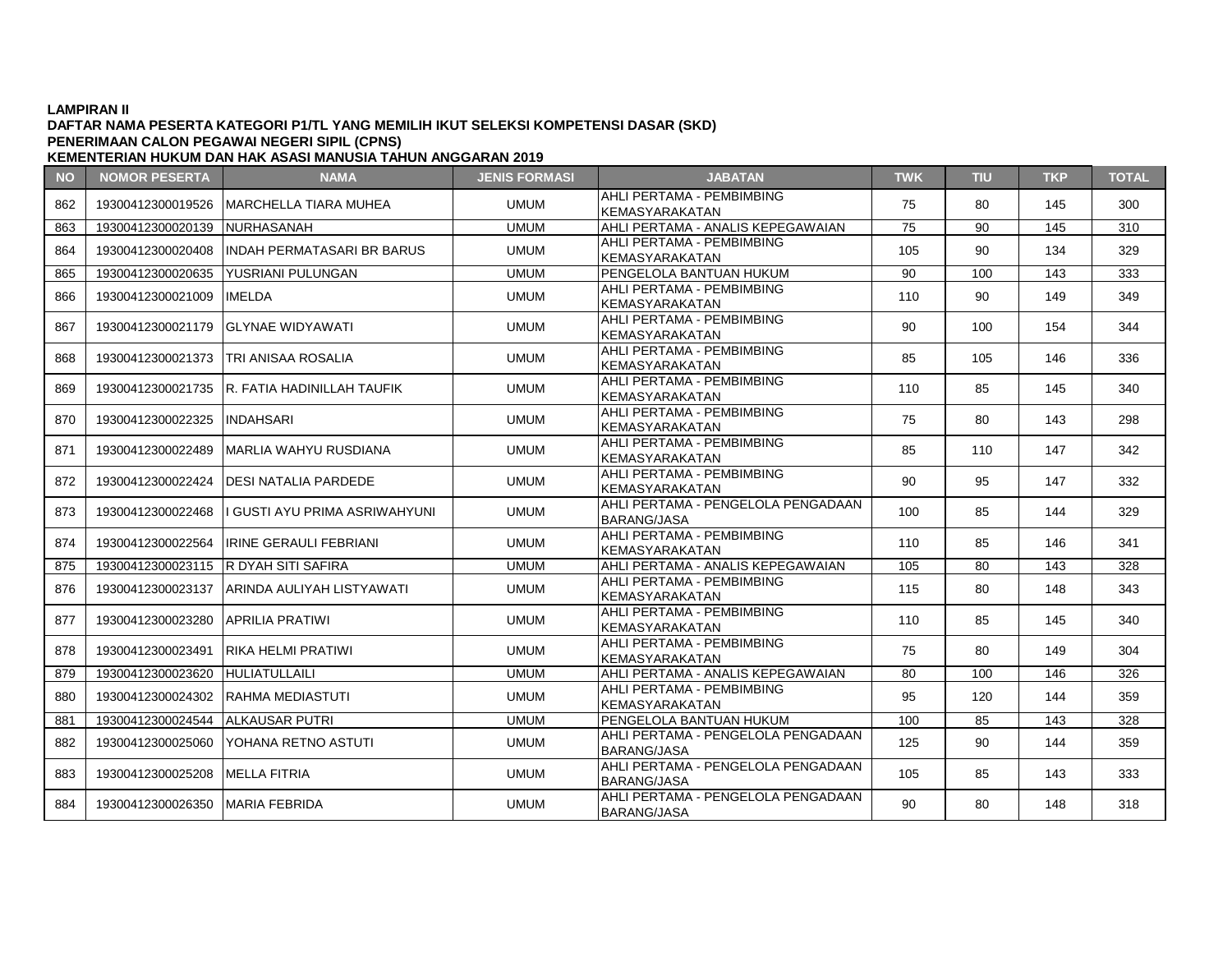### **DAFTAR NAMA PESERTA KATEGORI P1/TL YANG MEMILIH IKUT SELEKSI KOMPETENSI DASAR (SKD) KEMENTERIAN HUKUM DAN HAK ASASI MANUSIA TAHUN ANGGARAN 2019 PENERIMAAN CALON PEGAWAI NEGERI SIPIL (CPNS)**

**NO NOMOR PESERTA NAMA JENIS FORMASI JABATAN TWK TIU TKP TOTAL** 885 19300412300026487 DENNI LAYALA SITUMORANG UMUM AHLI PERTAMA - PENGELOLA PENGADAAN ATLET ENTAMA TENOELOLAT ENOADAAN | 75 | 90 | 143 | 308<br>BARANG/JASA 886 19300412300026587 DIAH LESTI CATALIA UMUM UMUM AHLI PERTAMA - PENGELOLA PENGADAAN BARANG/JASA <sup>95</sup> <sup>80</sup> <sup>145</sup> <sup>320</sup> 887 19300412300026614 LABORA VALENTINA SIMAMORA UMUM HAHLI PERTAMA - PENGELOLA PENGADAAN  $BARANG/JASA$   $\left| 80 \right| 105$  148  $333$ 888 19300412300026854 YULIANA PRATIWI AHLI PERTAMA - PENGELOLA PENGADAAN AHLI LINTAWA LANGLEGEAT ENGADAAN | 115 | 85 | 147 | 347 889 19300412300027172 NORMA SAGITA PRATIWI | UMUM AHLI PERTAMA - PENGELOLA PENGADAAN ATLET ENTAMA TENOELOLAT ENOADAAN | 105 | 85 | 135 | 325 890 19300412300027691 WITA HUTAMININGTIA SUSILO, SE UMUM AHLI PERTAMA - PENGELOLA PENGADAAN ATLET ENTAMA FENOLLOLAT ENOADAAN | 90 | 105 | 146 | 341 891 | 19300412300027753 NINA AULIANA UMUM | UMUM | AHLI PERTAMA - PENGELOLA PENGADAAN ATLET ENTAMA TENOELOLAT ENOADAAN | 105 | 100 | 144 | 349 892 19300412300027918 NIKEN TRIE UTAMI NERRAMA AHLI PERTAMA - PENGELOLA PENGADAAN ANELI ENTAMA I ENGELGENT ENGABRANG | 85 | 100 | 144 | 329 893 19300412300028404 SISCA MUTIARA SARI UMUM AHLI PERTAMA - PENGELOLA PENGADAAN ATLET ENTAMA 1 ENGELOLAT ENGADAAN | 125 | 100 | 150 | 375 894 19300412300028504 NIMAI KIRANNA BR GINTING UMUM PENGELOLA BANTUAN HUKUM 95 90 148 333 895 19300412300028787 FRISKA HERLINA AHLI PERTAMA - PENGELOLA PENGADAAN ATLET ENTAMA TENOELOLAT ENOADAAN | 75 | 85 | 145 | 305<br>BARANG/JASA 896 19300412300028780 RATNA NINDYA HASTANING UMUM PENGELOLA BANTUAN HUKUM | 110 | 100 | 142 | 352 897 19300412300028729 LOLITA RIANTIDA SIMAMORA UMUM HAHLI PERTAMA - PENGELOLA PENGADAAN ATLET ENTAMA TENOELOLAT ENOADAAN | 105 | 85 | 144 | 334 898 19300412300028809 MARIA HERLINDA NGEWI UMUM PENGELOLA BANTUAN HUKUM 90 85 150 325 899 19300412300028904 MEUTHIA ULFAH, SE. UMUM AHLI PERTAMA - PENGELOLA PENGADAAN ATLET ENTAMA TENOELOLAT ENOADAAN | 100 | 85 | 145 | 330 900 19300412300029064 FERI HARWATI WILLI PERTAMA - PENGELOLA PENGADAAN ATEN ENTAMA FENOLEOLAT ENOADAAN | 80 | 85 | 146 | 311 901 19300412300029176 TRI UTAMI UMUM AHLI PERTAMA - PENGELOLA PENGADAAN ATLET ENTAMA TENOELOLAT ENOADAAN | 100 | 100 | 150 | 350 902 19300412300029380 DEWI ASMARA UMUM UMUM AHLI PERTAMA - PENGELOLA PENGADAAN  $BARANG/JASA$  105 | 85 | 146 | 336 903 19300412300030074 DESI MARTINA AHLI PERTAMA - PENGELOLA PENGADAAN ATLET ENTAMA FENOLLOLAT ENOADAAN | 95 | 95 | 145 | 335 904 19300412300030141 VIKE YOUDIT UMUM AHLI PERTAMA - PENGELOLA PENGADAAN ATLET ENTAMA FENOLLOLAT ENOADAAN | 90 | 90 | 151 | 331 905 19300412300030139 CHAIRULININGTYAS HAPSARI UMUM AHLI PERTAMA - PENGELOLA PENGADAAN ATLET ENTAMA TENOELOLAT ENOADAAN | 125 | 100 | 143 | 368<br>BARANG/JASA 906 19300412300030341 SHELA DEWI PAYONA UMUM AHLI PERTAMA - PENGELOLA PENGADAAN ATLET ENTAMA TENOELOLAT ENOADAAN | 75 | 80 | 145 | 300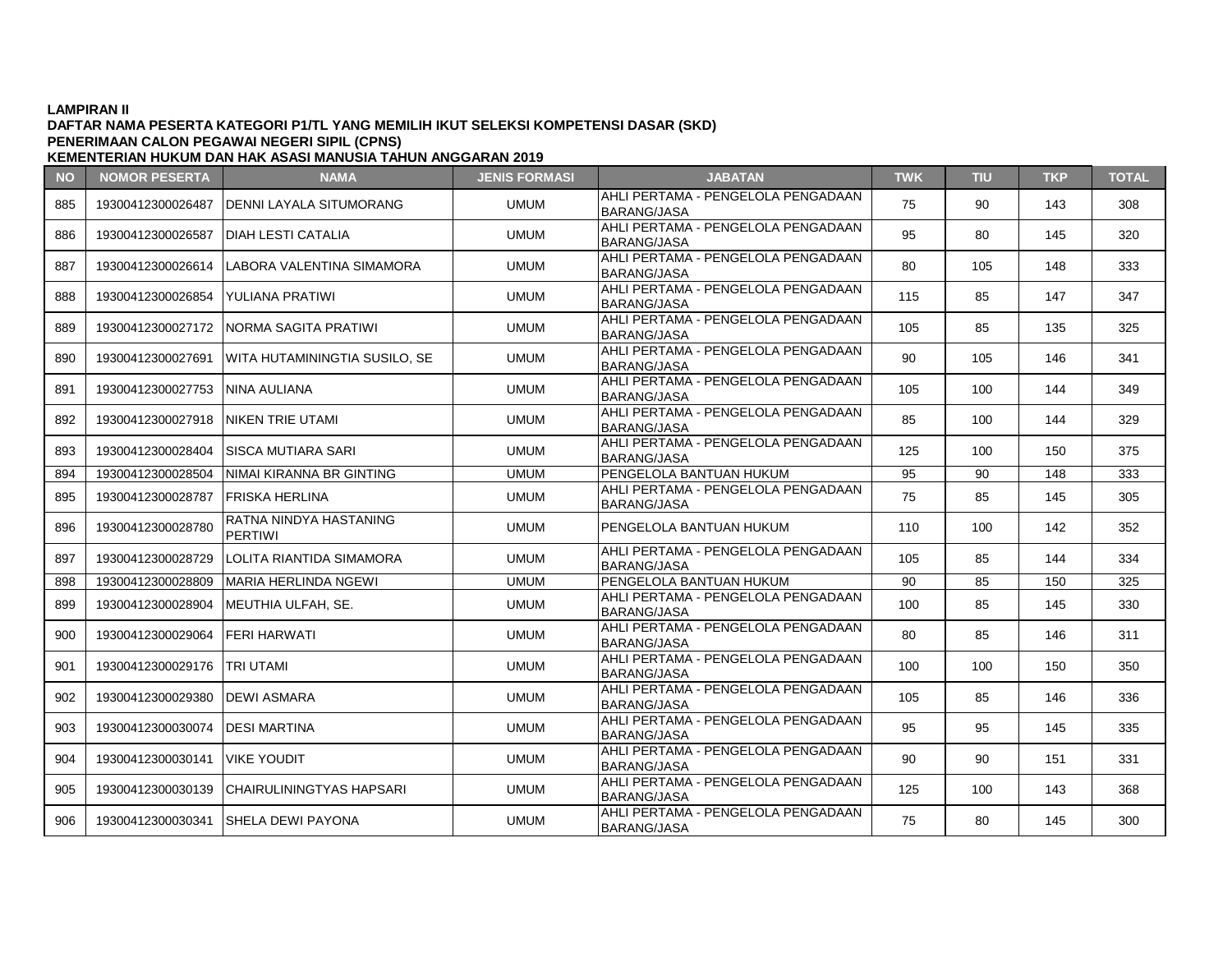# **DAFTAR NAMA PESERTA KATEGORI P1/TL YANG MEMILIH IKUT SELEKSI KOMPETENSI DASAR (SKD) PENERIMAAN CALON PEGAWAI NEGERI SIPIL (CPNS)**

| <b>NO</b> | <b>NOMOR PESERTA</b>              | <b>NAMA</b>                                     | <b>JENIS FORMASI</b> | <b>JABATAN</b>                                           | <b>TWK</b> | TIU             | <b>TKP</b> | <b>TOTAL</b>     |
|-----------|-----------------------------------|-------------------------------------------------|----------------------|----------------------------------------------------------|------------|-----------------|------------|------------------|
| 907       | 19300412300030548                 | <b>AJENG DAYU BELANI</b>                        | <b>UMUM</b>          | AHLI PERTAMA - PRANATA HUBUNGAN<br><b>MASYARAKAT</b>     | 110        | 95              | 143        | 348              |
| 908       | 19300412300030662 NUR SOFIA NADYA |                                                 | <b>UMUM</b>          | PENATA KEUANGAN                                          | 115        | 100             | 143        | 358              |
| 909       | 19300412300030904                 | <b>ANISA TRI RATNANINGRUM</b>                   | <b>UMUM</b>          | PENGELOLA BANTUAN HUKUM                                  | 80         | 80              | 144        | 304              |
| 910       | 19300412300031003                 | <b>INDAH NUR HIDAYAH</b>                        | <b>UMUM</b>          | PENGELOLA BANTUAN HUKUM                                  | 105        | 80              | 144        | 329              |
| 911       |                                   | 19300412300031253 ANDI SRI TITANIA UMMI HANI    | <b>UMUM</b>          | PENGELOLA BANTUAN HUKUM                                  | 95         | 80              | 144        | 319              |
| 912       | 19300412300031708                 | <b>HELENA MARIAGUS BR</b><br>DEBATARAJA         | <b>UMUM</b>          | <b>IPENATA KEUANGAN</b>                                  | 105        | 90              | 147        | 342              |
| 913       | 19300412300031850                 | <b>DEWIANA SARI UTAMI</b>                       | <b>UMUM</b>          | <b>ANALIS KELEMBAGAAN</b>                                | 105        | 100             | 144        | 349              |
| 914       | 19300412300033214                 | <b>FARINA ANGGRAENI</b>                         | <b>UMUM</b>          | AHLI PERTAMA - PERAWAT                                   | 80         | 90              | 143        | 313              |
| 915       | 19300412300033380                 | <b>RIBKA YUNI ULI SITORUS</b>                   | <b>UMUM</b>          | AHLI PERTAMA - PERAWAT                                   | 100        | 80              | 143        | 323              |
| 916       |                                   | 19300412300033332 MARIA INGGRITA BERTIANA WATU  | <b>UMUM</b>          | AHLI PERTAMA - PERAWAT                                   | 75         | 80              | 148        | 303              |
| 917       | 19300412310000063                 | <b>WISTYA TRI VANI</b>                          | <b>UMUM</b>          | AHLI PERTAMA - ANALIS KEPEGAWAIAN                        | 85         | 90              | 146        | 321              |
| 918       |                                   | 19300412310000005 DOVANIA RIVANA ADIW           | <b>UMUM</b>          | AHLI PERTAMA - PEMBIMBING<br>KEMASYARAKATAN              | 105        | 80              | 144        | 329              |
| 919       | 19300412310000081                 | <b>GAGAT ANGGI DESTYANDRI</b>                   | <b>UMUM</b>          | AHLI PERTAMA - PRANATA HUBUNGAN<br><b>MASYARAKAT</b>     | 85         | 100             | 144        | 329              |
| 920       | 19300412310000058                 | <b>DWI PUTRI RAHAYU</b>                         | <b>UMUM</b>          | AHLI PERTAMA - PENGELOLA PENGADAAN<br><b>BARANG/JASA</b> | 115        | 85              | 147        | 347              |
| 921       |                                   | 19300412310000025   KHOLIF IKTADIAH KUMALASARI  | <b>UMUM</b>          | AHLI PERTAMA - PEMBIMBING<br><b>KEMASYARAKATAN</b>       | 130        | 90              | 145        | 365              |
| 922       |                                   | 19300412310000032 WINNER FRANSISCA MANIK. S.I.K | <b>UMUM</b>          | AHLI PERTAMA - PEMBIMBING<br><b>KEMASYARAKATAN</b>       | 100        | 85              | 146        | 331              |
| 923       | 19300412310000045 DESY JULIANTI   |                                                 | <b>UMUM</b>          | PENATA KEUANGAN                                          | 120        | 85              | 146        | 351              |
| 924       |                                   | 19300412310000002 DIAN DAMAYANTI BR TAMBUN      | <b>UMUM</b>          | PENGELOLA BANTUAN HUKUM                                  | 100        | 85              | 152        | 337              |
| 925       |                                   | 19300412310000040 NADYA SUKMA INDRAYANI         | <b>UMUM</b>          | AHLI PERTAMA - ANALIS KEPEGAWAIAN                        | 75         | 100             | 145        | 320              |
| 926       |                                   | 19300412310000062 AJENG PRINGGO DEWI            | <b>UMUM</b>          | PENGELOLA BANTUAN HUKUM                                  | 95         | 100             | 143        | 338              |
| 927       | 19300412310000046   DESI ARIANI   |                                                 | <b>UMUM</b>          | AHLI PERTAMA - PEMBIMBING<br><b>KEMASYARAKATAN</b>       | 85         | 85              | 145        | 315              |
| 928       | 19300412310000033                 | VALENTINA ARITONANG                             | <b>UMUM</b>          | PENATA KEUANGAN                                          | 85         | $\overline{90}$ | 145        | $\overline{320}$ |
| 929       |                                   | 19300412310000030 CYNTHIA ARILLA SEMBIRING      | <b>UMUM</b>          | AHLI PERTAMA - PRANATA KOMPUTER                          | 95         | 80              | 147        | 322              |
| 930       | 19300412310000057 AYU TRISNAWATI  |                                                 | <b>UMUM</b>          | AHLI PERTAMA - PENGELOLA PENGADAAN<br><b>BARANG/JASA</b> | 80         | 100             | 153        | 333              |
| 931       |                                   | 19300412310000006   DEVI RIZKI OKTAVIA          | <b>UMUM</b>          | AHLI PERTAMA - PEMBIMBING<br>KEMASYARAKATAN              | 105        | 95              | 143        | 343              |
| 932       | 19300412310000009 DINI UMAIRAH    |                                                 | <b>UMUM</b>          | AHLI PERTAMA - PENGELOLA PENGADAAN<br><b>BARANG/JASA</b> | 85         | 85              | 145        | 315              |
| 933       | 19300412310000036                 | <b>LENTRIA YUANIFA</b>                          | <b>UMUM</b>          | <b>PENATA KEUANGAN</b>                                   | 70         | 105             | 148        | 323              |
| 934       |                                   | 19300412310000070 NI NENGAH ANITA SIRNETI       | <b>UMUM</b>          | PENGELOLA BANTUAN HUKUM                                  | 135        | 90              | 143        | 368              |
| 935       | 19300412310000080 FEBRINA         |                                                 | <b>UMUM</b>          | AHLI PERTAMA - PRANATA HUBUNGAN<br><b>MASYARAKAT</b>     | 130        | 85              | 147        | 362              |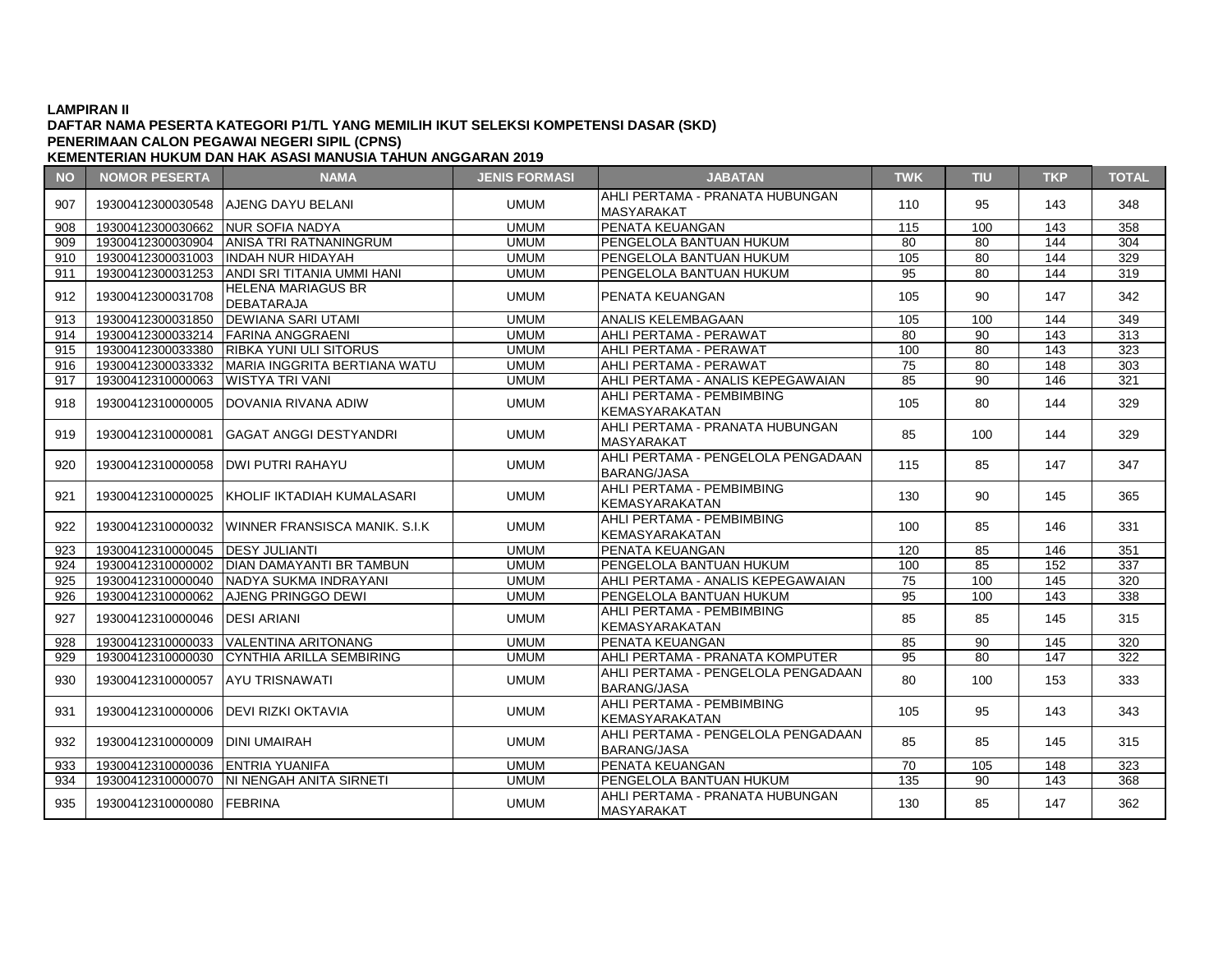# **DAFTAR NAMA PESERTA KATEGORI P1/TL YANG MEMILIH IKUT SELEKSI KOMPETENSI DASAR (SKD) PENERIMAAN CALON PEGAWAI NEGERI SIPIL (CPNS)**

| <b>NO</b> | <b>NOMOR PESERTA</b>              | <b>NAMA</b>                                      | <b>JENIS FORMASI</b> | <b>JABATAN</b>                                           | <b>TWK</b>      | <b>TIU</b>      | <b>TKP</b>       | <b>TOTAL</b>     |
|-----------|-----------------------------------|--------------------------------------------------|----------------------|----------------------------------------------------------|-----------------|-----------------|------------------|------------------|
| 936       | 19300412310000067                 | <b>QIZWA ANDINI UTAMI</b>                        | <b>UMUM</b>          | AHLI PERTAMA - PENGELOLA PENGADAAN<br><b>BARANG/JASA</b> | 85              | 115             | 145              | 345              |
| 937       | 19300412310000012 WIDYA DEVEGA    |                                                  | <b>UMUM</b>          | AHLI PERTAMA - PEMBIMBING<br><b>KEMASYARAKATAN</b>       | 110             | 85              | 150              | 345              |
| 938       | 19300412310000016                 | <b>JESSICA CHRISTABEL DEWANTA</b>                | <b>UMUM</b>          | PENGELOLA BANTUAN HUKUM                                  | 75              | 95              | 145              | 315              |
| 939       | 19300412310000053   DINDA APRILIA |                                                  | <b>UMUM</b>          | AHLI PERTAMA - PEMBIMBING<br>KEMASYARAKATAN              | 80              | 80              | 146              | 306              |
| 940       |                                   | 19300412310000010 LUH MADE DWI PARAMA YOGI       | <b>UMUM</b>          | PENATA KEUANGAN                                          | $\overline{80}$ | 95              | 146              | 321              |
| 941       | 19300412310000061                 | <b>SORAEDHA LIESTIA HARINI</b>                   | <b>UMUM</b>          | PENGELOLA BANTUAN HUKUM                                  | 115             | 100             | 143              | 358              |
| 942       | 19300412310000001                 | <b>PUTRILIA DWI PUSPITASARI</b>                  | <b>UMUM</b>          | PENATA KEUANGAN                                          | 130             | 110             | 146              | 386              |
| 943       | 19300412310000055                 | <b>HERDATIKA ARIFAH</b>                          | <b>UMUM</b>          | AHLI PERTAMA - ANALIS KEPEGAWAIAN                        | 80              | 85              | 148              | 313              |
| 944       |                                   | 19300412310000050 NAFIA RIZKY YOGAYANA           | <b>UMUM</b>          | AHLI PERTAMA - PRANATA KOMPUTER                          | 105             | 110             | 150              | 365              |
| 945       | 19300412310000083                 | <b>EKA GIOK NILASARI</b>                         | <b>UMUM</b>          | AHLI PERTAMA - DOKTER                                    | 75              | 85              | 147              | 307              |
| 946       |                                   | 19300412310000072 SANDRA TRI KARTIKA             | <b>UMUM</b>          | PENGELOLA BANTUAN HUKUM                                  | 85              | 85              | 152              | 322              |
| 947       | 19300412310000014                 | <b>IDWI OKTALIA</b>                              | <b>UMUM</b>          | PENATA KEUANGAN                                          | 105             | 100             | 143              | 348              |
| 948       | 19300412310000024 ZAHRINA AZHAR   |                                                  | <b>UMUM</b>          | AHLI PERTAMA - PEMBIMBING<br><b>KEMASYARAKATAN</b>       | 90              | 95              | 144              | 329              |
| 949       |                                   | 19300412310000049 KIKI ITA SRI MULYANA SEMBIRING | <b>UMUM</b>          | PENATA KEUANGAN                                          | 80              | 100             | 143              | 323              |
| 950       | 19300412310000074                 | <b>RATNA JULIA</b>                               | <b>UMUM</b>          | PENATA KEUANGAN                                          | 105             | $\overline{90}$ | $\overline{143}$ | 338              |
| 951       | 19300412310000071                 | <b>STEVANYA AMELIA YUSPITA</b>                   | <b>UMUM</b>          | PENATA KEUANGAN                                          | 75              | 105             | 148              | 328              |
| 952       | 19300412310000018 SINTYANA SINAGA |                                                  | <b>UMUM</b>          | AHLI PERTAMA - PEMBIMBING<br><b>KEMASYARAKATAN</b>       | 120             | 110             | 145              | 375              |
| 953       | 19300412310000017 VINA AKTIVA     |                                                  | <b>UMUM</b>          | AHLI PERTAMA - PEMBIMBING<br><b>KEMASYARAKATAN</b>       | 100             | 105             | 149              | 354              |
| 954       | 19300412310000027                 | IRESITA EKA CAHYANI                              | <b>UMUM</b>          | AHLI PERTAMA - PEMBIMBING<br><b>KEMASYARAKATAN</b>       | 80              | 100             | 143              | 323              |
| 955       | 19300412310000077                 | LIDYA FAJ'RIANTI                                 | <b>UMUM</b>          | PENATA KEUANGAN                                          | $\overline{70}$ | 105             | 147              | $\overline{322}$ |
| 956       | 19300412310000020                 | <b>CESILIA NOVITA SIMARMATA</b>                  | <b>UMUM</b>          | PENATA KEUANGAN                                          | 130             | 120             | 148              | 398              |
| 957       | 19300412310000048 PUJI LESTARI    |                                                  | <b>UMUM</b>          | <b>PENATA KEUANGAN</b>                                   | 100             | 120             | 145              | 365              |
| 958       | 19300412310000041                 | <b>IRANITA ADITYA</b>                            | <b>UMUM</b>          | AHLI PERTAMA - PENGELOLA PENGADAAN<br><b>BARANG/JASA</b> | 120             | 80              | 143              | 343              |
| 959       | 19300412310000076                 | NURRINDI AVINDA KOLENGSUSU                       | <b>UMUM</b>          | PENATA KEUANGAN                                          | 110             | 90              | 148              | 348              |
| 960       | 19300412310000060 PAULA NAIBAHO   |                                                  | <b>UMUM</b>          | AHLI PERTAMA - PENGELOLA PENGADAAN<br><b>BARANG/JASA</b> | 75              | 80              | 145              | 300              |
| 961       |                                   | 19300412310000054 WIWIN SULISTYOWATI             | <b>UMUM</b>          | PENGELOLA BANTUAN HUKUM                                  | 90              | 90              | 148              | 328              |
| 962       | 19300412310000004                 | IELOK DYAH PITA LOKA                             | <b>UMUM</b>          | AHLI PERTAMA - PEMBIMBING<br><b>KEMASYARAKATAN</b>       | 75              | 110             | 145              | 330              |
| 963       | 19300412310000038                 | <b>IMEGA AYU LESTARI</b>                         | <b>UMUM</b>          | PENATA KEUANGAN                                          | 85              | 105             | 127              | 317              |
| 964       | 19300412310000029                 | <b>SRI WAHYU LUVIANINGSIH</b>                    | <b>UMUM</b>          | PENATA KEUANGAN                                          | 80              | 90              | 145              | 315              |
| 965       |                                   | 19300412310000011 ANGGUN SULISTYOWATI            | <b>UMUM</b>          | AHLI PERTAMA - PENGELOLA PENGADAAN<br><b>BARANG/JASA</b> | 105             | 85              | 145              | 335              |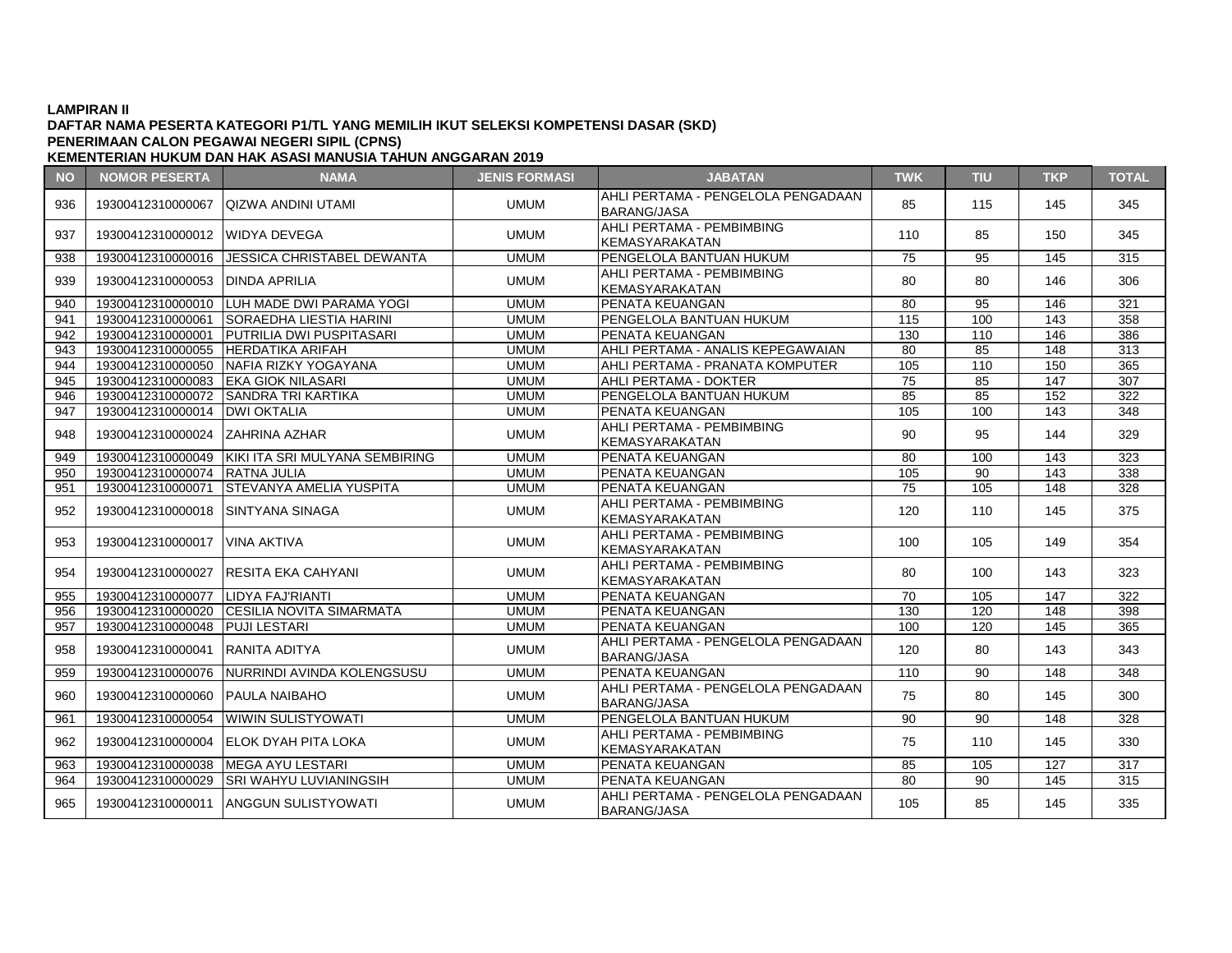### **DAFTAR NAMA PESERTA KATEGORI P1/TL YANG MEMILIH IKUT SELEKSI KOMPETENSI DASAR (SKD) KEMENTERIAN HUKUM DAN HAK ASASI MANUSIA TAHUN ANGGARAN 2019 PENERIMAAN CALON PEGAWAI NEGERI SIPIL (CPNS)**

**NO NOMOR PESERTA NAMA JENIS FORMASI JABATAN TWK TIU TKP TOTAL** 966 19300412310000078 DIGNA MARGARETH RISMAULI UMUM MASYARAKAT MASYARAKAT MASYARAKAT MAMATATIODONOAN | 85 | 110 | 138 | 333 967 19300412310000023 GIANTI AGUSTINA UMUM PENATA KEUANGAN 80 80 145 305 968 19300412310000039 TUTI ANDRIANI UMUM PENGELOLA BANTUAN HUKUM 95 95 147 337 969 19300412310000082 RACHMADINA UMUM AHLI PERTAMA - DOKTER 75 110 146 331 970 | 19300412310000066 |RONY SIMANJUNTAK. SE. | UMUM |PENATA KEUANGAN 105 | 105 | 147 | 357 971 19300412310000026 DEVINA WINANDA UMUM UMUM KEMACIANA - PEMBIMBING KEMASYARAKATAN | 95 | 90 | 143 | 328 972 19300412310000003 SARAH NAULI PULUNGAN NEMBELOLA DANUM PENGELOLA BANTUAN HUKUM 100 100 100 147 337 973 19300412310000019 RESTU BELLA SARPTA UMUM PENATA KEUANGAN 115 90 148 353 974 | 19300412310000065 DAME SINTYA DEBORA SIANTURI | UMUM | AHLI PERTAMA - PENGELOLA PENGADAAN ATLET ENTAMA TENOELOLAT ENOADAAN | 115 | 95 | 145 | 355 975 19300412310000028 NANDA AJENG PRATIWI UMUM PENATA KEUANGAN 75 80 156 311 976 19300412310000051 JULIYANTI FRISKA UMUM PENATA KEUANGAN 90 80 154 324 977 19300412310000043 BELLIANI GRIYA PASIWI UMUM PENATA KEUANGAN 95 105 145 345 978 19300412310000075 ULFA VIVIA WATY UMUM PENATA KEUANGAN 95 80 149 324 979 19300412310000059 LIFIANEVRI DEKRIN UMUM PENGELOLA BANTUAN HUKUM 95 95 143 333 980 19300412310000064 ZIEGA VIOLYTA AHLI PERTAMA - PENGELOLA PENGADAAN ATLET ENTAMA TENOELOLAT ENOADAAN | 105 | 80 | 149 | 334 981 19300412310000008 VENNY ANGGARINI UMUM AHLI PERTAMA - ANALIS KEPEGAWAIAN 105 90 149 344 982 19300412310000037 DOR ASI OKTAVIANI LIMBONG UMUM AHLI PERTAMA - AUDITOR 105 105 100 143 348 <sup>983</sup> <sup>19300481310000001</sup> TOTOK SUGIARTO PENYANDANG DISABILITAS PENATA KEUANGAN 100 100 85 147 332 984 19300491300000036 ADITYA RIYADI WIRAWAN LULUSAN TERBAIK BARANG/JASA ATLET ENTAMA TENOELOLAT ENOADAAN | 120 | 95 | 131 | 346 985 19300491300000076 AULYA RAHMAN BAIHAQI LULUSAN TERBAIK AHLI PERTAMA - PEMBIMBING ANLI PERTAMA PEMBIMBING | 85 | 100 | 135 | 320<br>KEMASYARAKATAN 986 19300491300000118 MUHAMMAD TRI DARMAYANTO LULUSAN TERBAIK AHLI PERTAMA - PEMBIMBING AHLI PERTAMA PEMBIMBING | 100 | 95 | 137 | 332<br>KEMASYARAKATAN 987 19300491310000001 ANDIN SUBBHAN RHEZA SETYAWAN LULUSAN TERBAIK BARANG/JASA ANELI ENTAMA I ENGELGENT ENGABRANG | 125 | 90 | 121 | 336<br>BARANG/JASA 988 | 19300491310000003 RAYVO RAHMATULLAH | LULUSAN TERBAIK PENGELOLA BANTUAN HUKUM | 80 | 120 | 126 | 326 989 19300491310000004 ANDI FITRIANTO LULUSAN TERBAIK PENATA KEUANGAN 80 90 128 298 990 19300492300000485 DINA DWI SANTIA LULUSAN TERBAIK PENATA KEUANGAN 90 100 138 328 991 19300492300000481 BEBY PAMUNGKAS NABILAH LULUSAN TERBAIK AHLI PERTAMA - PEMBIMBING AHLI LINTAMA LEMBIMBING | 105 | 115 | 130 | 350<br>KEMASYARAKATAN 992 19300492300000406 NOEROEL FADLILAH LULUSAN TERBAIK AHLI PERTAMA - PENGELOLA PENGADAAN  $BRANG/JASA$  100 85 127 312 993 19300492300000839 RETNO HANDAYANI LULUSAN TERBAIK AHLI PERTAMA - PENGELOLA PENGADAAN ARLI PERTAMA - PENGELOLA PENGADAAN | 100 | 110 | 130 | 340<br>BARANG/JASA 994 19300492310000003 DESVITA ANGGRAINI WULANDARI LULUSAN TERBAIK AHLI PERTAMA - PENGELOLA PENGADAAN RHEH ENTAMA TENOELOLAT ENOADAAN | 85 | 105 | 129 | 319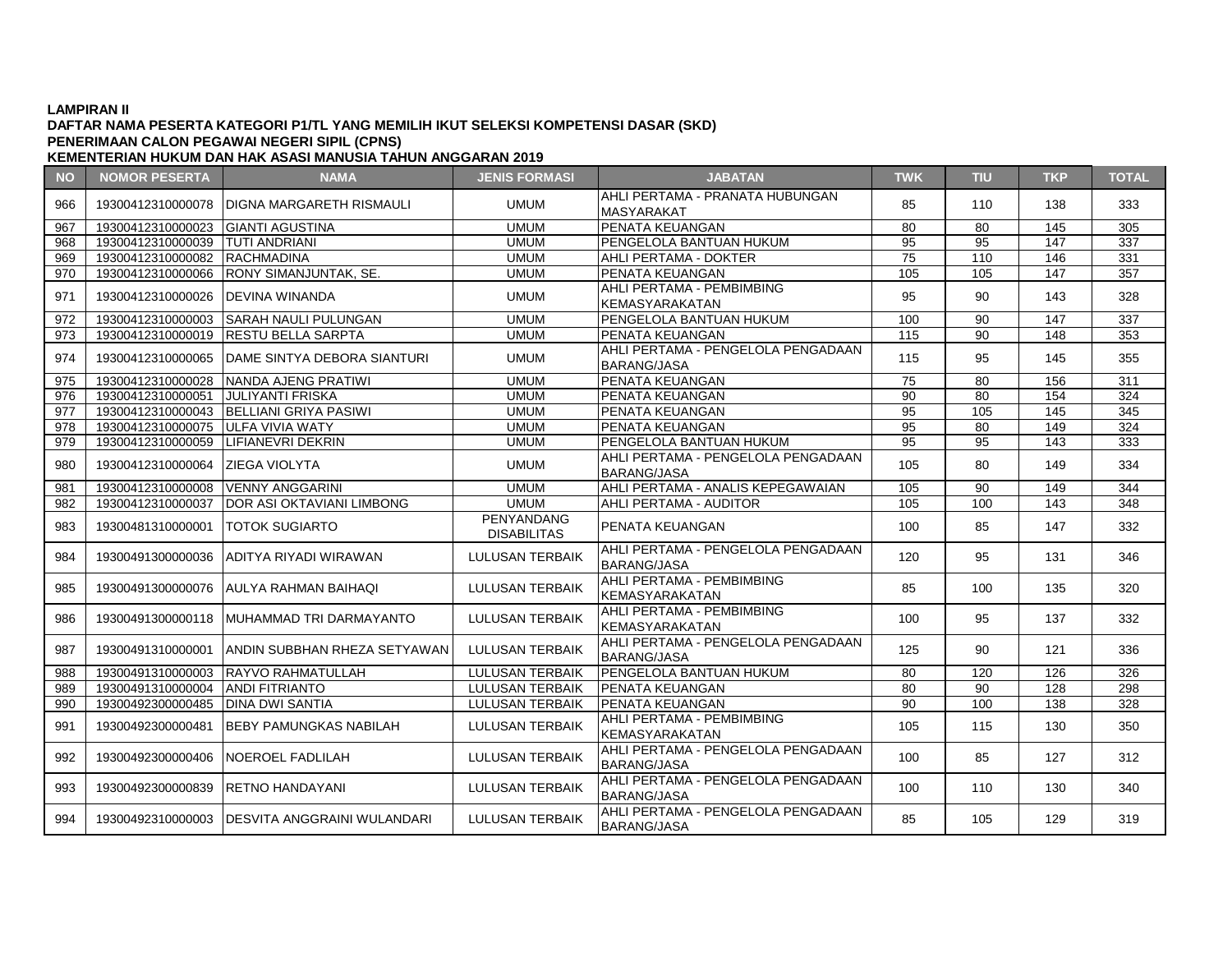# **DAFTAR NAMA PESERTA KATEGORI P1/TL YANG MEMILIH IKUT SELEKSI KOMPETENSI DASAR (SKD) PENERIMAAN CALON PEGAWAI NEGERI SIPIL (CPNS)**

| <b>NO</b> | <b>NOMOR PESERTA</b>                | <b>NAMA</b>                                         | <b>JENIS FORMASI</b>                        | <b>JABATAN</b>                                                          | <b>TWK</b> | <b>TIU</b> | <b>TKP</b> | <b>TOTAL</b> |
|-----------|-------------------------------------|-----------------------------------------------------|---------------------------------------------|-------------------------------------------------------------------------|------------|------------|------------|--------------|
| 995       |                                     | 19300492310000013 ANIS SHOLICHATUN HIDAYAH          | <b>LULUSAN TERBAIK</b>                      | AHLI PERTAMA - PEMBIMBING<br><b>KEMASYARAKATAN</b>                      | 95         | 90         | 135        | 320          |
| 996       |                                     | 19300492310000012   TYAS TUTI PANGESTU              | <b>LULUSAN TERBAIK</b>                      | AHLI PERTAMA - PEMBIMBING<br><b>KEMASYARAKATAN</b>                      | 90         | 100        | 128        | 318          |
| 997       |                                     | 19300492310000009 NUR PRAMESTI ARMIDA               | <b>LULUSAN TERBAIK</b>                      | AHLI PERTAMA - PENGELOLA PENGADAAN<br><b>BARANG/JASA</b>                | 110        | 95         | 146        | 351          |
| 998       | 19300492310000007                   | NONI SUMARNI                                        | <b>LULUSAN TERBAIK</b>                      | AHLI PERTAMA - AUDITOR                                                  | 95         | 85         | 127        | 307          |
| 999       |                                     | 19300492310000002 UTAMI APRILIANTIKA                | <b>LULUSAN TERBAIK</b>                      | AHLI PERTAMA - PEMBIMBING<br>KEMASYARAKATAN                             | 110        | 90         | 141        | 341          |
| 1000      | 19300492310000005 SRI HARYANI       |                                                     | <b>LULUSAN TERBAIK</b>                      | AHLI PERTAMA - PENGELOLA PENGADAAN<br><b>BARANG/JASA</b>                | 85         | 95         | 142        | 322          |
| 1001      |                                     | 19300492310000015   YULIANA YULI ASTUTI             | <b>LULUSAN TERBAIK</b>                      | AHLI PERTAMA - PEMBIMBING<br><b>KEMASYARAKATAN</b>                      | 115        | 95         | 136        | 346          |
| 1002      | 19300492310000008                   | <b>HANIFAH EKA PUTRI</b>                            | <b>LULUSAN TERBAIK</b>                      | <b>PENATA KEUANGAN</b>                                                  | 90         | 110        | 133        | 333          |
| 1003      | 19300492310000017                   | <b>IDEWI PRATIWI ANNISA</b>                         | <b>LULUSAN TERBAIK</b>                      | AHLI PERTAMA - ANALIS KEPEGAWAIAN                                       | 95         | 85         | 129        | 309          |
| 1004      | 19300492310000006                   | LARISSA ASOKA TUNGGADHEWI                           | <b>LULUSAN TERBAIK</b>                      | AHLI PERTAMA - PEMBIMBING<br>KEMASYARAKATAN                             | 105        | 105        | 148        | 358          |
| 1005      | 19300492310000021                   | <b>RIFKHA SETYA RINI</b>                            | <b>LULUSAN TERBAIK</b>                      | AHLI PERTAMA - AUDITOR                                                  | 95         | 95         | 115        | 305          |
| 1006      |                                     | 19300492310000010 RULLY KUSUMAWARDANI               | <b>LULUSAN TERBAIK</b>                      | AHLI PERTAMA - PEMBIMBING<br>KEMASYARAKATAN                             | 95         | 110        | 135        | 340          |
| 1007      | 19300492310000018 AULIA DINA SAFIRA |                                                     | <b>LULUSAN TERBAIK</b>                      | <b>PENGELOLA BANTUAN HUKUM</b>                                          | 110        | 105        | 140        | 355          |
| 1008      | 19300492310000011                   | MEGA LISTIKA DWI ANGGRAENA                          | <b>LULUSAN TERBAIK</b>                      | AHLI PERTAMA - AUDITOR                                                  | 90         | 95         | 131        | 316          |
| 1009      | 193004P1200000157                   | JOEY SAM ANDRE SATIA                                | PUTRA/PUTRI PAPUA<br><b>DAN PAPUA BARAT</b> | PENJAGA TAHANAN (PRIA)                                                  | 70         | 70         | 144        | 284          |
| 1010      | 193004P1200000608 ABRAHAM YOTENI    |                                                     | PUTRA/PUTRI PAPUA<br>DAN PAPUA BARAT        | PELAKSANA/PEMULA - PEMERIKSA<br>IKEIMIGRASIAN (PRIA)                    | 70         | 65         | 143        | 278          |
| 1011      | 193004P1210000001                   | <b>IYOSEF RUMBONDE</b>                              | PUTRA/PUTRI PAPUA<br><b>DAN PAPUA BARAT</b> | PENJAGA TAHANAN (PRIA)                                                  | 75         | 65         | 147        | 287          |
| 1012      | 193004P1210000002                   | JOSUA DANTON KAMBUAYA                               | PUTRA/PUTRI PAPUA<br><b>DAN PAPUA BARAT</b> | PELAKSANA/PEMULA - PEMERIKSA<br><b>KEIMIGRASIAN (PRIA)</b>              | 95         | 85         | 92         | 272          |
| 1013      |                                     | 193004P1210000006 RICHART SAPUTRA KBAREK            | PUTRA/PUTRI PAPUA<br>DAN PAPUA BARAT        | PELAKSANA/PEMULA - PEMERIKSA<br><b>KEIMIGRASIAN (PRIA)</b>              | 80         | 70         | 133        | 283          |
| 1014      | 193004P1210000007                   | RYNALDO ADRIANUS YEHESKIEL<br><b>ALEXANDER WONA</b> | PUTRA/PUTRI PAPUA<br><b>DAN PAPUA BARAT</b> | PENJAGA TAHANAN (PRIA)                                                  | 85         | 65         | 143        | 293          |
| 1015      |                                     | 193004P1210000008 YAFET PITER DWEMANSER             | PUTRA/PUTRI PAPUA<br>DAN PAPUA BARAT        | PELAKSANA/PEMULA - PEMERIKSA<br>KEIMIGRASIAN (PRIA)                     | 105        | 75         | 137        | 317          |
| 1016      |                                     | 193004P1210000010 FREDI BOULIFFAER DAIMOI           | PUTRA/PUTRI PAPUA<br>DAN PAPUA BARAT        | PENJAGA TAHANAN (PRIA)                                                  | 65         | 65         | 135        | 265          |
| 1017      |                                     | 193004P1210000011 ANDRE JEREMY RUMAINUM             | DAN PAPUA BARAT                             | PUTRA/PUTRI PAPUA   PELAKSANA/PEMULA - PEMERIKSA<br>KEIMIGRASIAN (PRIA) | 100        | 65         | 135        | 300          |
| 1018      | 193004P1210000012                   | HENRIKO ADRIANO DIAN<br><b>BURDAMES</b>             | PUTRA/PUTRI PAPUA<br>DAN PAPUA BARAT        | PELAKSANA/PEMULA - PEMERIKSA<br>KEIMIGRASIAN (PRIA)                     | 80         | 85         | 126        | 291          |